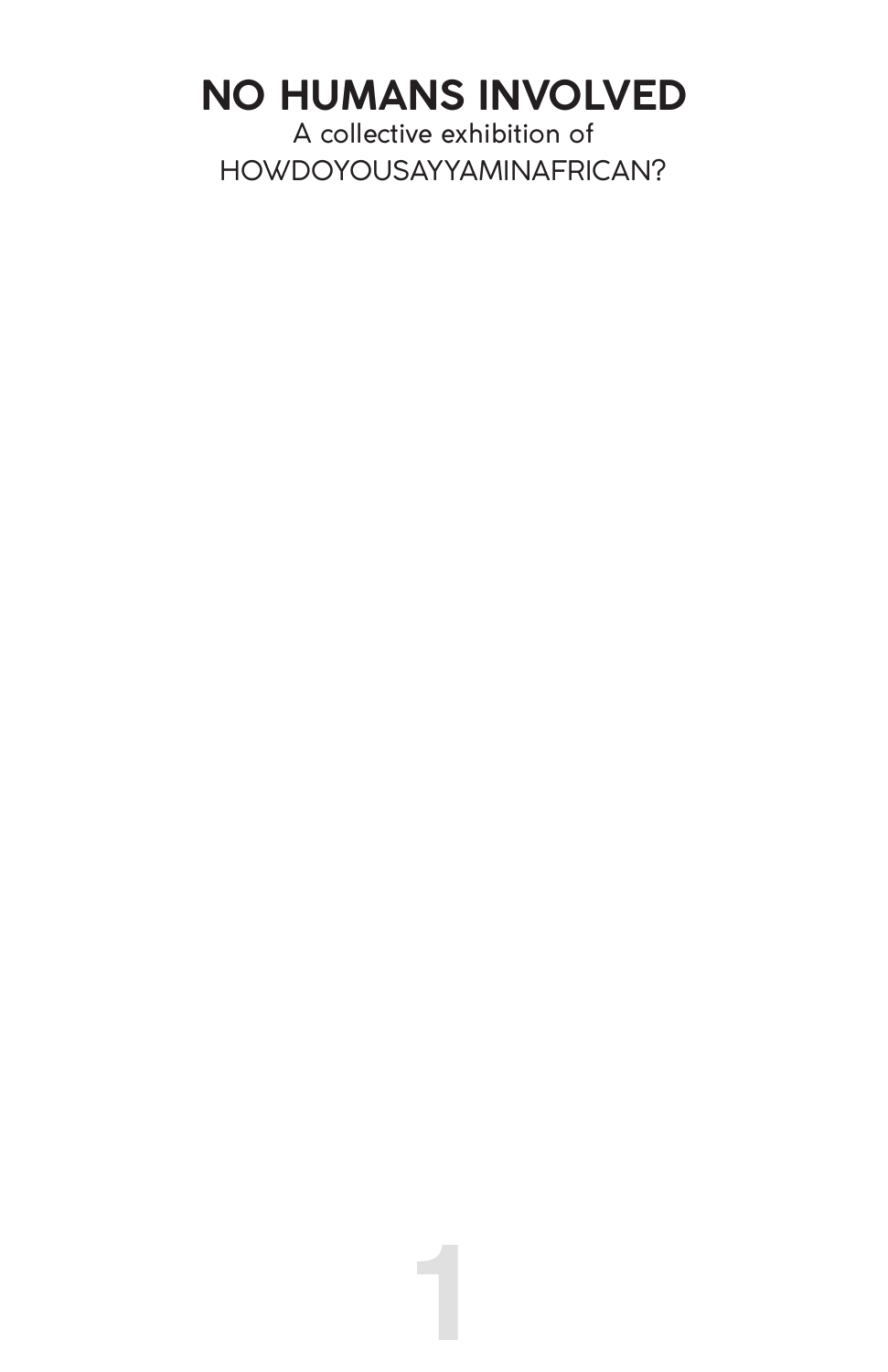*This exhibition guide has been conceived, written, and designed by* HOWDOYOUSAYYAMINAFRICAN?

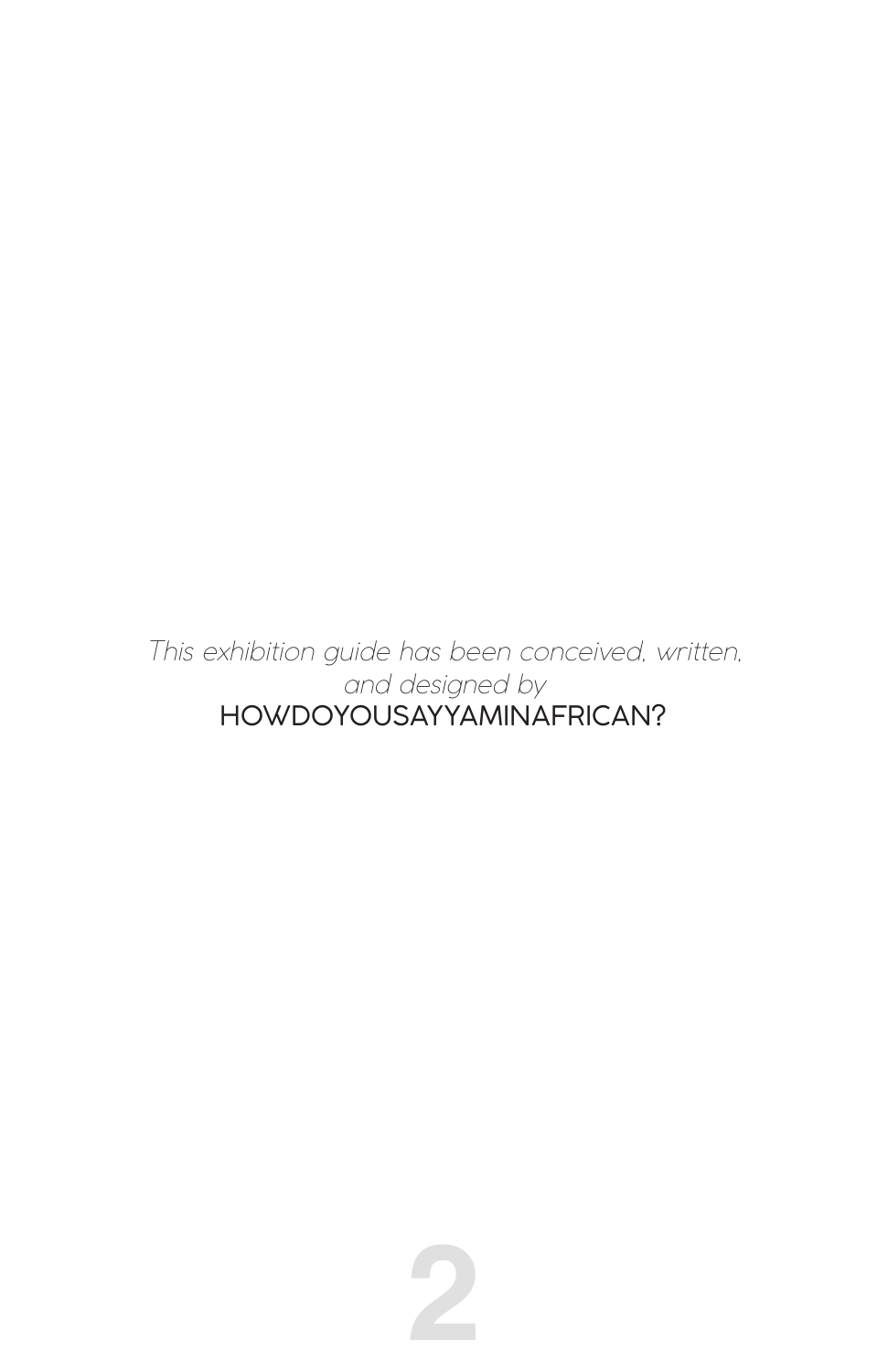# **NO HUMANS INVOLVED**

## **Contents**

- P.4 Acknowledgements
- P.5 Exhibition Guide
- P.10 Framing Quotes
- P.20 No Humans Involved: An Open Letter to my<br>Collegaues by Sylvig Wynter Colleagues, by Sylvia Wynter
- P.50 The Healing Theology of Baby Suggs, holy,<br>P.50 excerpted from Beloved, by Toni Morrison excerpted from Beloved, by Toni Morrison
- undy r  $D \nabla 1$  Negrotizing in Five or How to Write a Black P.51 Poem, by Dawn Lundy Martin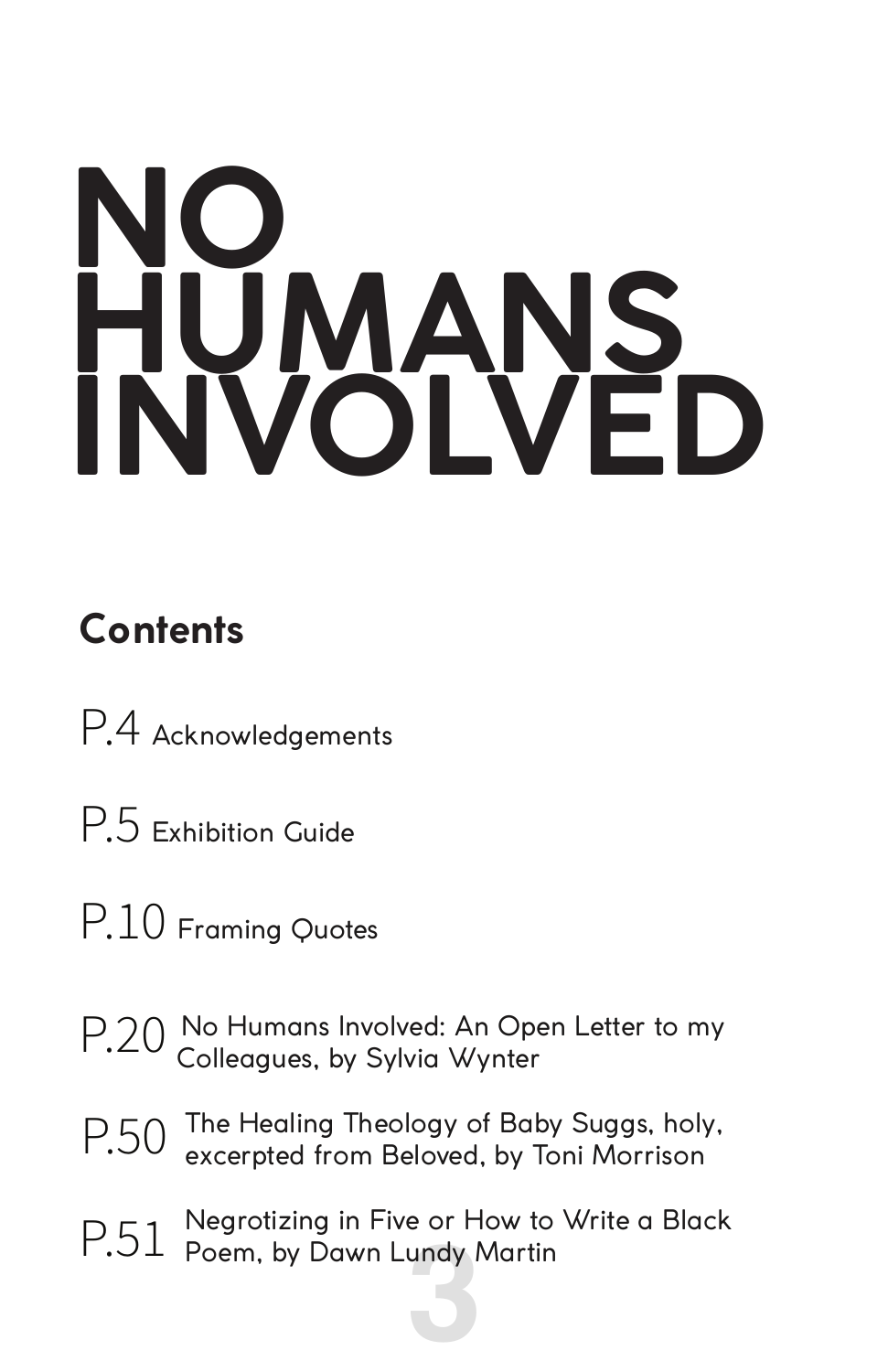## **Acknowledgements**

HOWDOYOUSAYYAMINAFRICAN? with Founding Curators, Christa Bell and Sienna Shields, would like to acknowledge and thank our many friends and supporters who have made this exhibition possible. We would especially like to thank the Witte de With team including Director, Defne Ayas together with Curatorial Fellow Nana Adusei-Poku and Associate Curator Natasha Hoare and production team led by Deputy Director Paul van Gennip; Yoko Ott and Shari Bhenke of The New Foundation Seattle; Scott Lawrimore, Director of The Jacob Lawrence Gallery, University of Washington; HDYSYIA? Production Manager, Ashanti Chaplin, and the brilliant creatives, intellectuals and revolutionaries who make up HOWDOYOUSAYYAMINAFRICAN?. We would especially like to acknowledge members of the YAMS who have contributed to this exhibition, including: Richie Adomako, Luvinsky Atche, Maureen Catbagan, Dachi Cole, Wendell Cooper, Kirikoo Des, Dominika Ksel, Jason Isaacs, Eliot Glass, Kelsey Lu McJunkins, Pozsi Kolor, Clynton Lowry, Kyp Malone, Kobie Maitland, Dawn Lundy Martin, Mitch McEwen, Adiam Mengis, Jasmine Murrell, Tei Okamoto, Annie Seaton, Andre Springer, Candice Williams, George Williams with deeply appreciated contributions and assistance from: Filmmaker and photographer, Tiana Menehra, Sculptor, Karol Slowik, Production Manager, Ashanti Chaplin and Executive Project Assistant and YAMS founding Member, N. Anthony Williams.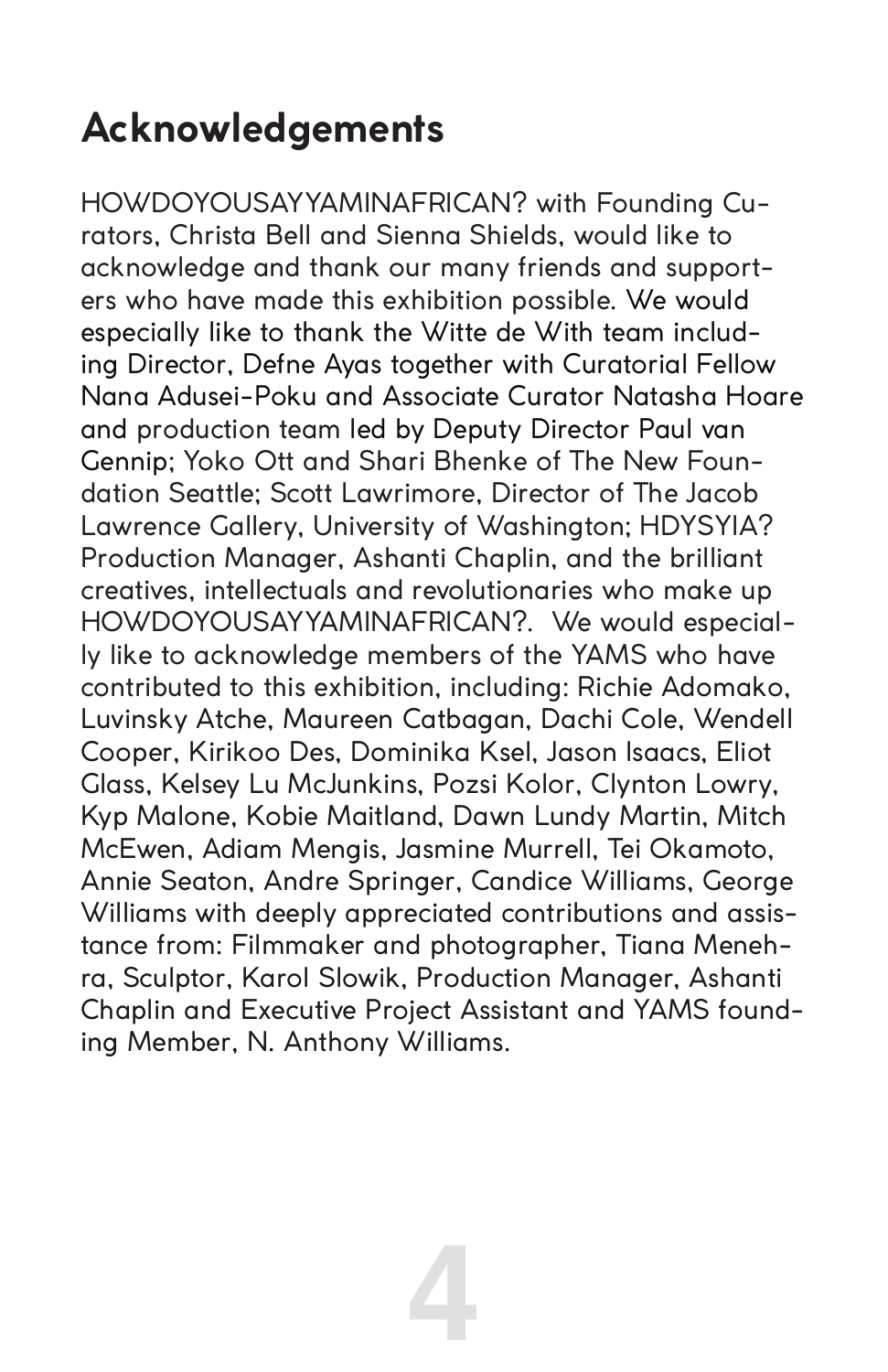## **Exhibition Guide**

*NO HUMANS INVOLVED* An Exhibition by HOWDOYOUSAYYAMINAFRICAN? Witte de With: Center for Contemporary Art, 2015

Nana Adusei-Poku, Christa Bell

*NO HUMANS INVOLVED (N.H.I.)*, an exhibition of new work by HOWDOYOUSAYYMINAFRICAN?, is a meditative interrogation of the philosophical, social and institutional conditions that have outlined the parameters for the category "human" within Western discourses. In N.H.I., the collective deeply investigates the non-representability of the black body, the possibility of knowledge production outside of the canon of Modernity and the potential of collectivity as a vehicle through which an unencumbered aesthetics of Blackness might be explored.

The exhibition's title is a reference to the 1994 essay *No Humans Involved: An Open Letter to my Colleagues*, by feminist philosopher and writer Sylvia Wynter. Wynter cites the N.H.I. designation, discovered in the aftermath of the Rodney King Riots, as one used in reports made by the Los Angeles Police Department (LAPD) to refer to cases involving young Black males who were unemployed, urban dwelling and victims of gang violence, as well as cases involving the unsolved murders of primarily black, queer folk and human beings who were not imagined as worthy of personhood. Today, Wynter's letter, which takes her colleagues to task for 'the making of the inner eye' that sees Black people as "outside of the sanctified social order", couldn't be more relevant. Drawing further urgency given the recent slayings of Trayvon Martin, Ferguson, Missouri; Michael Brown from Sanford, Florida; Eric Garner Staten Island, NY; and Walter Scott, North Charleston, South Carolina as well as the much less publicized but equally horrific killings of Rekeia Boyd, Chicago, Illinois and Tanisha Anderson, Cleveland, Ohio, by U.S. state authorities. The designation, N.H.I. goes straight to the heart of the collective's ruminations around the precedence that the "inner eye", the one formed by centuries of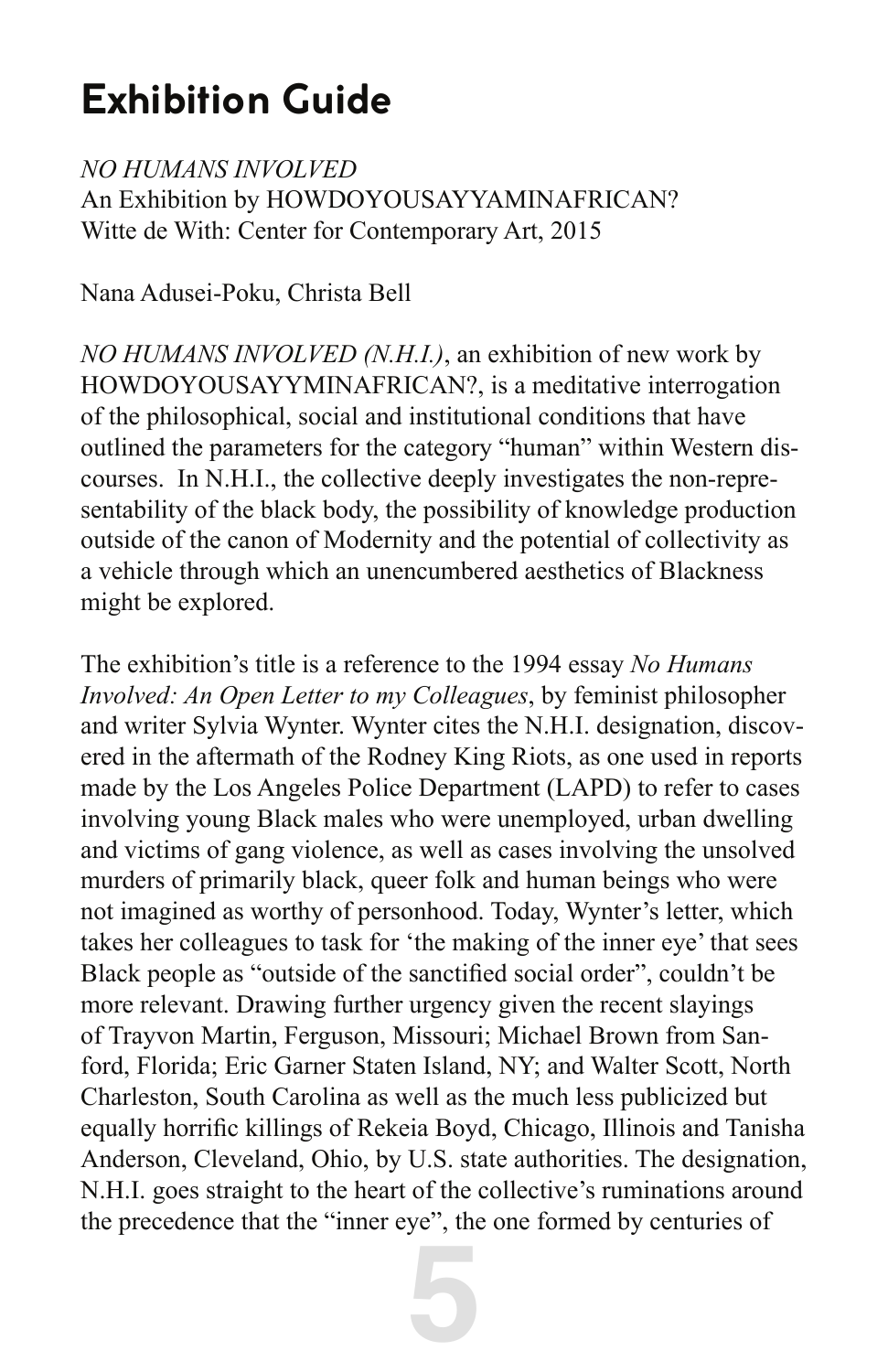white supremacist discourses, takes over the physical eye. This "inner eye" bears witness to the real-time brutal and dehumanizing treatment of Black bodies.

State sanctioned violence against unarmed Black bodies is no novelty nor is the attending outrage. This violence is also not a concern exclusive to the U.S., but can be found all over the Black Diaspora. For example one can reconsider the London Riots from 2011. The riot erupted due to the death of Mark Duggan by a white police officer. Eighteen years after the killing of Stephen Lawrence, an investigation exposed the racial prejudice in the UK Police Force as well as initiating procedural changes in the criminal justice system. All these transformations were catalyzed through the activism of Lawrence's family. We can further highlight these forms of police brutality from a German context with the death of Oury Jalloh, a refugee from Sierra Leon, who was burned in his cell in Dessau in (2005). The list of deaths through police violence are constantly rising with names such as Laye Alama Konde (2004), Christy Omordion Schwundeck (2013), yet, we are not seeing a condemnation of these abuses of power. In none of these cases have the authorities followed up on the investigation to a point of justice, they merely turned a blind eye, dismissing any charges. These examples also show that not only male Bodies are exposed to police scrutiny but also female Bodies. It additionally stresses that the violence performed in the US is not limited to that particular context. The estimated number of unreported cases around the globe remain undisclosed or become altered in a way that they become casualties - collateral damage - rather than race related crimes.

pointed out, does not have to inquire into the truth. They are the truth. Sylvia Wynter calls attention to the dehumanization of these Bodies and reconnects it with themes that have been addressed by Black intellectuals for the past 150 years. She writes in her last sentences of the already mentioned letter, "This is the same case, of course, with the N.H.I. acronym. For the social affects of this acronym, while not overtly genocidal, are clearly serving to achieve parallel results: the incarceration and elimination of young black males by ostensibly normal and everyday means. Statistics with respect to this phenomenon have been cited over and over again...The starving 'fellah,' (or the jobless inner city N.H.I., the global new poor, or les damnés) Fanon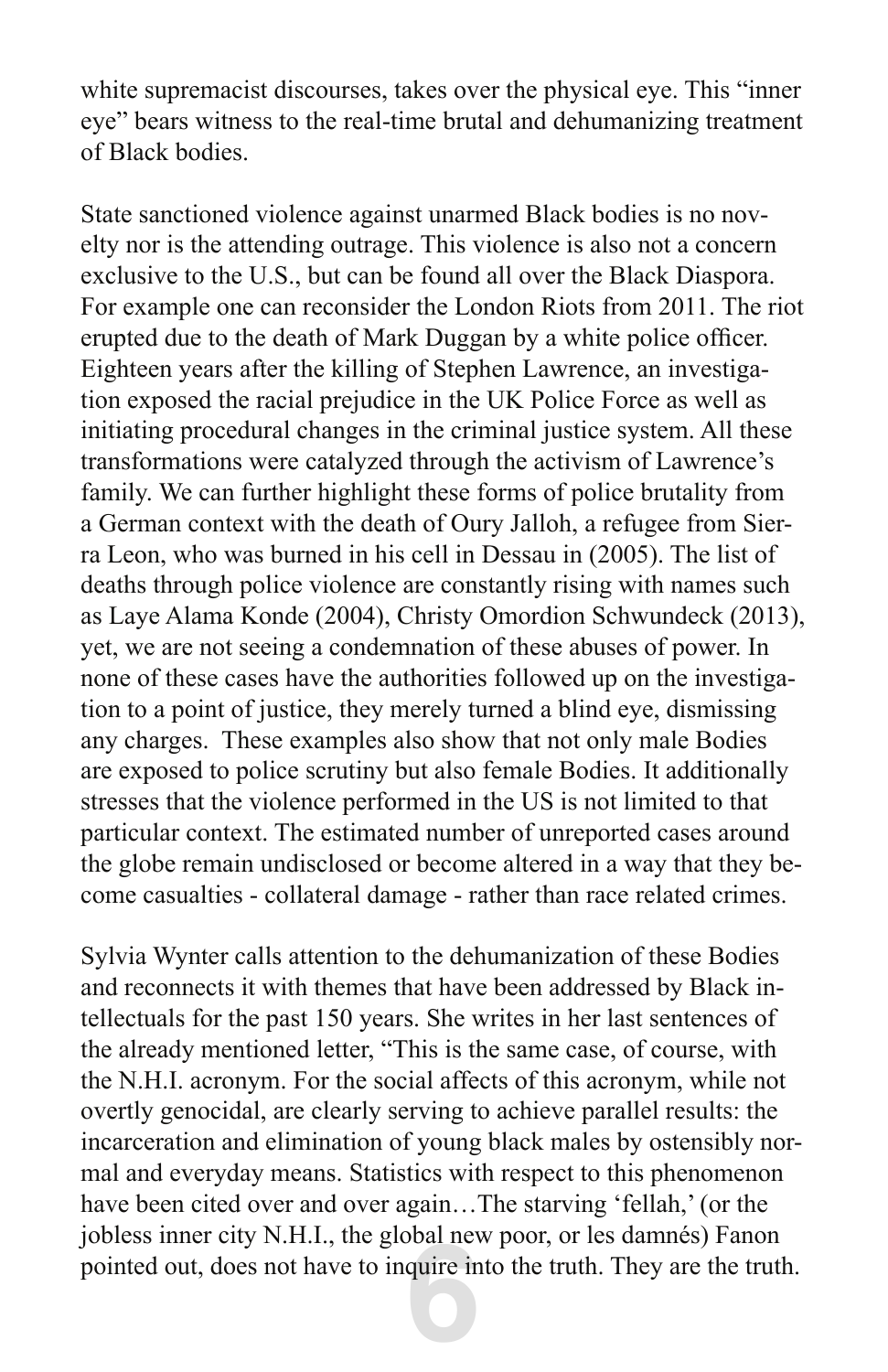It is we who institute this "truth." We must now undo their narratively condemned status." (Wynter, 1992)

In light of so much ritualistic violence against Black bodies by representatives of the state, the collective enters the designation *NO HUMANS INVOLVED* as a point of departure on a quest for an epistemology of being/existence. It then takes as a starting point *the nothingness* of the historically produced dilemma of the philosophical and factual position of Blackness. As the critical theorist Fred Moten outlines, the position of nothingness is connected to a para-ontological quest. *NO HUMANS INVOLVED* is a celebration of the parousia of the para-ontological beauty of that no-place-no-space and no-life called Blackness. Deriving neither from an Afro-Pessimist, Afro-optimist nor from an Afro-Futurist position, but from the *now.* Acknowledging this no-place the collective questions and challenges the notion of subjectivity and self. The notions are further investigated through what Edouard Glissant calls, 'the consent not be a single being and instead many beings at the same time' or "every diaspora is the passage from unity to multiplicity." (Glissant in Manthia Diawara 2009,2)

**7** The exhibition features collaborative and individual works that can be read not only as an articulation of the aforementioned multiplicity, but also through the lens of materiality and sound. The exhibition draws on queer feminist theorist Karan Barad's agential realism, stating that, "'individuals' do not preexist as such but rather materialize in intra-action. That is, intra-action goes to the question of the making of differences, of 'individuals', rather than assuming their independent or prior existence. Rather, 'individuals' only exist within phenomena (particular materialized/materializing relations) in their ongoing iteratively intra-active reconfiguring." (Barad in Kleinman 2012, 77) Barad's agential realism, the dependence of phenomena and the interplay/action of matter, shows precisely what Sylvia Wynter (vis-a-vis Fanon) called the sociogenic principle. This can also be understood as a result of processes of social conditioning and a culturally prescribed "sense of the self"(Wynter 1999). Therefore, one of the key aims in this show is to invite the visitor to immerse themselves into the material/meta-physical encounters. Activating the space through an exploration of somatic experience or in other words a corporeal understanding through one's flesh.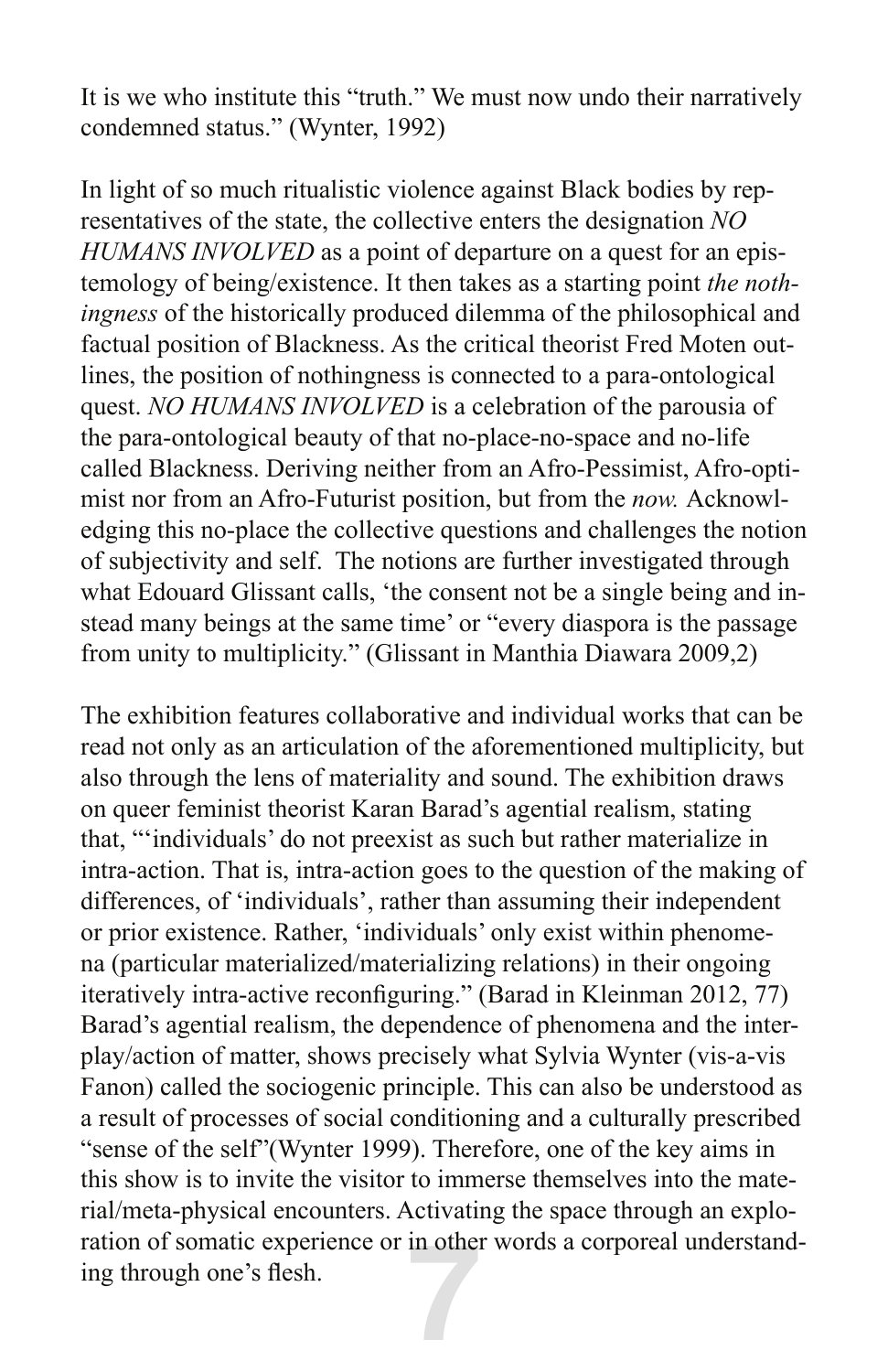The collective continues with adding, paraphrasing and citing the canon of Black Studies and Literature and artworks that have informed many of the installations along side of popular culture, though without casually assuming that the visitors are familiar with any of them. This is an assumption drawn from experience. It is a result of the ongoing legacy of white supremacy in our contemporary societies. "It's nothing personal"- as James Baldwin would say so elegantly, it is a result of the systematic exclusion of the institutional production of threatening knowledge. Postcolonial, Critical Race, Black Studies, Black Feminist Thought and Queer of Color Critique are all fields that are not represented in the majority of college and university curricula, although its scholarship has existed for centuries. The collective is one place, of many other non-institutional spaces, in which this knowledge is shared discussed and distributed and now shared and materialized throughout the exhibition. A point that has to be emphasized because the exclusion of Black Studies and Artists of Color from the dominant canon is systemic, as it constantly dismantles the classificatory system of and challenges the dispositions of power to paraphrase the critical theorist Stuart Hall.

The visitors might, however, be able to recognize musical genres that have found their way into the soundscapes, which the YAM musicians and aural technicians have sculpted. This familiarity as Cornel West stressed is the field of popular culture where Black thought and aesthetics are allowed to find expression much too often subsumed and appropriated due to their economic potential as emphasized by Greg Tate. Or as Paul Gilroy says, "It is my belief that capitalism's original commodity-fetish was the Africans auctioned here as slaves, whose reduction from subjects to abstracted objects has made them seem larger than life and less than human at the same time. It is for this reason that the Black body, and subsequently Black culture, has become a hungered-after taboo item and a nightmarish bugbear in the badlands of the American racial imagination. Something to be possessed and something to be erased...."(Gilroy 1993, 4)

in Woodinville, Washington for a residency in which they were able Sound was one of the entry points for NO HUMANS INVOLVED. In February of this year, a core group of musicians, composers, songwriters and vocalists in the collective gathered at Bear Creek Studios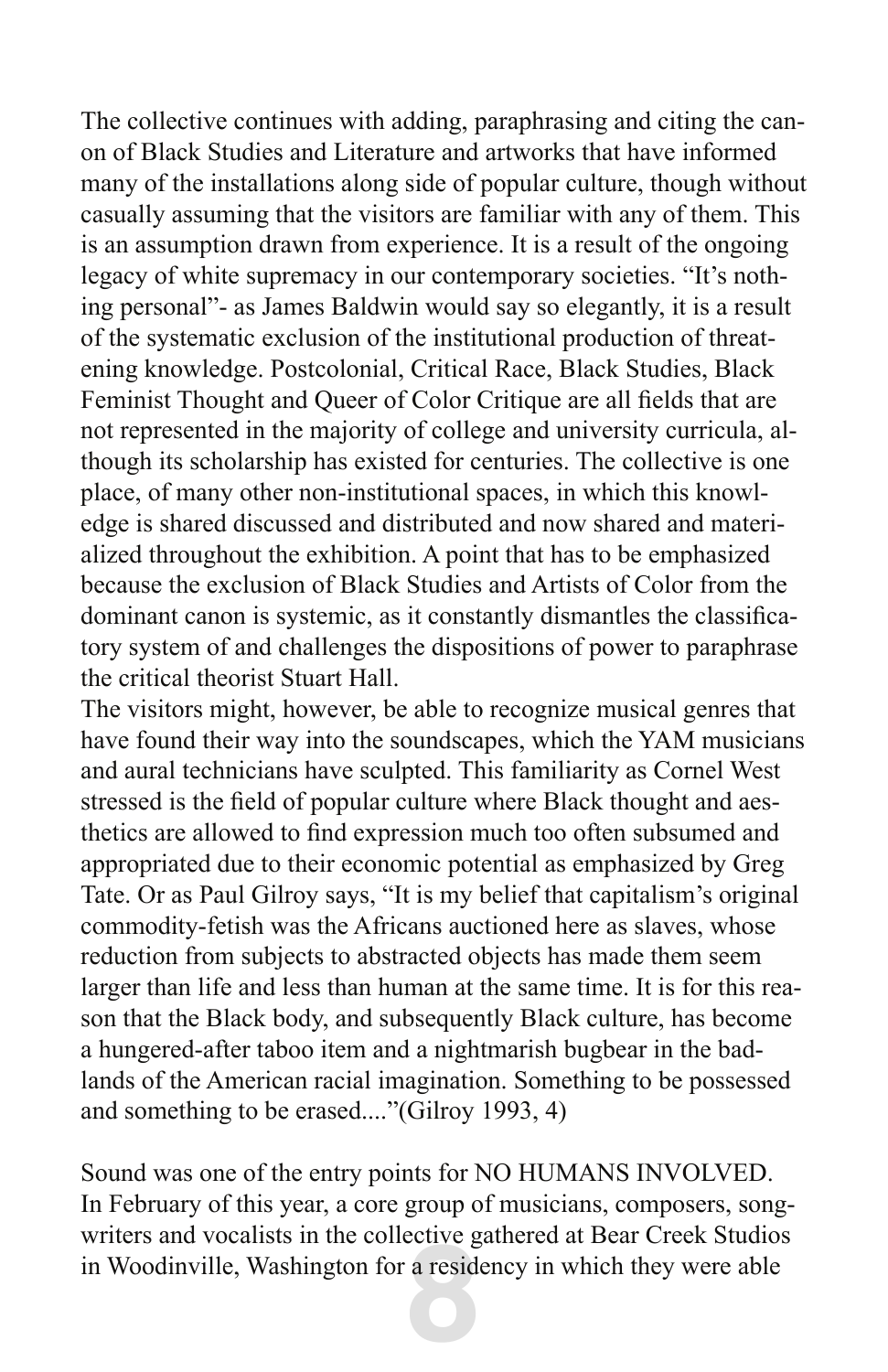to experiment and map out sonic landscapes for the show. While in residency, collective members explored themes parallel to critical theorist Karan Barad, who asked, at a Chicago conference in the previous year, "What is the sound of nothingness?"

The exhibition provides affective encounters with eight multi-media installations that reflect a historical quest. Each comprises video vignettes, sculptural installations, printed matter and soundscapes. The concept of the show moves in and out of different modes of perception as a form of aesthetic conceptual protest and disobedience to normative orders, with sculptural installations, sonic experiments, as well as performative modes of engagement with the audiences and spatial alterations.

One of the aims of the exhibition is to conflate a physical and sensorial experience informed by ongoing debate in Black Critical Studies including: How do we create spaces that facilitate an understanding of the multiplicity of our existence in a non-representational form?; When time meets identity and space meets history, what are the means of understanding these encounters in an embodied way?; What are the means to elaborate these questions in a museum space and make time perceivable?

The following essays, poems, and literary excerpts are for the viewer to read as further context for *NO HUMANS INVOLVED*. The installations themselves are not named or described in this guide as the artists would like to invite the viewer to, instead, steep herself in texts that have informed and inspired them. For information specific to each installation, please refer to the wall tags.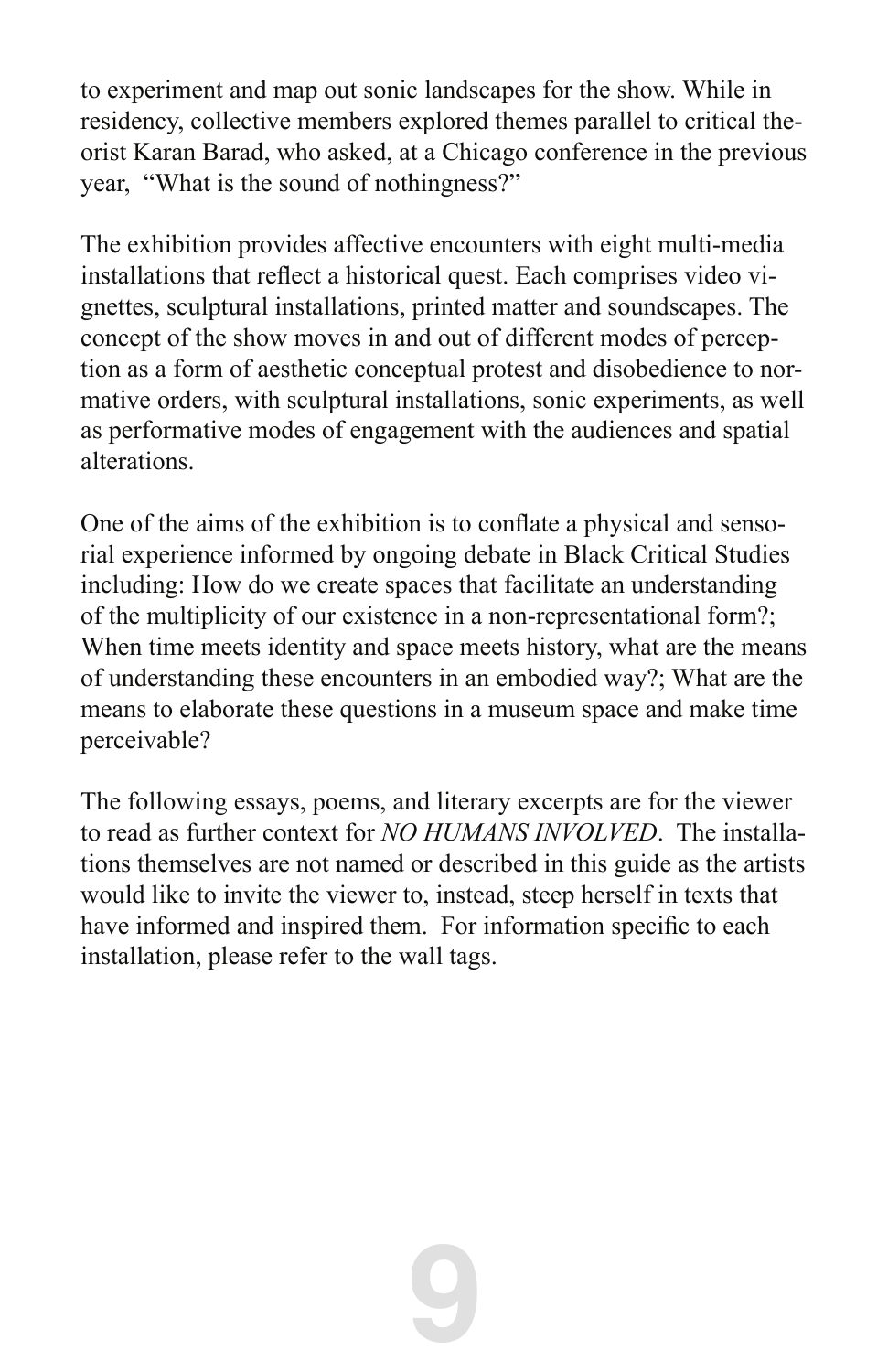What is terrifying partakes of the abyss, three times linked to the unknown. First, the time you fell into the belly of the boat. [...] the belly of this boat dissolves you into a nonworld from which you cry out. This boat is a womb, a womb abyss. Although you are alone in this suffering, you share in the unknown with others whom you have yet to know. This boat is your womb, a matrix, and yet it expels you. This boat: pregnant with as many dead as living under sentence of death.

**10**

(Glissant 1997)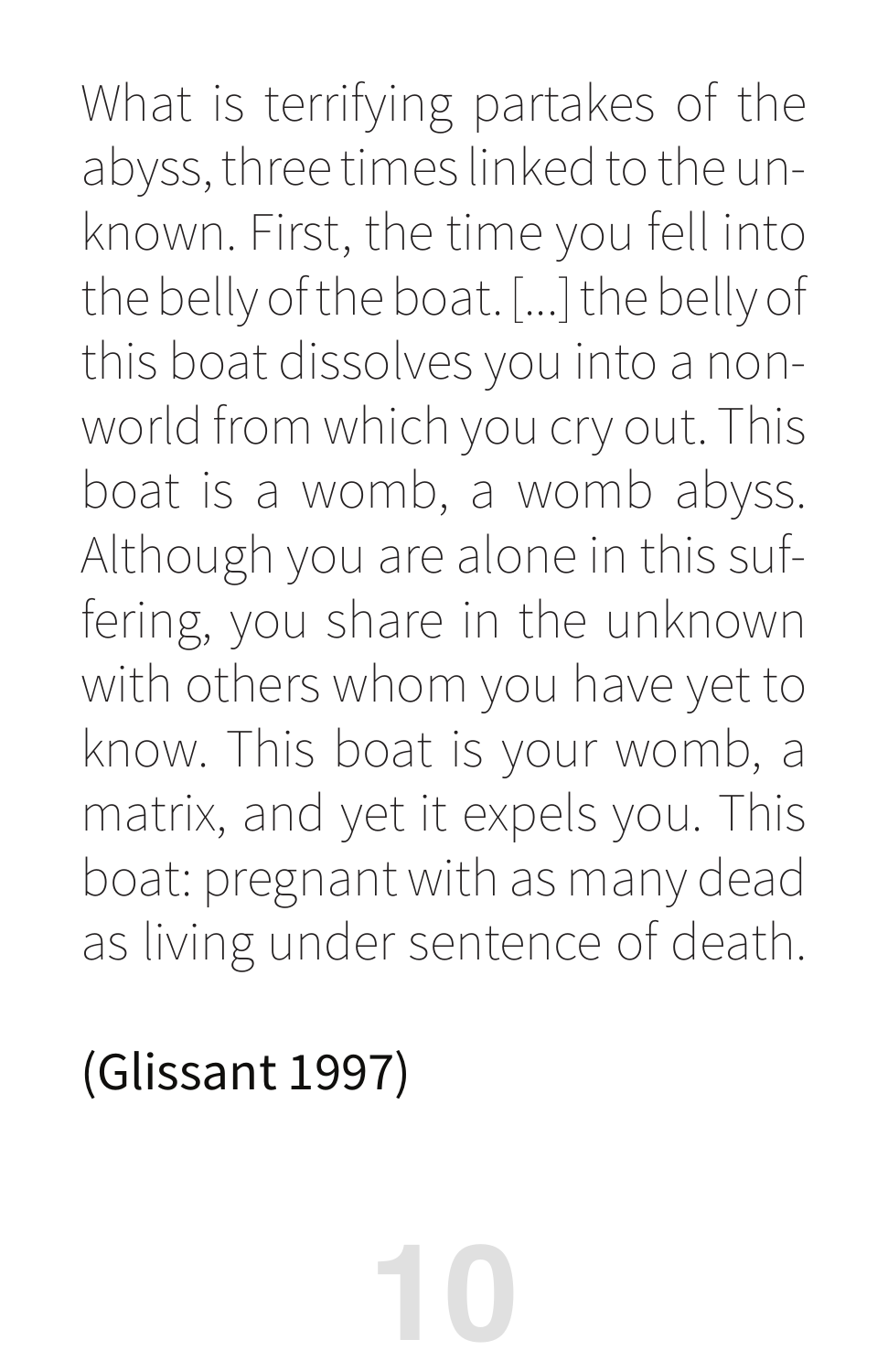I feel my soul as vast as the world, truly a soul as deep as the deepest of rivers; my chest has the power to expand to infinity. I was made to give and they prescribe for me the humility of the cripple. When I opened my eyes yesterday I saw the sky in total revulsion. I tried to get up but eviscerated silence surged toward me with paralyzed wings. Not responsible for my acts, at the crossroads between Nothingness and Infinity, I began to weep.

**11**

(Fanon 1967)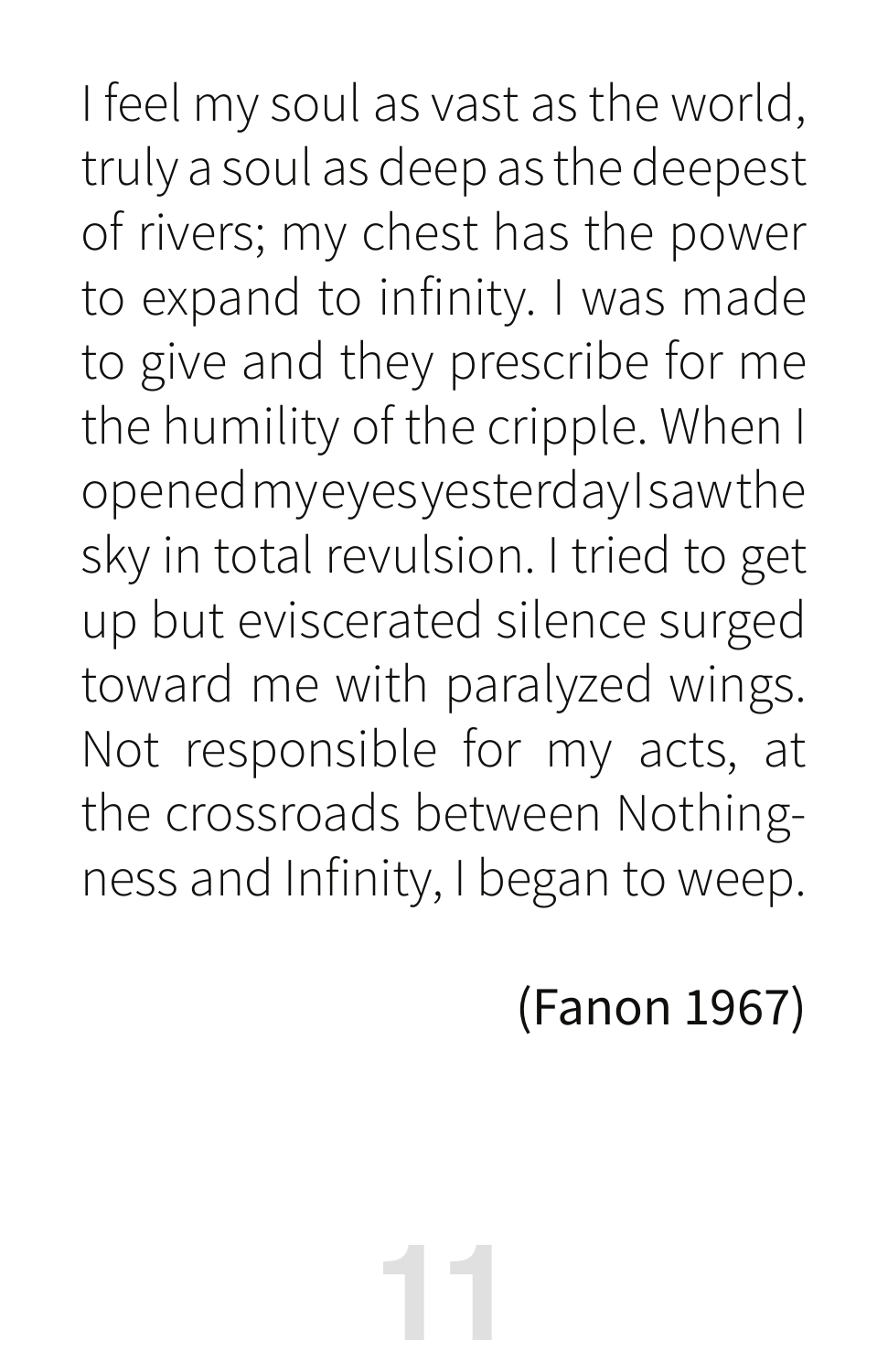## Wo Kum Apem A, Apem Beba!

(Nana Yaa Asantewaa, circa1900)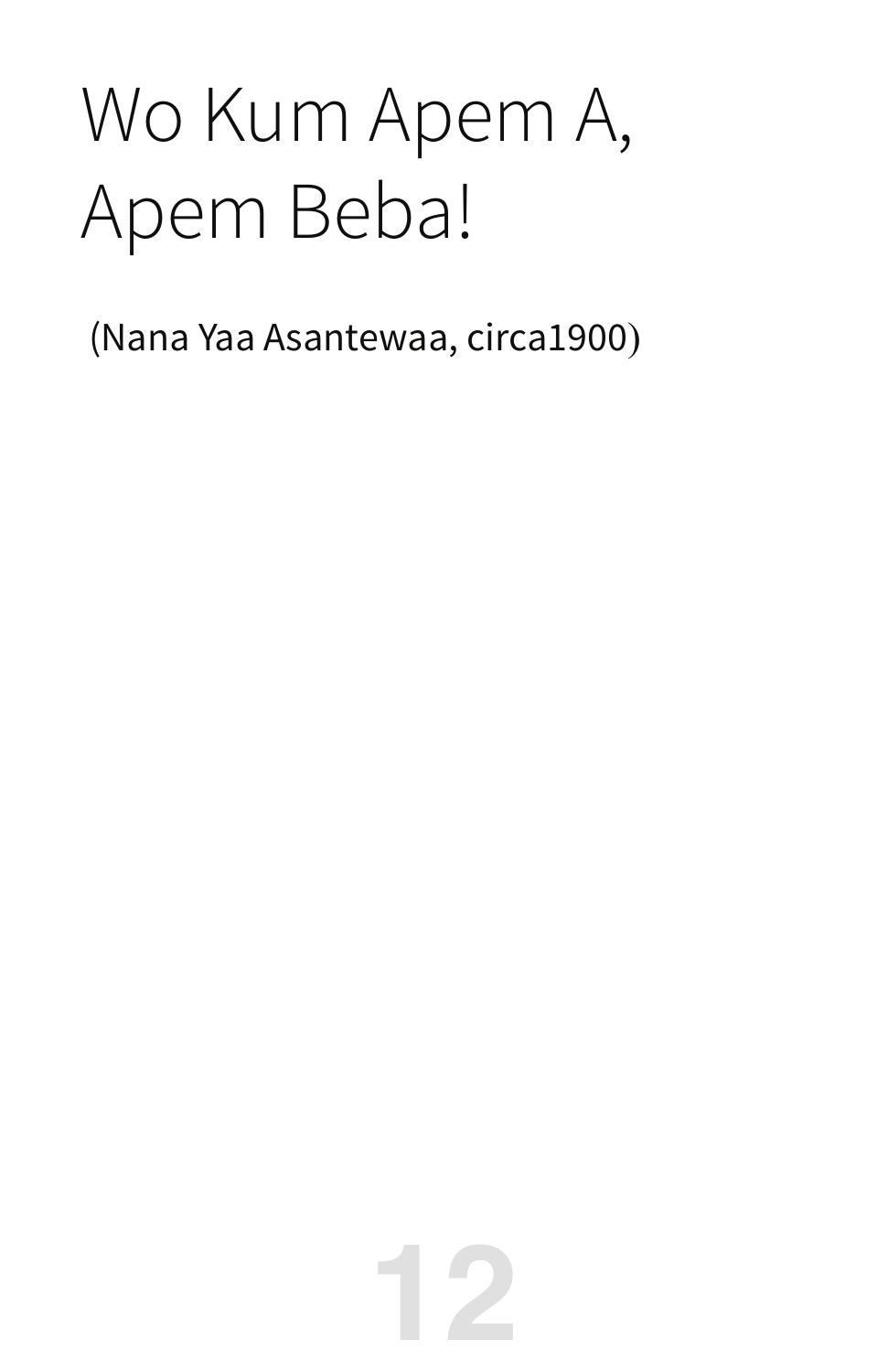Is it possible to desire the something other than transcendental subjectivity that is called nothing? What if blackness is the name that has been given to the social field and social life of an illicit alternative capacity to desire?

**13**

(Fred Moten, 2013)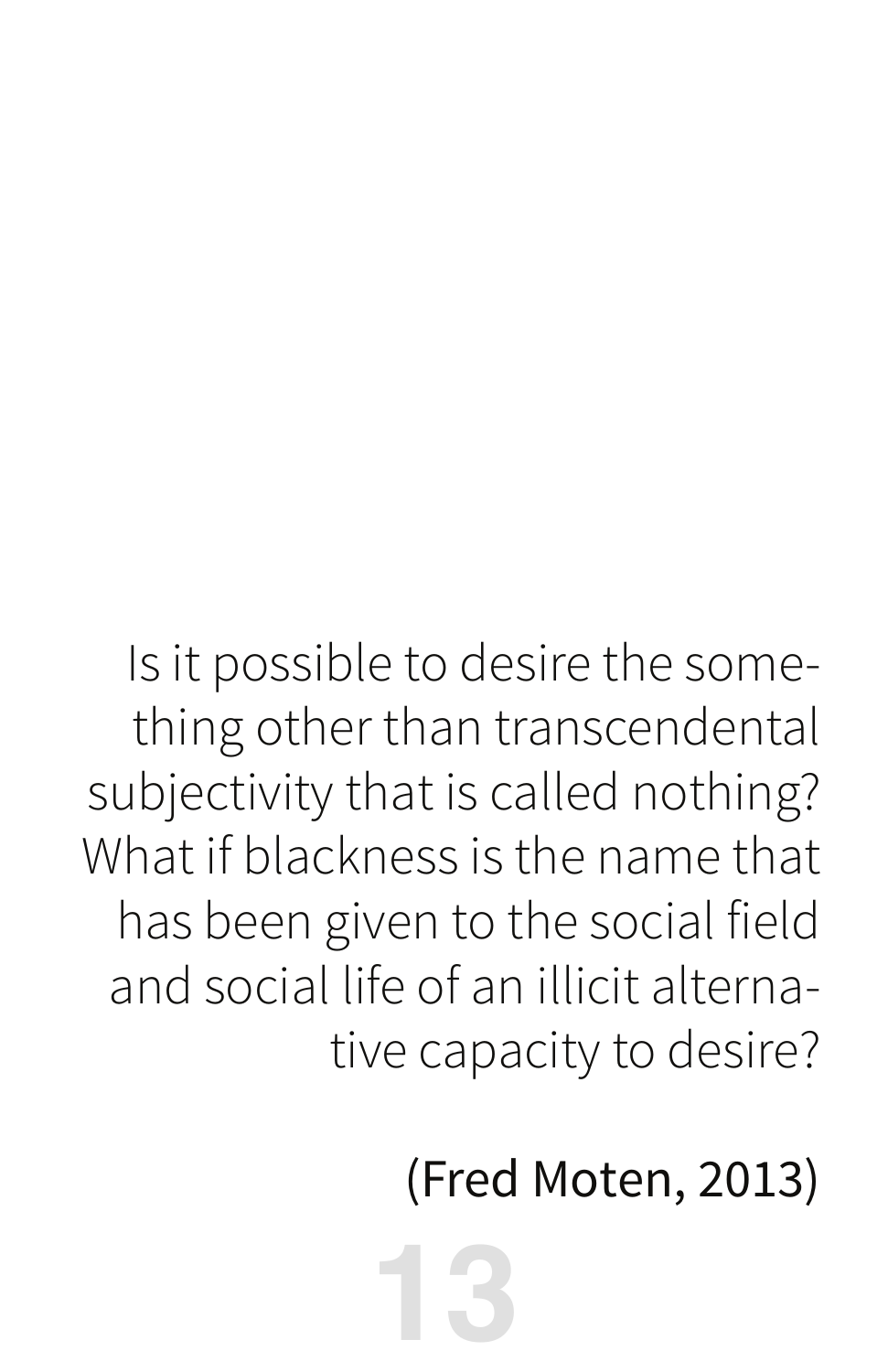When imagined moral credibility of black now translates into an enablement of the most repressive practices among the world democracies today? In a sense, if there is no black culture, or no longer black culture ( because it has "succeeded"), then we need it now; and if that is true, then perhaps black culture– has the reclamation of the critical edge, as one of those vantages from which it might be spied, and no longer predicated on "race" – has yet to come.

(Hortense J. Spillers, 2006)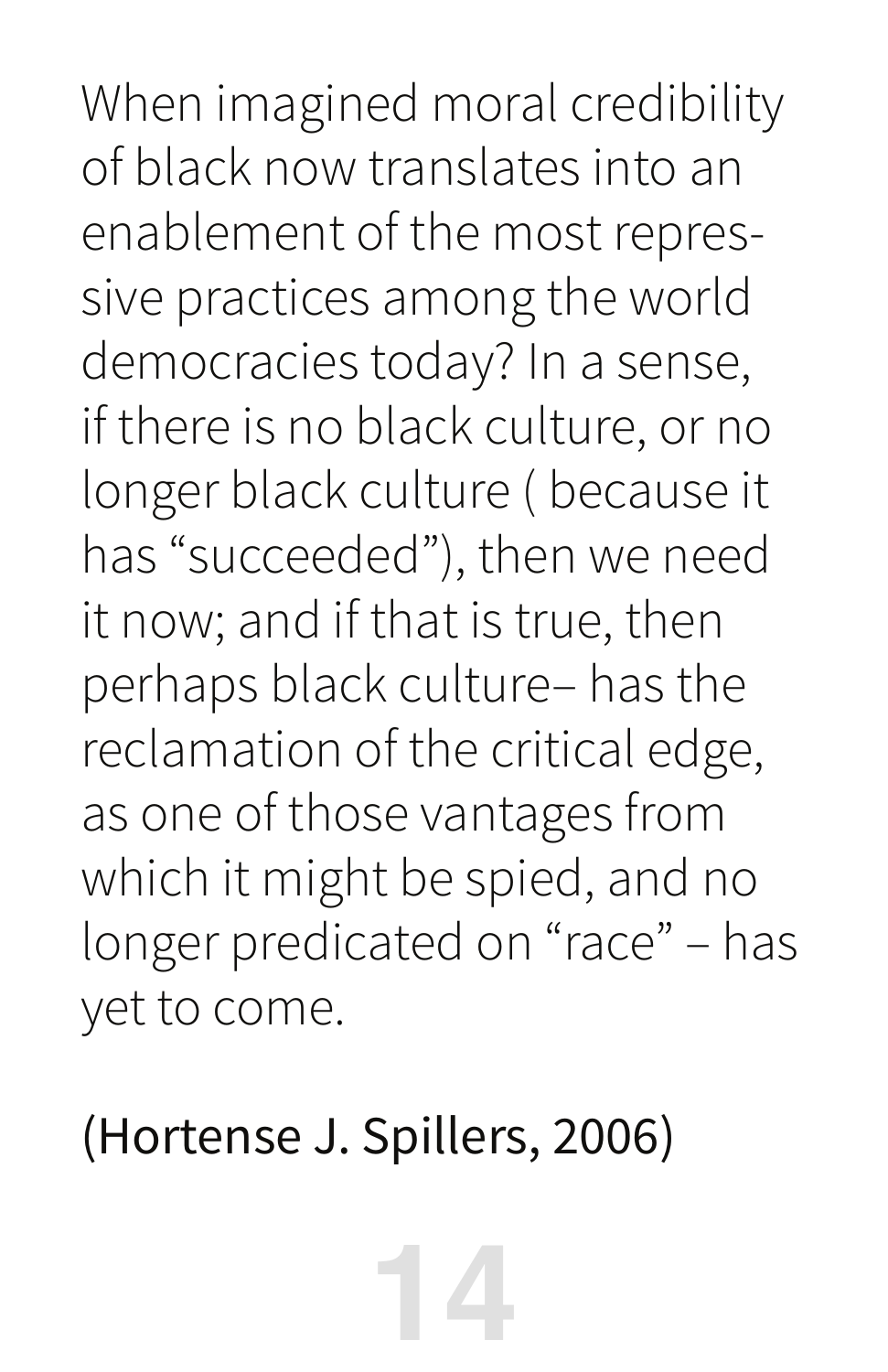This is what I mean: "race," on the one hand, speaks through multiple discourses that inhabit intersecting axes of relations that banish once and for all the illusion of a split between "public" and "private." The individual in the collective traversed by "race" – and there are no known exceptions, as far as I can tell – is covered by it before language and its differential laws take hold. [...] What is this thing called "race"? Our deadliest abstraction? Our most nonmaterial actuality? Not fact, but our deadliest fiction that gives the lie to doubt about ghosts? In a word, "race" haunts the air where women and men in social organization are most reasonable.

lers, 19 (Hortense Spillers, 1996)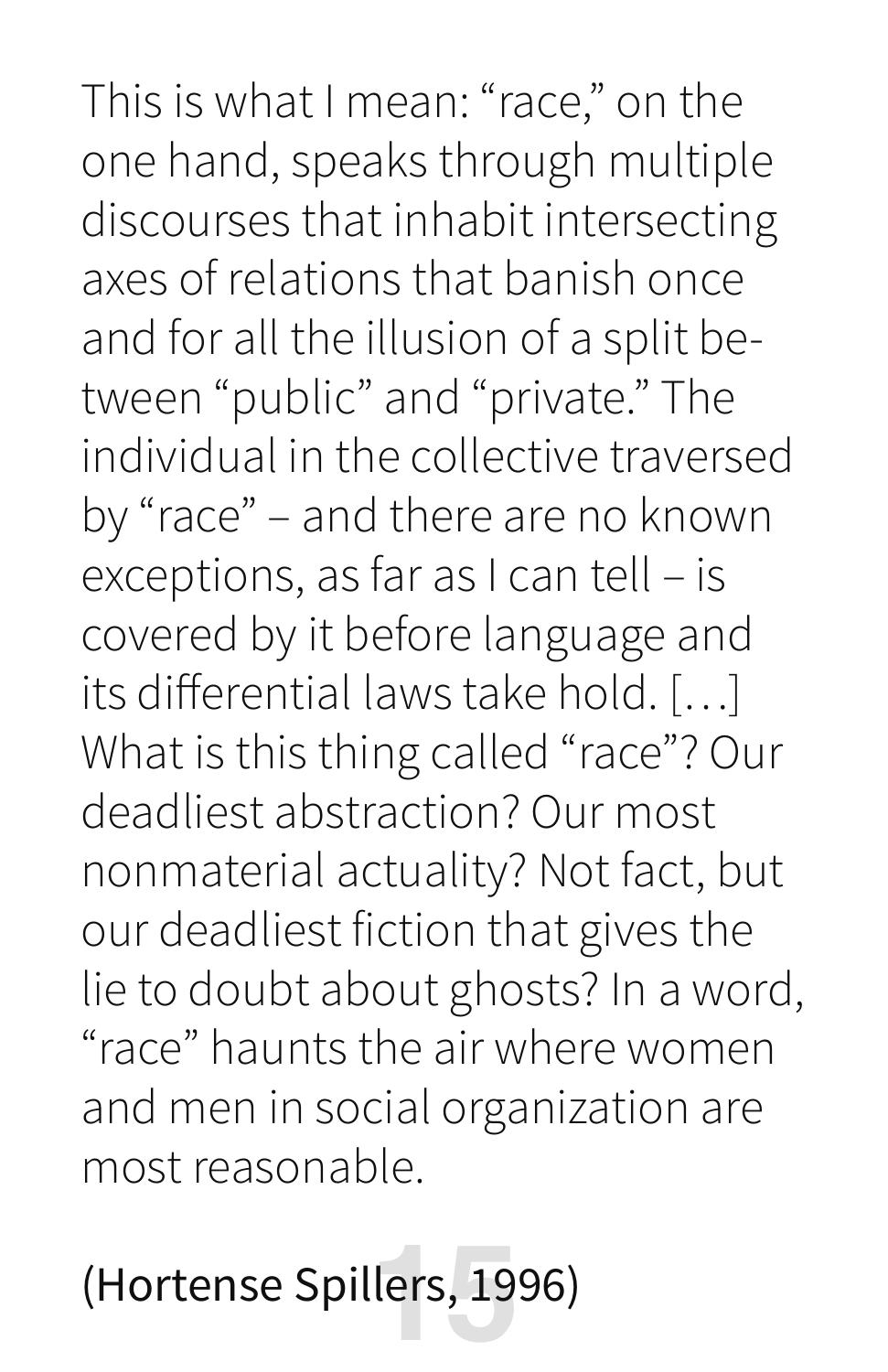Nothing is fixed, forever and forever and forever, it is not fixed; the earth is always shifting, the light is always changing, the sea does not cease to grind down rock. Generations do not cease to be born, and we are responsible to them because we are the only witnesses they have.

**16**

(Baldwin, 1964)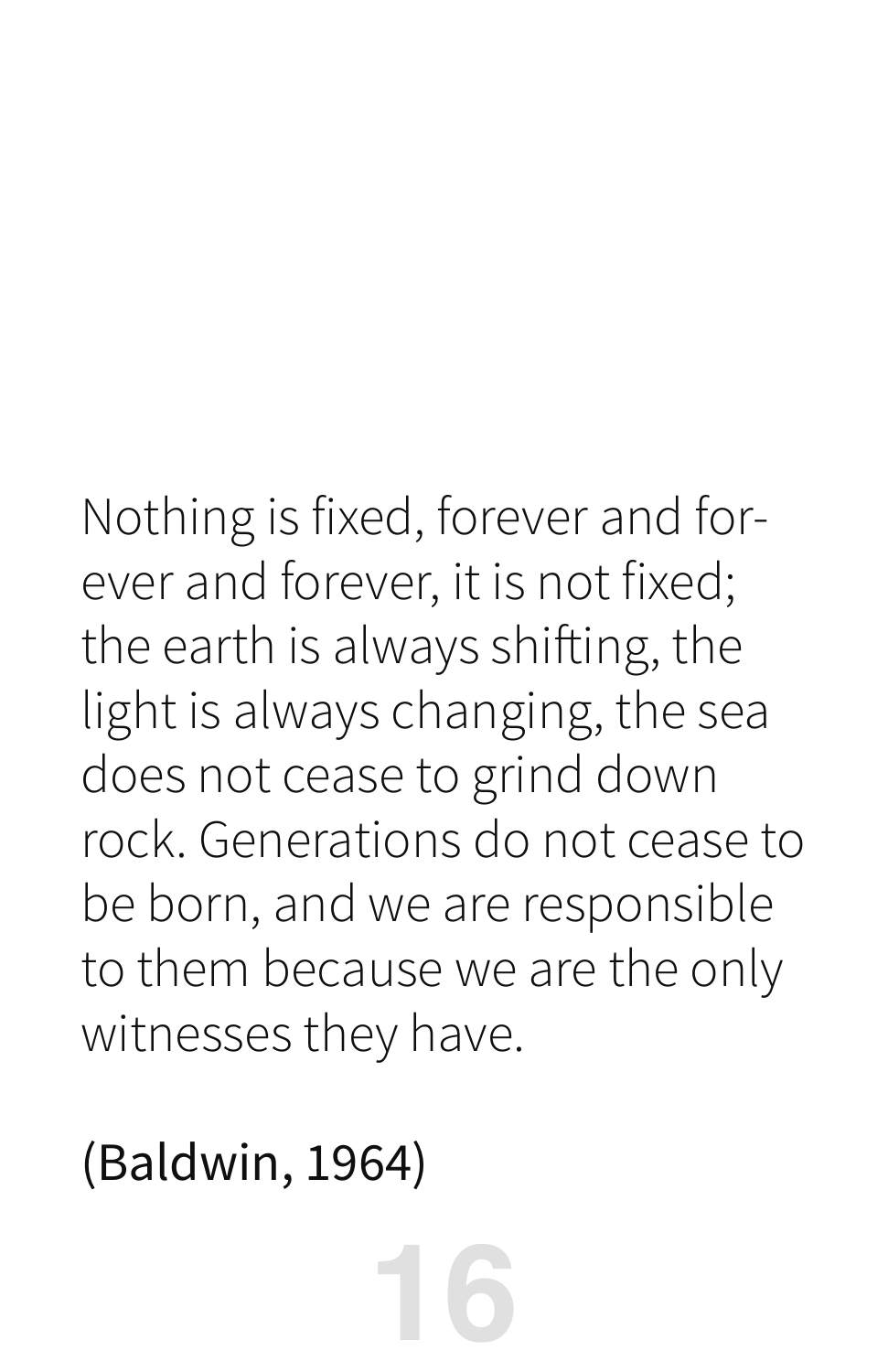As such, black collectivity now is not so much a static formation as a state of being, a mode of becoming-together whose temporal unfolding is contingent, provisional, and always under threat of erasure but not without voice.

## (Copeland&Beckwith 2014)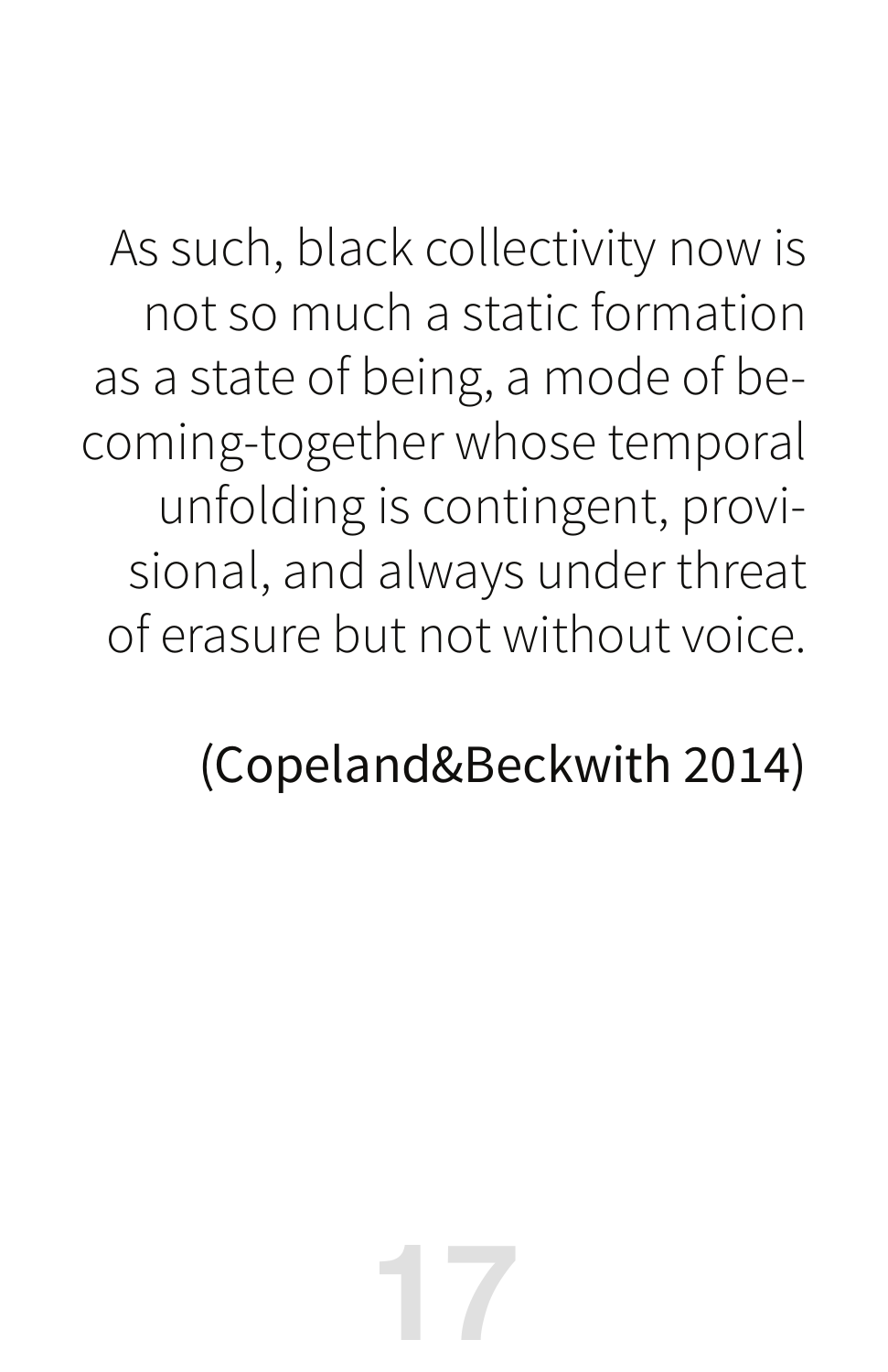The problem with identity politics is that it fails to transcend difference, as some critics charge, but rather the opposite – that it frequently conflates or ignores intragroup differences.

(Kimberley Crenshaw, 1991)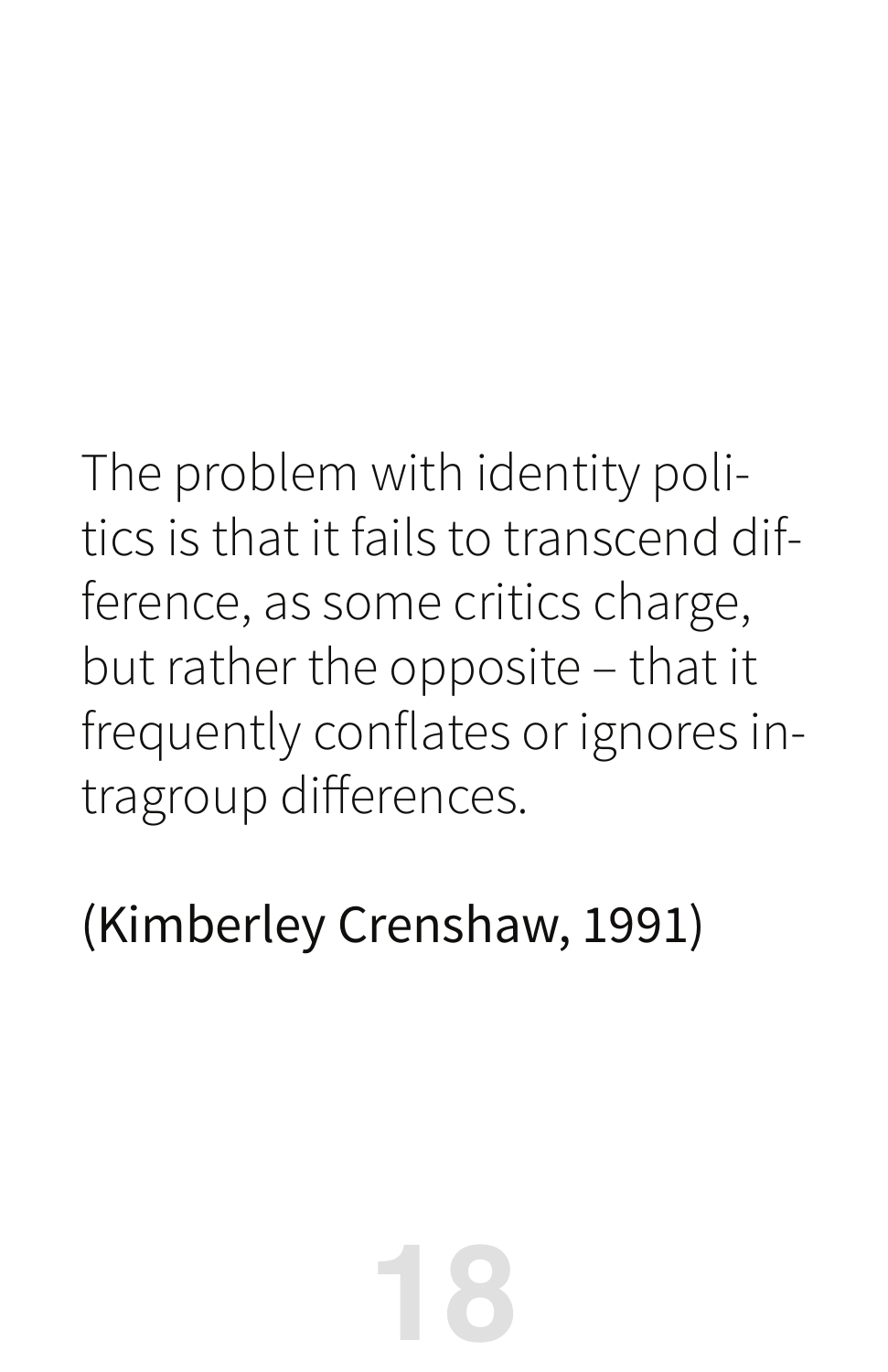"This formulation of affect and affectivity is important to my project here because it underscores the extent to which our efforts to assimilate that which moves us are bound to the ethico-political context of our times and available to capital and its normative structures of command, as well as to the related yet distinct operations we know as racism, homophobia, misogyny, and transphobia, among others. At the same time, it points toward the ways that whatever escapes recognition, whatever escapes meaning and valuation, exists as an impossible possibility within our shared reality, however that reality is described theoretically, and therefore threatens to unsettle, if not destroy, the common senses on which that reality relies for its coherence as such."

**19** ( Kara Keeling, 2009)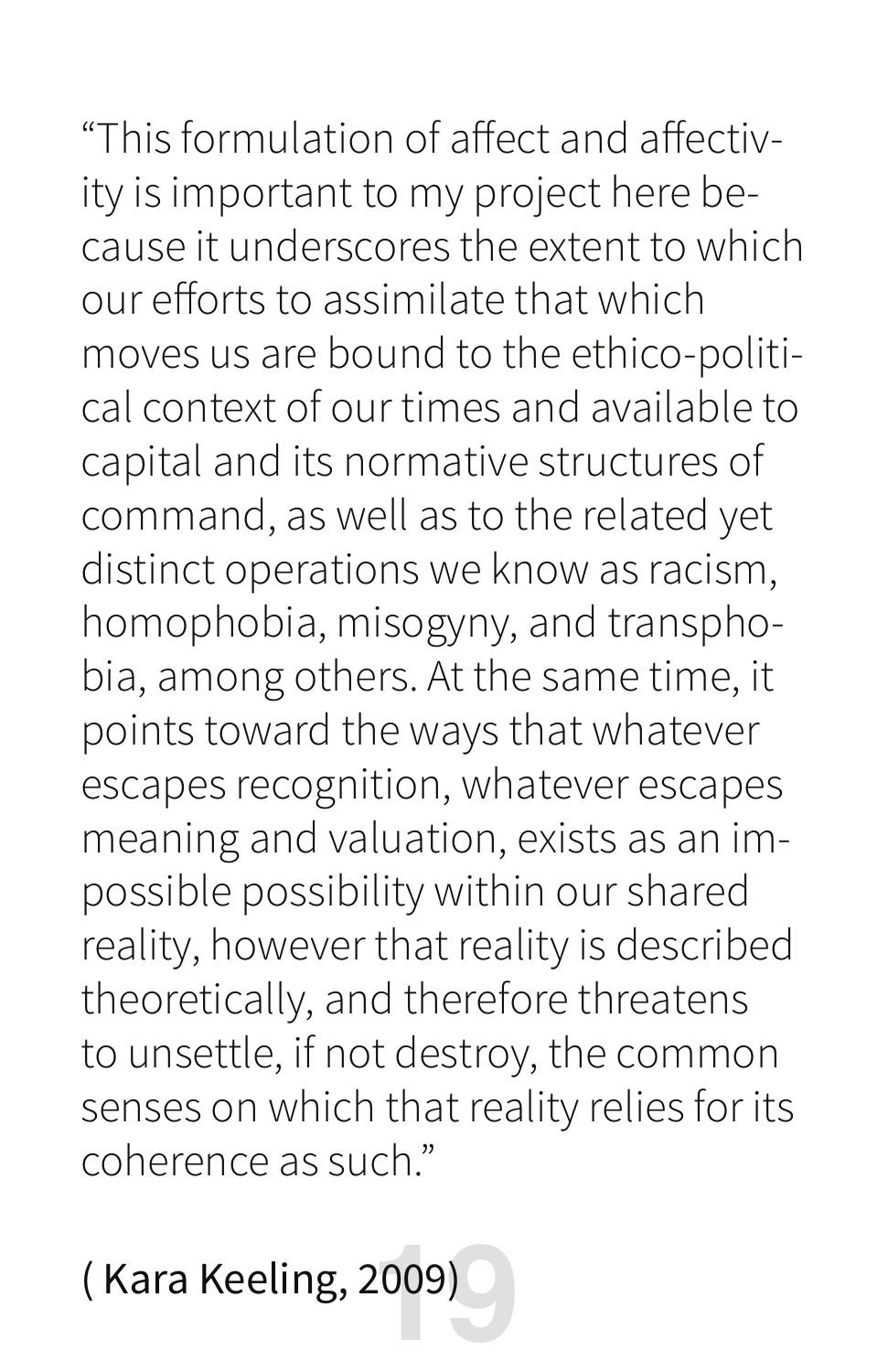## **"NO HUMANS INVOLVED": AN OPEN LETTER TO MY COLLEAGUES**

*Forum N.H.I.: Knowledge for the 21st Century.* vol. 1, no. 1, Fall 1994.

Dear Colleagues:

You may have heard a radio news report which aired briefly during the days after the jury's acquittal of the policemen in the Rodney King beating case. The report stated that public officials of the judicial system of Los Angeles routinely used the acronym N.H.I. to refer to any case involving a breach of the rights of young Black males who belong to the jobless category of the inner city ghettoes. N. H. I. means "no humans involved."

Stephen Jay Gould argues that "systems of classification direct our thinking and order our behaviors." [Gould, 1983] By classifying this category as N.H.I. these public officials would have given the police of Los Angeles the green light to deal with its members in any way they pleased. You may remember too that in the earlier case of the numerous deaths of young Black males caused by a specific chokehold used by Los Angeles police officers to arrest young Black males, the police chief Darryl Gates explained away these *judicial* murders by arguing that Black males had something abnormal with their windpipes. That they had to be classified and thereby treated *differently* from all other North Americans, except to a secondary degree, the darker-skinned Latinos. For in this classificatory schema too *all* "minorities" are equal except one category - that of the peoples of African and of Afro-mixed descent who, as Andrew Hacker points out in his recent book, are *the least equal of all.*

they have sun<br>a. Any allusion<br>**2008** "Certainly," Hacker writes, in *Two Nations: Black and White, Separate, Hostile, Unequal* (1992) "all persons deemed to be other than white, can detail how they have suffered discrimination at the hands of white America. Any allusions to racist attitudes and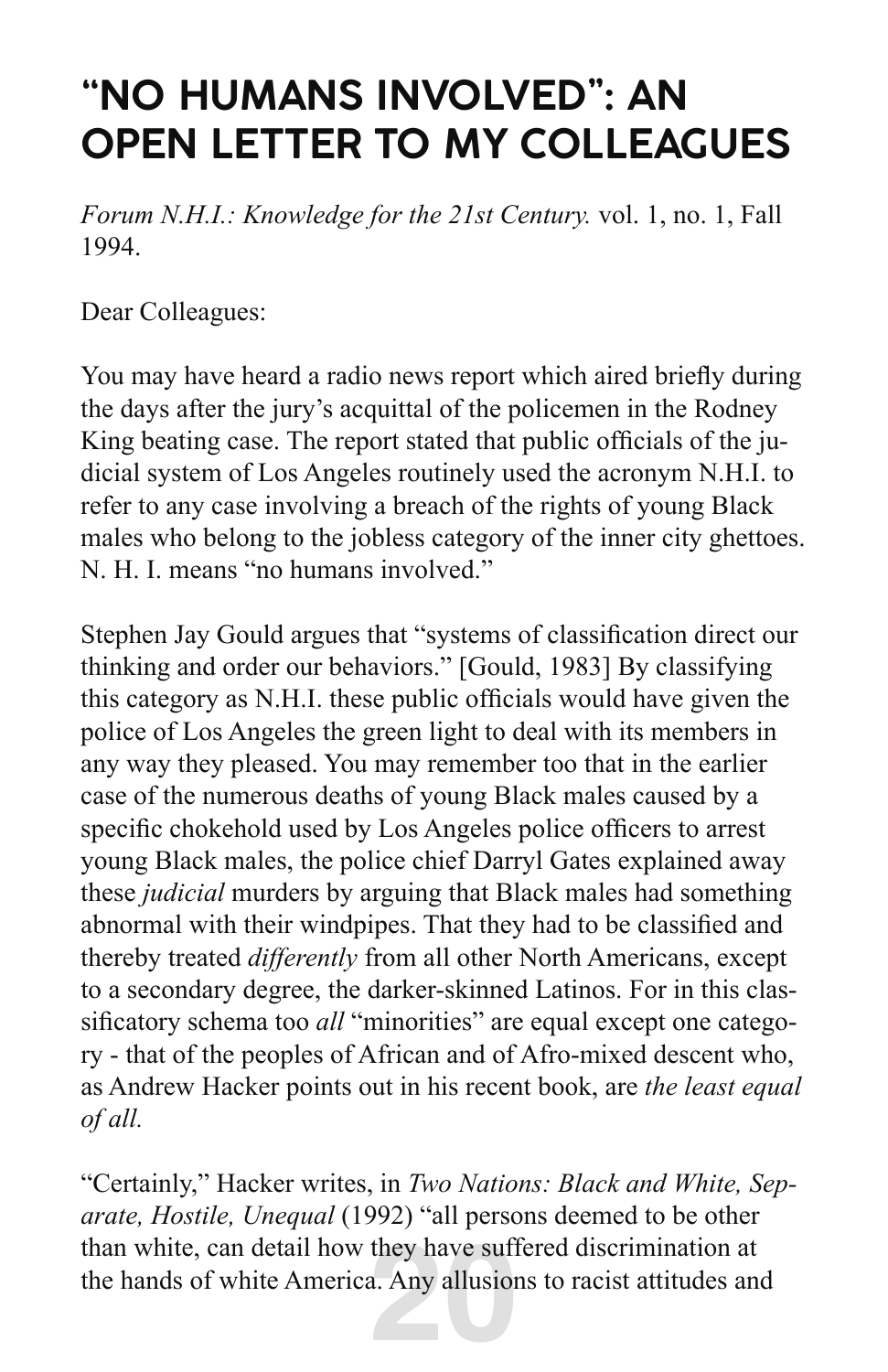actions will find Cherokees and Chinese and Cubans agreeing with great vigor ... yet ...members of all these intermediate groups have been allowed to *put a visible distance between themselves and Black Americans.*"

"The Vietnamese," Richard Pryor quipped, "learned how to become good Americans by learning how to say nigger."

## **WHERE DID THIS CLASSIFICATION COME FROM? THE POINT OF MY LETTER TO YOU**

Yet where did this system of classification come from? One that was held both by the officers involved in this specific case of the routine "nigger breaking" of Black males, as well as by the mainly white, middle class suburban Simi Valley jurors? Most of all, and this is the point of my letter to you, why should the classifying acronym N.H.I., with its reflex anti-Black male behaviour-prescriptions, have been so actively held and deployed by the judicial officers of Los Angeles, and therefore by "the brightest and the best" graduates of both the professional and non- professional schools of the university system of the United States? By those whom we ourselves would have educated?

**21** How did they come to conceive of what it means to be both *human* and *North American* in the *kinds* of *terms* (i.e. to be White, of Euroamerican culture and descent, middle-class, college- educated and suburban) within whose logic, the jobless and usually school drop-out/push-out category of young Black males can be *perceived,* and *therefore behaved towards,* only as the *Lack* of the human, the Conceptual Other to being North American? The same way, as Zygmunt Bauman has been pointed out, that all Germans of Jewish descent were made into and behaved towards as the Conceptual Other to German identity in its then Pan-Aryan and Nazi form [Bauman, 1989].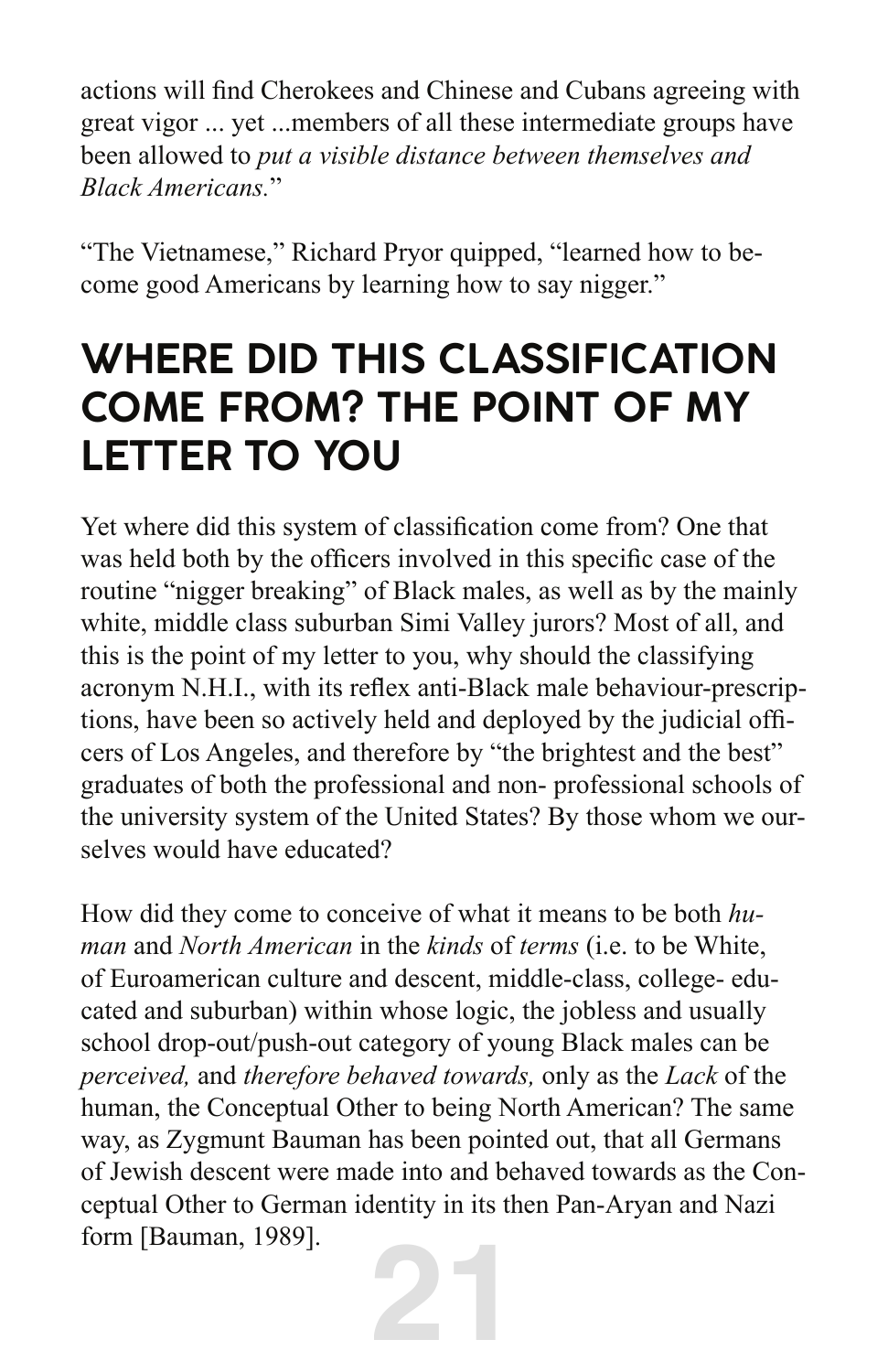**22** If, as Ralph Ellison alerted us to in his *The Invisible Man,* we see each other only through the "inner eyes" with which we look with our physical eyes upon reality, the question we must confront in the wake of the Rodney King Event becomes: What is our responsibility for the making of those "inner eyes?" Ones in which *humanness* and *North Americanness* are always already defined, not only in optimally White terms, but also in optimally middleclass (i.e. both Simi Valley, and secondarily Cosby-Huxtable TV. family), variants of these terms? What have we had to do, and still have to do, with the putting in place of the classifying logic of that shared mode of "subjective understanding" [Jaime Carbonell, 1987] in whose "inner eyes," young Black males, can be perceived as being *justly,* shut out from what Helen Fein calls the "universe of moral obligation" that bonds the interests of the Simi Valley jurors as Whites and non-Blacks (one Asian, one Hispanic), to the interests of the White policemen and the Los Angeles judicial office-holders who are our graduates? In her book on the 1915 genocide of the Armenians by the Turkish pan-nationalists, and on the Jews by the Pan-Aryan racialists in the 1930's-1940's, Helen Fein points out that in both cases there was a common causal factor. This factor was that over the millennium which preceded their group annihilation, "both Jews and Armenians had been decreed by the dominant group that was to *perpetrate in the crime to be outside the sanctified universe of obligation* - that circle of people with reciprocal obligations to protect each other whose bonds arose from their relation to a deity or a sacred source of authority" [Helen Fein, 1979]. In both cases, although the genocides were inflicted in the secular name of a now *sacred "national"* identity, based, in the case of the Turks on the discourse of a historical Pan-Turianism and, in the case of the German-Aryans, on that of the sanctity of a "pure" racial stock, both groups had been defined "within recent *memory similarly to pariahs outside the sanctified social order.*" It was this discursive classification that had enabled them to be misrecognized as *aliens,* as *strangers* who were, as if it were, of a different *species;* strangers, "*not* because they were aliens but because the dominant group was alienated from them by a traditional antipathy." [Fein, 1979].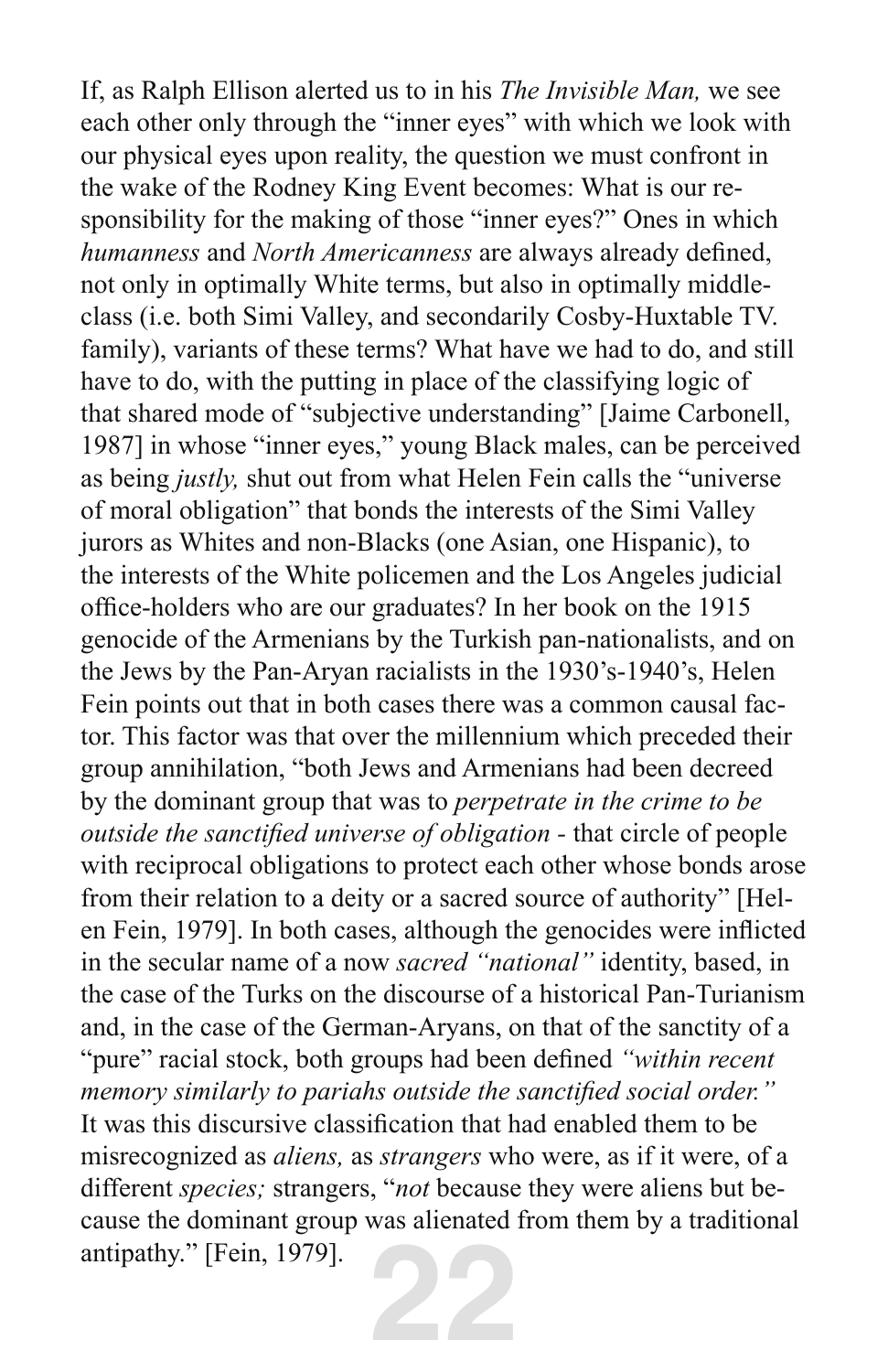This is the same case, of course, with the N.H.I. acronym. For the social effects to which this acronym, and its placing outside the "sanctified universe of obligation," of the category of young Black males to which it refers, leads, whilst not *overtly* genocidal, are clearly having genocidal effects with the incarceration and elimination of young Black males by ostensibly normal, and everyday *means.*

Statistics with respect to this empirical fact have been cited over and over again. Andrew Hacker's recent book documents the systemic White/Black differential with respect to life-opportunity on which our present North American order is based. Nevertheless, this differential is replicated, and *transracially* so, between, on the one hand, the *classes* (upper middle, middle, lower middle and working, whether capital owners or jobholders), who are therefore classified *within* the "universe of obligation" integrating of our present world system and its nation-state sub- units, and on the other hand, the category of the non-owning jobless young of the inner cities; primarily Black with Latino, and increasingly also, White, assimilated to its underclass category.

be, drawn inside, the "sanctified category" of Americans *just like*  $\frac{d}{dx}$ In the wake of the Civil Rights movements, and of the Affirmative Action programs which incorporated a now new Black middle class into the "American Dream," the jobless category has been made to bear the weight of the Deviant status that, before the Sixties had been imposed on *all* Americans of African and Afromixed descent, by the nation-state order of the U.S., *as an imperative condition of its own systemic functioning*. Indeed, it may be said that it is this category of the jobless young Black males who have been made to pay the "sacrificial costs" (in the terms of René Girard's *The Scapegoat*, 1986) for the relatively improved conditions since the 1960's that have impelled many Black Americans out of the ghettoes and into the suburbs; that made possible therefore the universal acclamation for the Cosby- Huxtable TV family who proved that *some* Black Americans could aspire to, and even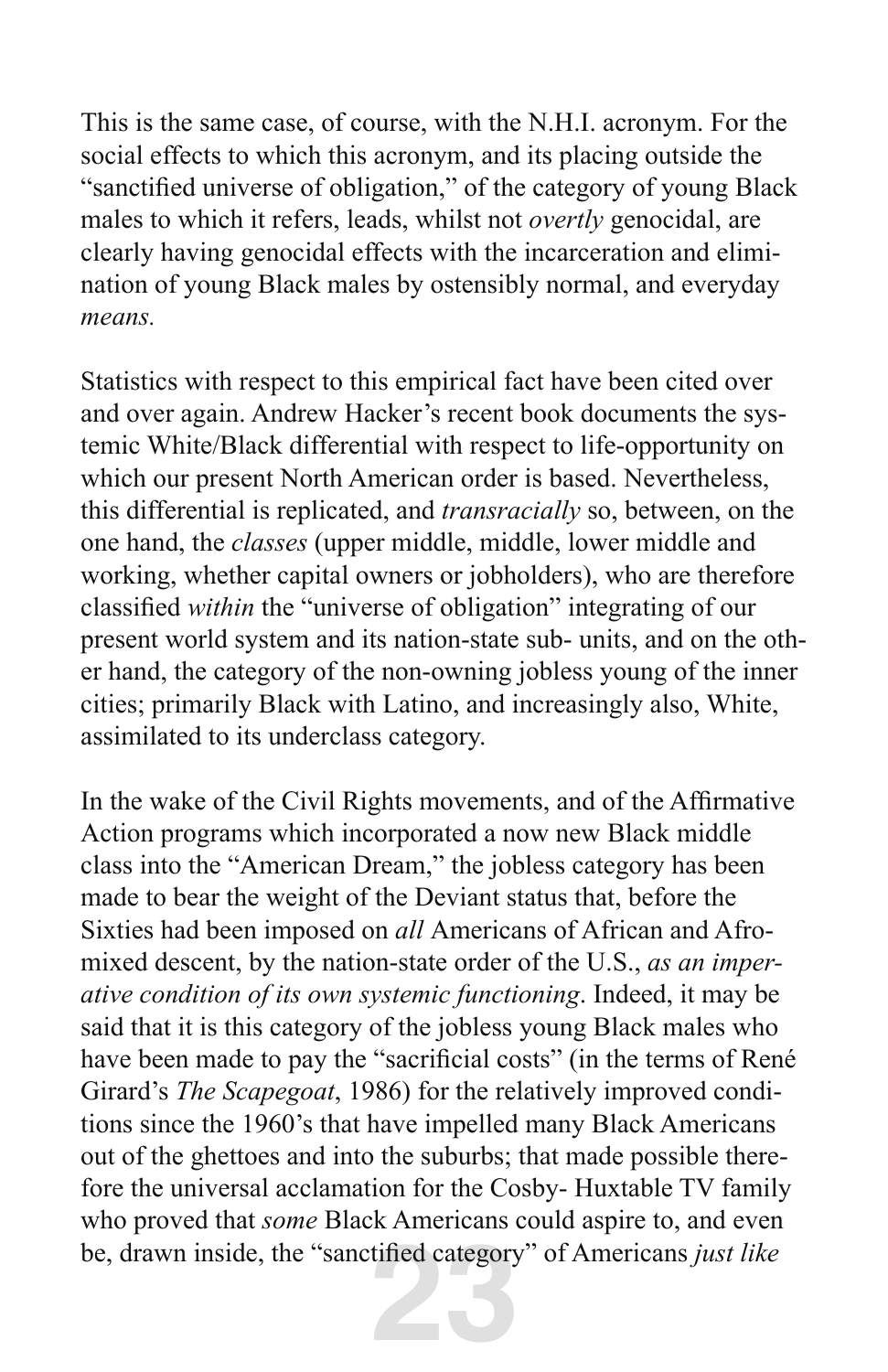*us* - if still secondarily so, *behind* "women" and the other "minorities."

The price paid by the jobless Black male category for this social transformation is inescapably clear. With respect to the judicial apparatus itself, statistics show that whilst Black men constitute 6% of the U.S. population, they have come to make up 47% of the prison population. Whilst, in the entire prison population, in the wake of the mandatory sentences for drug offenses imposed by (largely White and middle class) Drug War officials, both Afro-Black young males and Latino-Brown ones, are to be found out of all proportion to their numbers in the society. The May 7, 1992 *New York Times* editorial which gives these statistics, also point out that it costs \$25,000 a year "to keep a kid in prison; which is more than the Job Corps or college." However, for society at large to choose the latter option in place of the former would mean that the "kids" in question could no longer be "perceived" in N.H.I. terms as they are now perceived by all; nor could they continue *to be induced to so perceive themselves* within these same terms, as they now do, fratricidally turning upon themselves, killing each other off in gang wars or by other violent methods.

Where does this "inner eye" which leads the society to choose the former option in dealing with the North American variant of the jobless category of the post-Industrial New Poor [Bauman, 1987], the category to which at the global level, Frantz Fanon has given the name *les damnés,* the *condemned,* [Fanon, 1963] come from? Why is this "eye" so intricately bound up with that code, so determinant of our collective behaviours, to which we have given the name, *race?*

academia only in the wake of the Civil Rights movement, the Watts "It seems" a sociology professor, Christopher Jenks, points out in the wake of the L.A. "that we're always trying to reduce race to something else. Yet out there on the streets race does not reduce to something else." [*Chronicle of Higher Education,* May 13, 1992] I have come to believe, after struggling with this issue from the "lay" perspective of Black Studies (which was itself able to enter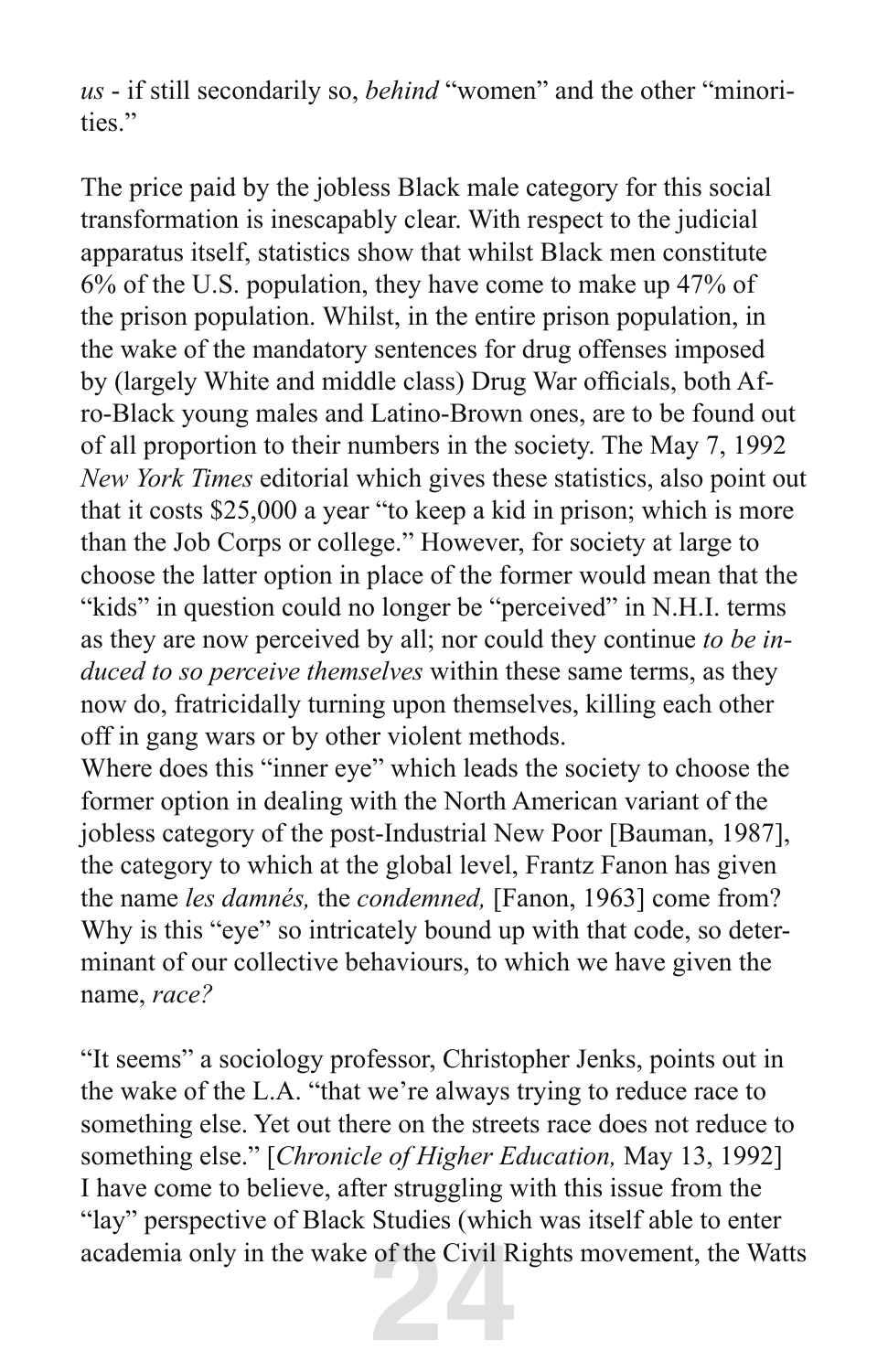urban riots, and the protests which erupted after the assassination of Martin Luther King), not only that "race" cannot be reduced as an issue, to anything else, but that it is we in academia who alone hold the key to "race," and therefore to the classificatory logic of the acronym, N.H.I.

My major proposal is that both the issue of "race" and its classificatory logic (as, in David Duke's belief that "the Negro is an evolutionarily lower level than the Caucasian") lies in the founding premise, on which our present order of knowledge or *episteme*  [Foucault, 1973] and its rigorously elaborated disciplinary paradigms, are based.

#### **TAKING THE MAP FOR THE TERRI-TORY: THE FALLACY OF SUPRACUL-TURALISM**

**25**constituted by the "prescriptive categories" of the "native cultural What is this premise? Michel Foucault traces the processes by which our present major disciplines came to be put in place at the end of the eighteenth century by European thinkers, to a central *representation* by means of which the human would come to perceive and know itself *as if it were* a purely natural organism in complete continuity with organic life. For if, in the terms specific to the "local" culture [Geertz, 1983] of Western Europe, and therefore to its founding Judaeo-Christian Narrative of human emancipation [Griaule, 1948, Lyotard, 1989] the human had been represented as a *divinely created being* in the terms of the Biblical Genesis account of origins, the new conception of the human, that would be based during the nineteenth century on the new Narrative of Evolution, would be that of an *evolutionarily selected being.*  In this conception the human was held to *pre-exist* the "local cultures," including ours, by means of which alone human "forms of life" can come to exist [D.T. Campbell, 1982; Lieberman, 1991], as the hybridly biological (*bios*) and narrative-discursive (*logos*) level of existence that they are [Wynter, 1991]. That is, as they are *outside* the mode of subjective understanding or "inner eyes"

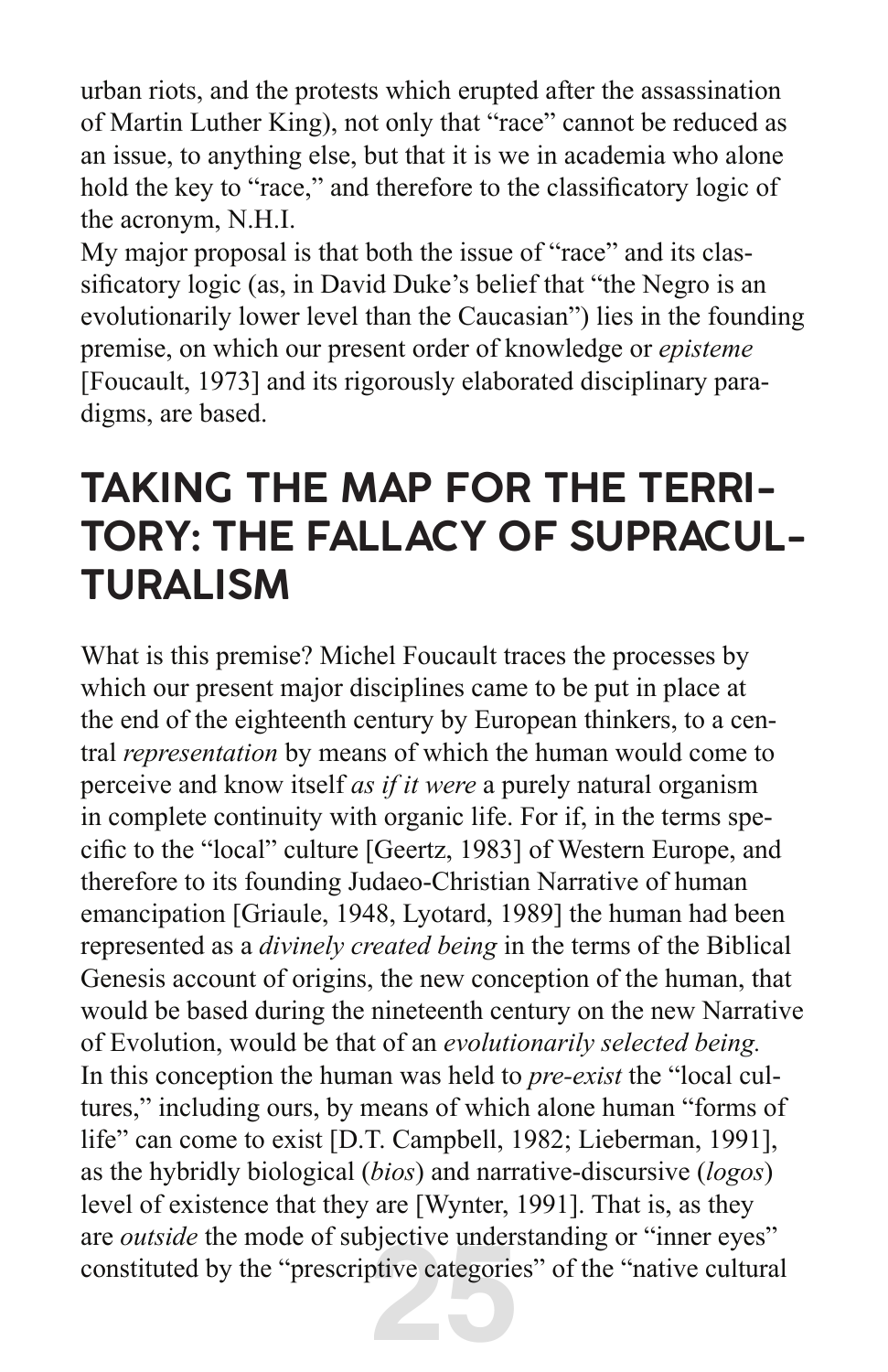model" [Legesse, 1973] which is itself rigorously elaborated by the present disciplinary paradigms of the Humanities and the Social **Sciences** 

and their hegemonic mode of economic rationality. This second The Eritrean anthropologist Asmarom Legesse points out that our present organization of knowledge is premised on what he terms the *technocultural* fallacy. This fallacy, he asserts, derives from the failure of anthropology [and the other disciplines as well] to distinguish the purposive aspects of human behavior ...and the unconscious structure in human culture (as reflected in language and the cognitive bases of life) from the *nonconscious empirical processes* that link man directly to animal societies and the ecosystem [to in effect economic processes] [Legesse, 1973] It is this fallacy which underlies the premise of the discipline of economics, (as the present master discipline in the place of theology), that our human behaviours are motivated primarily by the imperative common to all organic species of securing the material basis of their existence; rather than by *imperative* of securing the overall conditions of existence, (cultural, religious, representational and through their mediation, material), of each local culture's represented conception of the Self (Wittgenstein's "form of life). In this context, history falls into the trap of taking its narration of what happened in the past, a narration clearly oriented by our present culture specific conception of the human, as if indeed it were what actually happened, when seen from a transcultural perspective. The recent controversy over the California school textbook, *America Will Be,* which imagines the United States as a "nation of immigrants" provides an instructive example of the historical paradigm's conflation of narrative history with "history as what happened" [Waswo, 1988]. The classificatory logic of the acronym N.H.I., (as well as the belief system of a David Duke for whom whilst the "Caucasian" incarnates the ostensibly most highly evolved and selected mode of "normal" human being, the "lower non-White races" and most ultimately the "Negro," incarnate the most atavistic non-evolved Lack of the human), *derives* therefore from a second fallacy related to the above; one which underlies our present disciplinary paradigms,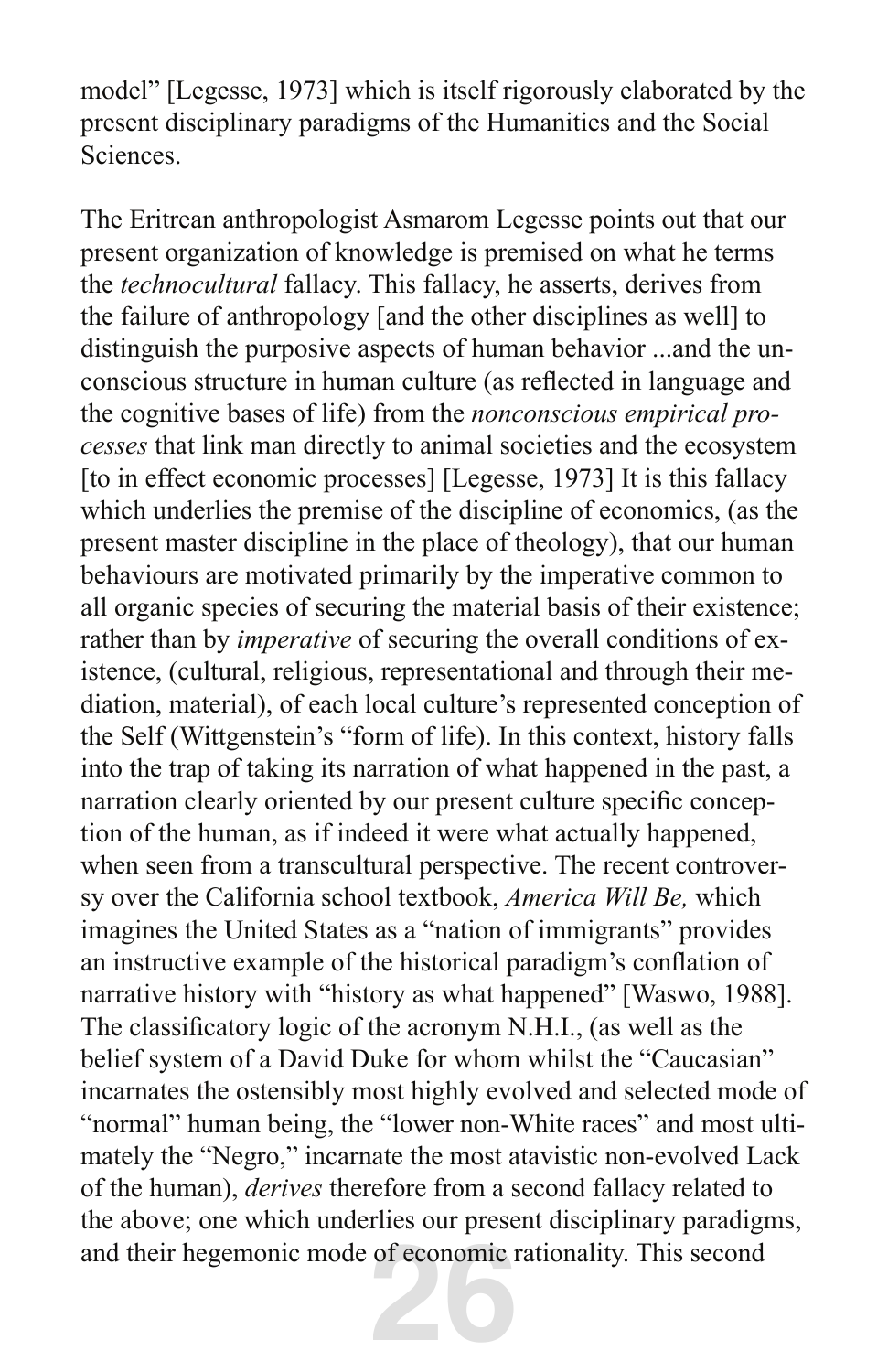fallacy, that of *supraculturalism,* mistakes our present "local culture's *representation*-of-the-human-as-a-natural organism as if it were the human-in-itself, mistakes the representation for the reality, the map for the territory.

For whilst the human species is bio-evolutionarily programmed to *be* human on the basis of the unique nature of its capacity for speech [Lieberman, 1991] it realizes itself *as human* only by coming to regulate its behaviours, no longer *primarily,* by the genetic programs specific to its genome, but by means of its narratively instituted conceptions of itself; and therefore by the *culture-specific discursive programs,* to which these conceptions give rise. As in the case of our present scholarly elaboration of the natural organism idea of the human, and of its representation as a "form of life" regulated in its behaviours by the same imperatives of material food production and of procreation that also regulate the lives of purely organic species. Rather than, I propose here by the narratively instituted goal-trees [Carbonell, 1987] or purposes specific to each "local culture" including our own.

evolutionarily pre-selected degrees of biological value, as iconized<br>  $\frac{1}{2}$ It is only within the terms of our present local culture, in which the earlier feudal-Christian religious ethic and its goal of Spiritual Redemption and Eternal Salvation has been inverted and replaced by the goal of Material Redemption, and, therefore, by the transcendental imperative of securing the economic well being, of the now biologized body of the Nation (and of national security!), that the human can at all be conceived of *as if it were* a mode of being which exists in a relation of pure *continuity* with the that of organic life. Whilst it is only within these terms, that the N.H.I. acronym and its classificatory logic is to be understood as part of the *genetic status-organizing principle* of which the phenomenon that we have come to know as "race", is the expression. The feudal-Christian order of Europe had conceived of the caste (noble birth and descent) organizing principle of its order as being divinely ordained (theocentric paradigm). Equally it is only on the basis of our present conception of a genetic status organizing principle, based on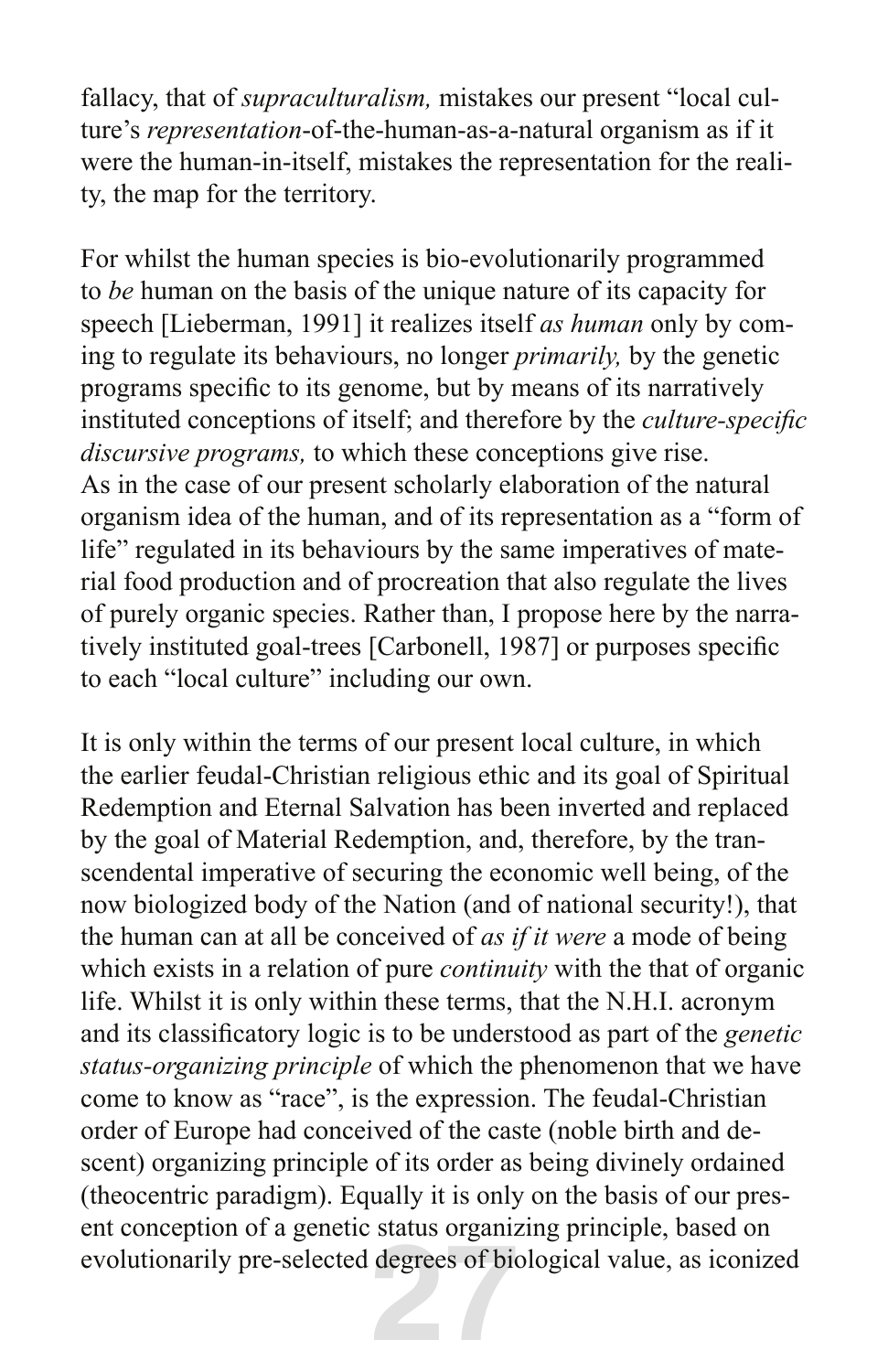in the White/Black invariant differential, that our present world system and its nation-state sub- units, can be hierarchically allocated on the basis of each category's ostensible pre-selection for higher and lower degrees of genetic worth (biocentric paradigm). One ostensibly "verified" by the individual or category's place on the social ladder.

"The problem of the twentieth century" W. E. B. Du Bois predicted in 1903, would be the problem of the *Color Line.* This line is made fixed and invariant by the institutionally determined differential between *Whites* (as the bearers of the ostensibly highest degrees of *eugenic descent*), and *Blacks* (as the bearers of the ostensibly lowest degrees of the lack of this descent); by its highest degree of its nigger dysgenicity as the extreme form of the "native" within the logic of the "Man"/non-White Native code deciphered by Fanon and Sartre [Fanon and Sartre, 1963]. Consequently the White/ Black invariant Absolute serves to provide the status organizing principle that the Caribbean historian Elsa Goveia identified as being based on the *superiority/inferiority* ranking rule according to which all other non-White groups as "intermediate categories," place themselves, and are assessed on their relative "worth" according to their nearness to the one and distance from the other. At the same time, as it also enables the middle classes to institutionally legitimate their own ostensible *analogically* selected genetic superiority, as a group category over the non-middle classes; most of all over the underclass of South Central Los Angeles and its global extensions.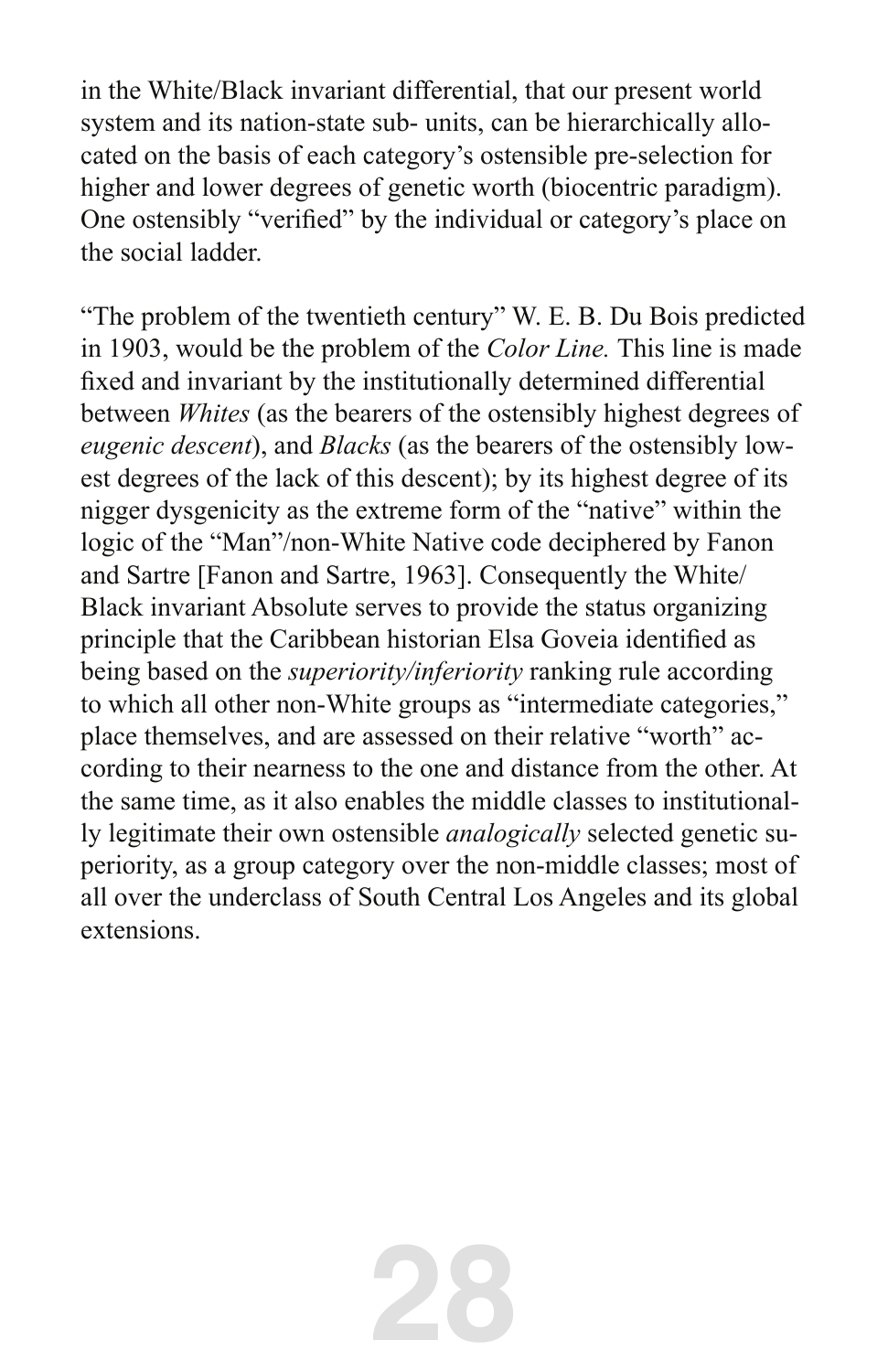#### **FROM "NOBLE" TO "EUGENIC" DESCENT, "CASTE" TO "RACE," WHITE/BLACK TO OWNERS, JOB-HOLDERS/NON-OWNING JOB-HOLDERS DIFFERENTIAL**

Before the Civil Rights Movement of the Sixties, the institutionally secured White/Black segregation served to absolutize, as the icon of an ostensibly pre-selected genetic value differential between *human hereditary variations,* the representation of *eugenic descent* on whose basis the global middle classes legitimate their ontological hegemonic social status. In the same way as in the earlier feudal order of Europe the Noble/Peasant invariant status differential had recursively served to verify the "truth" of the divinely ordered hegemony of the aristocracy based on its Noble line of descent; one which legitimated their caste dominance. This earlier truth had only been brought to an end by the intellectual revolution of humanism of fourteenth and fifteenth century Europe, when the lay humanists had challenged and displaced the absolutism of the theological categories of the then mainstream Scholastic order of knowledge, presided over by the Clergy - categories, whose primary function was to "verify" the ostensibly divinely ordained status principles of the order, and its code of "Caste." Equally the code of "Race" can only be brought to an end with the bringing to an end of the "our present mode of truth" together with the Absolutism of its economic categories.

**29** the genetic-racial inferiority of Black people to *all others,* func-Both W. E. B. Du Bois and Elsa Goveia have emphasized the way in which the code of "Race" or the Color Line, functions to systemically *pre-determine* the sharply unequal re-distribution of the collectively produced global resources; and, therefore, the correlation of the racial ranking rule with the Rich/Poor rule. Goveia pointed out that all American societies are integrated on the basis of a central cultural belief in which all *share.* This belief, that of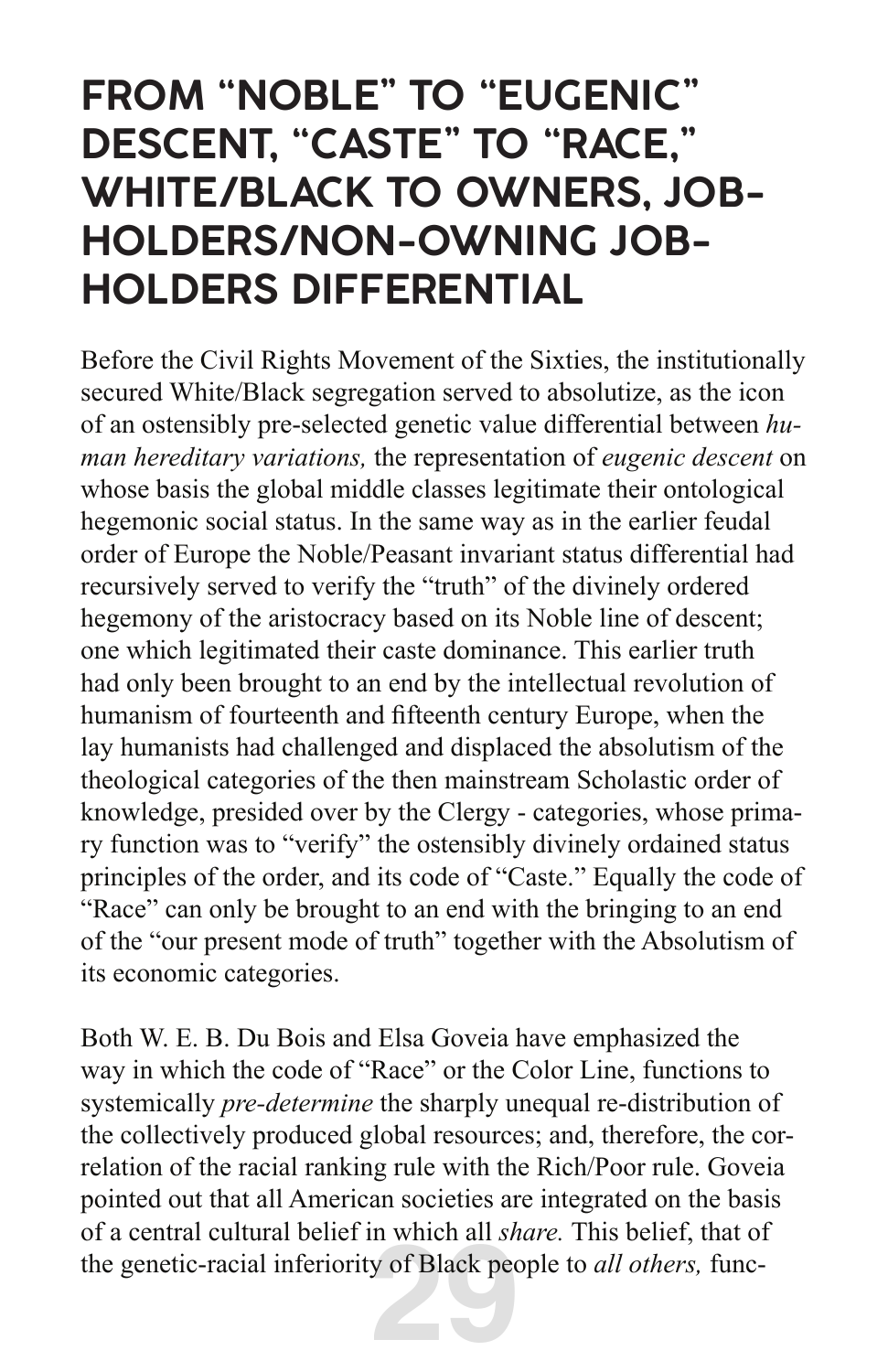tions to enable our social hierarchies, including those of rich and poor determined directly by the economic system, to be perceived as having been *as* pre-determined by "that great crap game called life," as have also ostensibly been the invariant hierarchy between White and Black. Consequently in the Caribbean and Latin America, within the terms of this socio- symbolic calculus, to be "rich" was also to be "White," to be poor was also to be "Black."

Where the segregation system of the United States' variant had made the White/Black invariant into the absolute and primary invariant, with the Civil Rights struggle and the rise of the Post- Industrial consumer-driven economy, the primary focus has shifted to a variant of the old differential. This differential is one between the suburban category of the owners and job-holders on the one hand (of all races including the Cosby-Huxtable and *A Different World* Black Americans), and the Black non-owners and non- jobholders on the other. Consequently, since the Sixties, this new variant of the eugenic/dysgenic status organizing principle has been expressed primarily by the growing life style differential between the suburban middle classes (who are metonymically White), and the inner city category of the Post-Industrial Jobless (who are metonymically young Black males). Where the category of the owners/jobholders are, of whatever race, assimilated to the category of "Whites," the opposed category of the non-owners, and the non-jobholders are assimilated to the category of the "young Black males."

these systemic hierarchies in place), is as fundamentally secured by  $\overline{\phantom{a}}$ The analogy I want make here is this. That if the ostensibly divinely ordained caste organizing principle of the Europe's feudal-Christian order was fundamentally secured by the Absolutism of its Scholastic order of knowledge, (including its pre-Columbus geography of the earth and its pre-Copernicus Christian-Ptolemaic astronomy), the ostensibly evolutionarily determined genetic organizing principle of our Liberal Humanist own, as expressed in the empirical hierarchies of *race* and *class* (together with the kind of gender role allocation between men and women needed to keep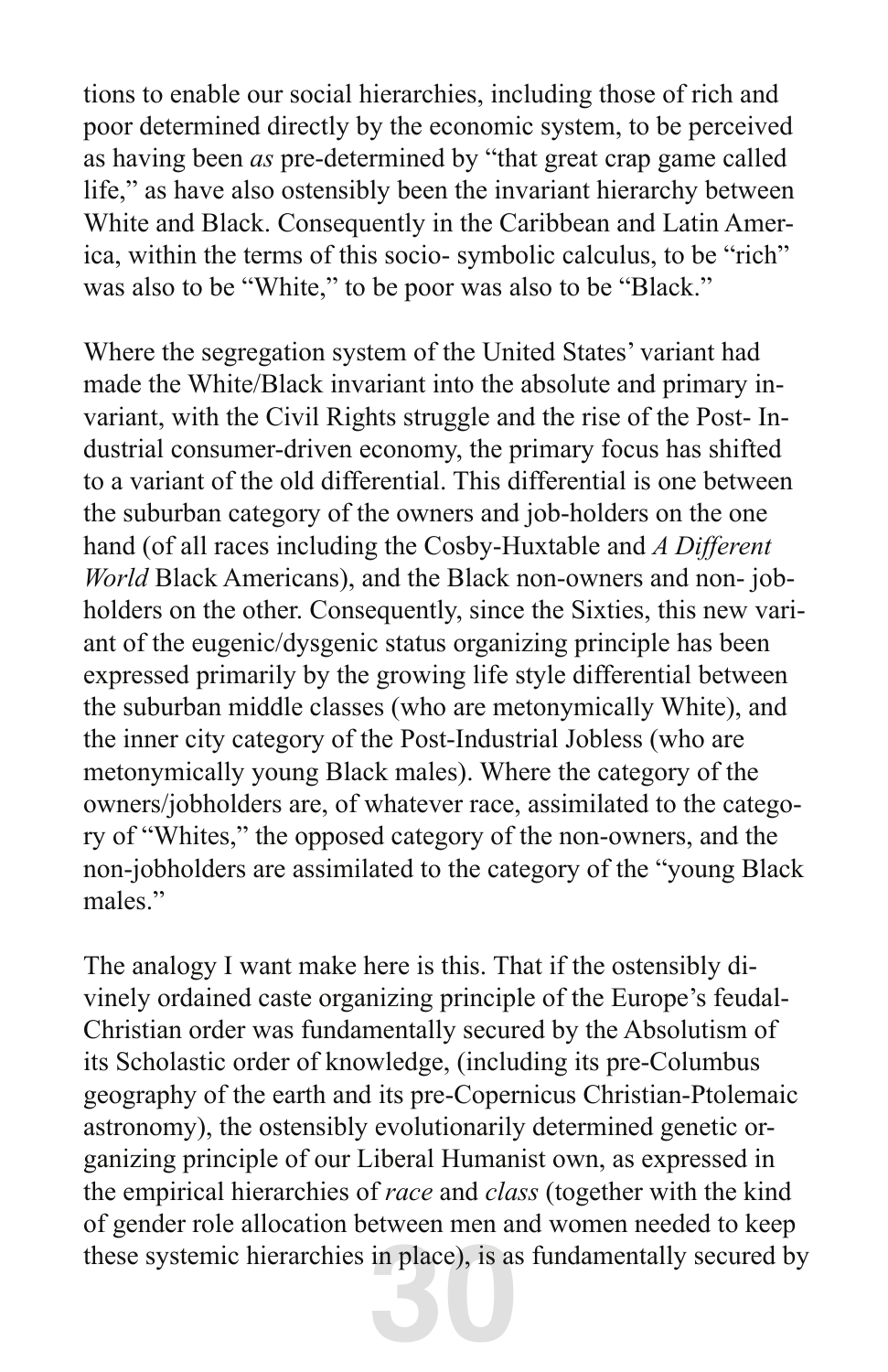our present disciplines of the *Humanities and Social Sciences.* Given that once the physical and the biological sciences had, after long struggles, freed human knowledge of the physical and biological levels of reality, from having to *verify,* as they still did in the feudal-European and all other pre-Sixteenth century human cultures, the "truth" or mode of *subjective understanding/inner eyes* on whose basis the role allocation system of each order can alone be perceived as having been *extra-humanly* determined, and therefore as just, *only the "truths" with respect to our knowledge of the social reality* of which we are subjects (and therefore always already *subjected* and socialized agents/observers), could now be deployed to verify the ostensible extra-human, because bio- evolutionary determined nature of our present status-organizing principle based on the code of "Race." As the Liberal analogue therefore of the feudal code of "Caste"

My proposal here therefore is that it is only on the basis of the classificatory logic of our present Humanities and Social Sciences, and its related mode of subjective understanding or "inner eyes" generated from the representation of the human as an evolutionarily selected organism, (and who can therefore be *more* or *less* human, even totally lacking in humanness as in the case of the N.H.I.), that we can be induced to see all those outside our present "sanctified" universe of obligation," whether as racial or as Jobless Other, as having been placed in their inferiorized status, *not* by our culture-specific *institutional mechanisms* but rather by the extra-human ordering of bio-evolutionary Natural Selection.

That our global and nation-state socio-systemic hierarchies are therefore the expression, not of the prescriptive categories of our now globalized cultural epistemological model, but of the, in the last instance, evolutionarily pre-selected degrees of eugenic "worth" between human groups at the level of *race, culture, religion, class, ethnicity, sexuality, and sex.*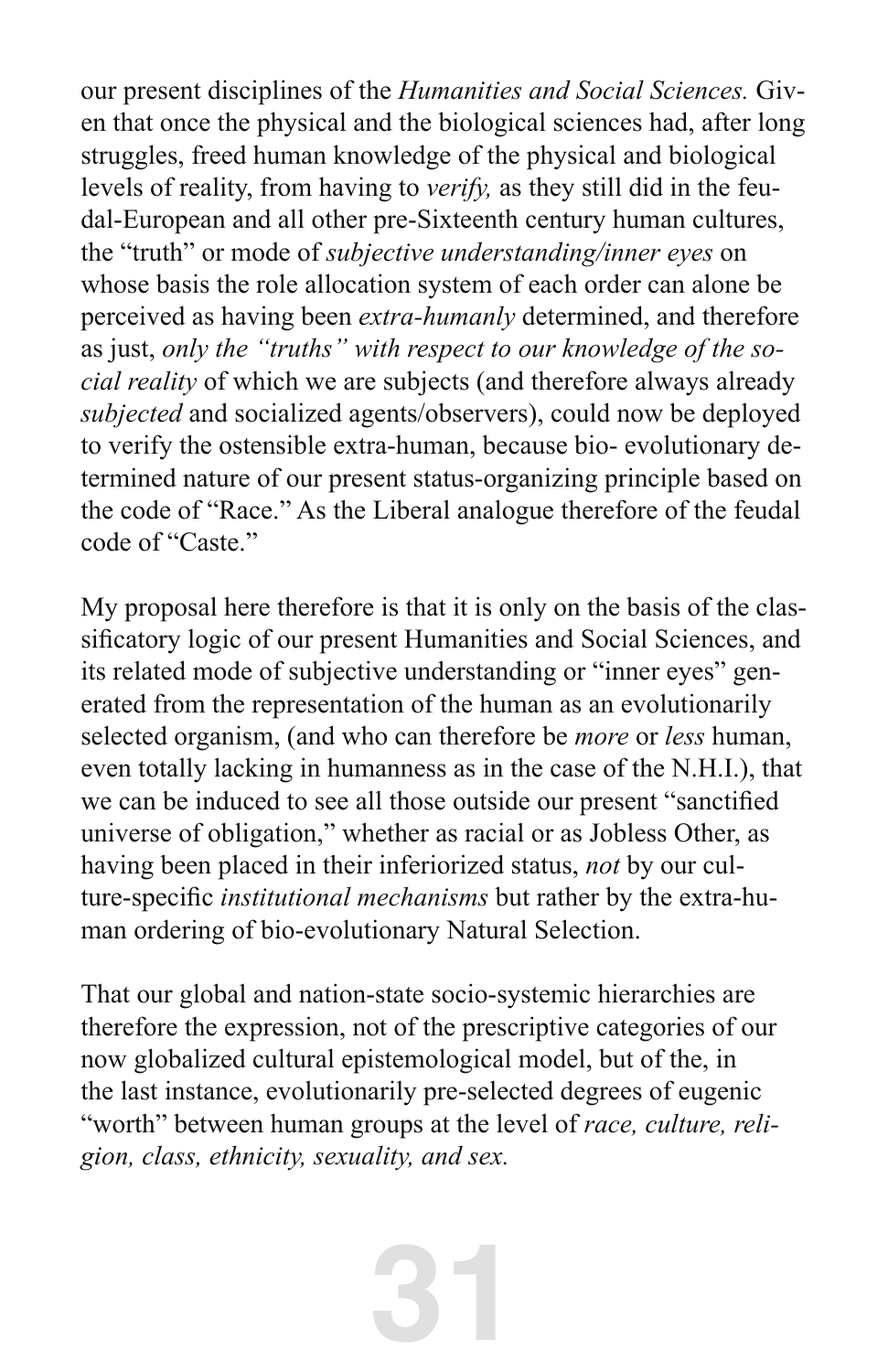#### **THE NEW QUESTION, FROM WOODSON TO WIESEL TO ORR: WHAT IS WRONG WITH OUR EDU-CATION?**

The central institutional mechanisms which integrate and regulate our present world system, I propose here, are the prescriptive categories of our present order of knowledge, as disseminated in our present global university system and its correlated textbook industry. How and why is this so? Paul Ricœur has based himself on the thesis of Clifford Geertz that "ideology is a function of human cultural systems," to propose that the systems of knowledge by which human orders know themselves, must serve to provide a "generalized horizon of understanding" able to induce the collective behaviours of each order's subjects. Since these are the behaviours by means of which each order is integrated and made stably replicable as such an order, without such horizons of understanding or "inner eyes," no human order could exist [Ricœur, 1979].

Legesse further suggests that all mainstream scholars necessarily function as the *grammarians* of our order; that is, as "men and women" who are well-versed in the "techniques of ordering a select body of facts within a framework that is completely consistent with the system of values, the *weltanschauung* and, above all, the *cognitive model"* of the society to which they belong [Ricœur, 1979: Legesse, 1973]. It is only by the "trained skills" which we bring to the ordering of such facts, that intellectuals as a category, are able to ensure the existence of each order's conceptual framework, which we rework and elaborate in order to provide the "inner eyes" by whose mode of subjective understanding, each order's subjects regulate their behaviours, for both enormous good and evil.

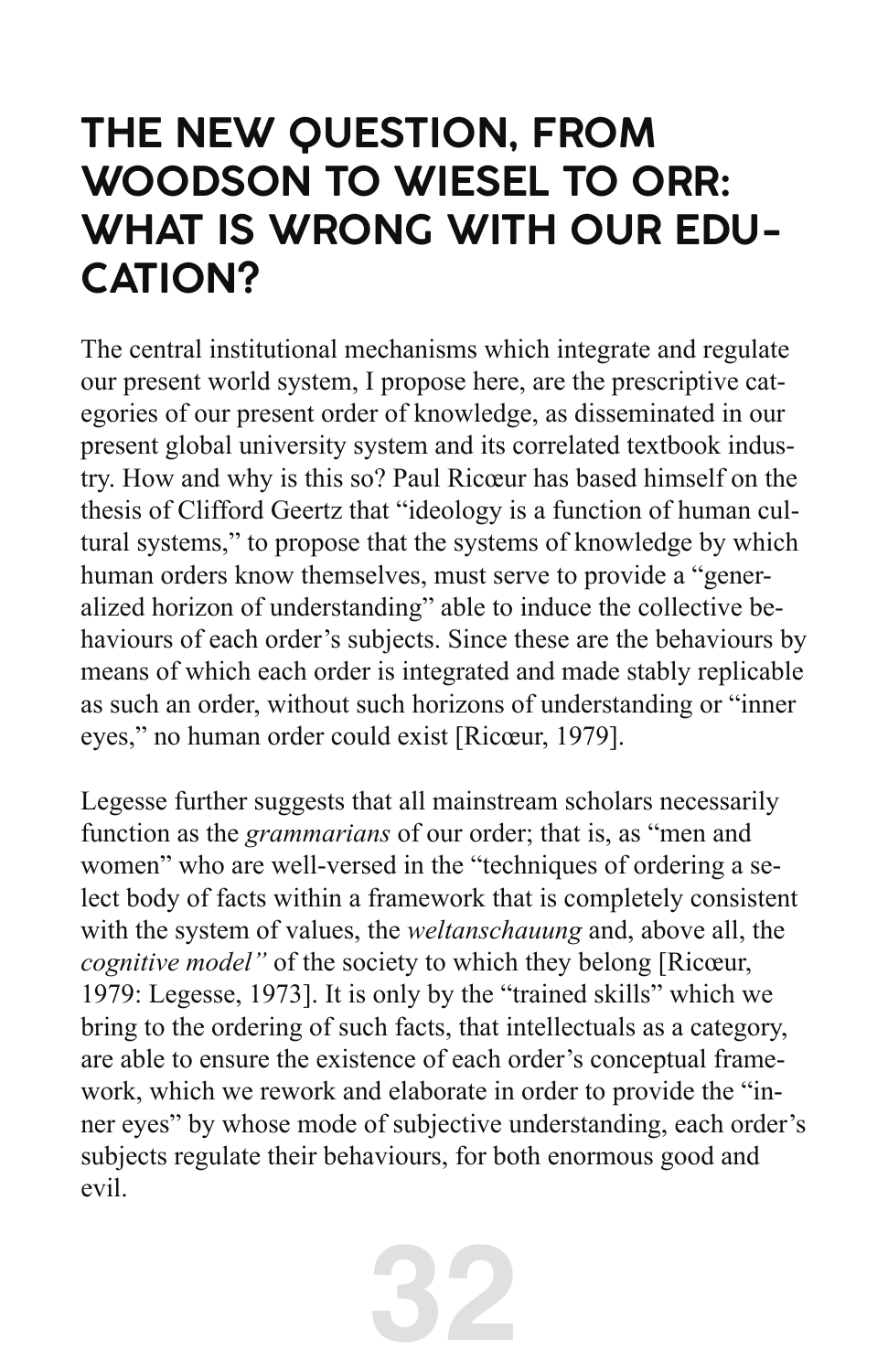So what are we to do as the grammarians by means of whose rigorous elaboration of the "prescriptive categories" of our present epistemological order, and therefore of our "local culture" [Geertz, 1983] "inner eyes," the collective behaviours which bring the present nation-state order of the United States into being as such a specific order of reality are oriented, now that we are confronted with the price paid for the putting in place of this order of reality, as in the case of the Rodney King Beating/jury acquittal/South Central Los Angeles uprising Event? What are we, specifically as Black intellectuals, to do?

For we as Black intellectuals owe our *group* presence in the university system (rather than as pre-Sixties, where our exceptionality as the token Black scholar verified the rule which excluded our ostensibly I.Q.- lacking population group), to the call for a new intellectual order of knowledge that was originally made in the wake of the Civil Rights movement. This call that had been reinforced and made powerful, then too by the burning cities of Watts, of other ghettoes, as well as the uprisings after Martin Luther King Jr.'s assassination of the "captive population," who, as James Baldwin wrote, normally have no means of enforcing their will upon the city or State. Given this situation, are we then to recycle the same old pieties? Shall we continue to settle for the *Bantustans* in which, as David Bradley wrote in 1982, we have been trapped? Bradley had first pointed to the systemic nature of the curriculum exclusion imposed on all Black Americans as the function of the United States continuing to conceive of itself as a White and Euroamerican "Nation of Immigrants." He had then argued that in the wake of the Sixties and Seventies social movements, Black American intellectuals had been trapped by their refusal to confront a central question. This question was that of the *systemic* nature of the rules which governed their exclusion from the mainstream conception of the United States, and which erased their centrality to the existential reality of North America. Bradley wrote:

history' and a special black adviser for black students and a black<br> **33** As a result of rallies we got courses in 'black literature' and 'black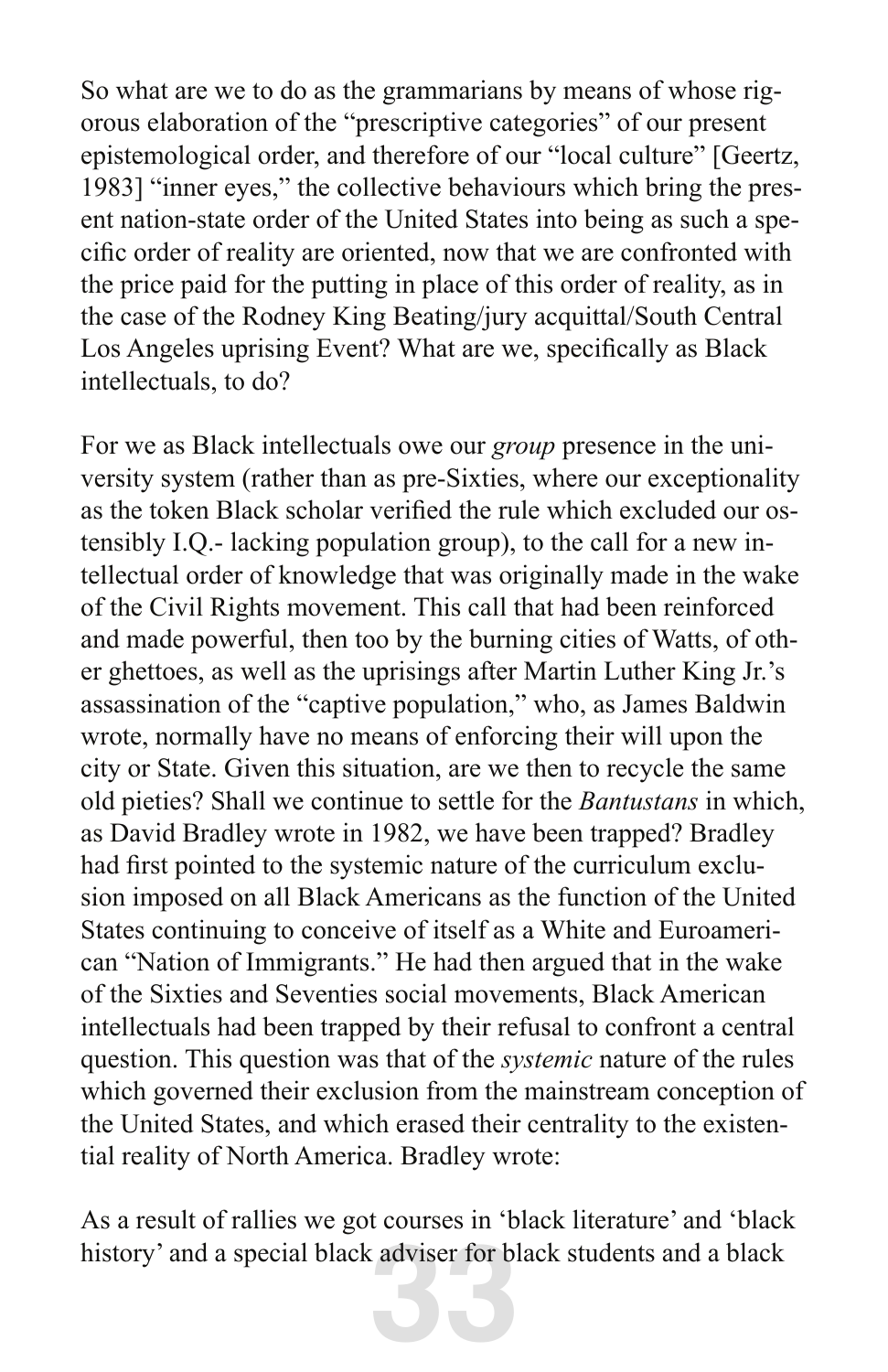cultural center...rotting white washed house on neither edge of campus...reachable...by way of a scramble up a muddy bank...And all those new courses did was exempt the departments from the unsettling necessity of altering existing ones, so they could go right advertising a course in 'American Fiction' that explicitly includes Hawthorne, Clemens, James, Wharton, Hemingway, Fitzgerald, and implicitly excludes Chesnutt, Hurston, Richard Wright and Ralph Ellison.

that were regularly induced by the systemic nature of the cognitive<br> **34 Exercise** The issue here was that of deconstructing the curriculum mechanisms which expelled the Black Conceptual Other outside the "universe of obligation;" that therefore of redefining *White Amer*ica, as simply *America.* The issue therefore of a curriculum freed from the coding of race, on which it is at present instituted, and one that would have necessarily led to the asking of a central question - that of the validity of our present order of knowledge itself. This question had been raised by the Black American educator Carter G. Woodson as early as 1933 in his book *The Miseducation of the Negro* and has been re-asked in somewhat different but still related terms by Elie Wiesel, a survivor of the Nazi Holocaust, as well as by David Orr, an environmentalist educator. Woodson had asked then, what was wrong with our present system of education? One whose scholarly curriculum not only served to strongly demotivate Black students, and to lead to their dropping out, but which also socialized White students to be the lynchers (and policemen-beaters) of Black Americans when they became adults. Woodson then used his analysis of the 1933 school curriculum, to argue that the demotivated and inferior intellectual performance of Black students, as a category, should be sought in the same source from which the deep-seated anti-Black phobia shared in by White students (as well as by the students of all other intermediate non-White groups) was also generated. These effects, he proposed, should be sought for, neither in the I.Q. deficiency of Blacks as an ostensibly evolutionarily retarded population group [C.D. Darlington, 1979], nor in the "innately racist" psyche, of the White lynchers. Instead both were to be seen as psycho-social responses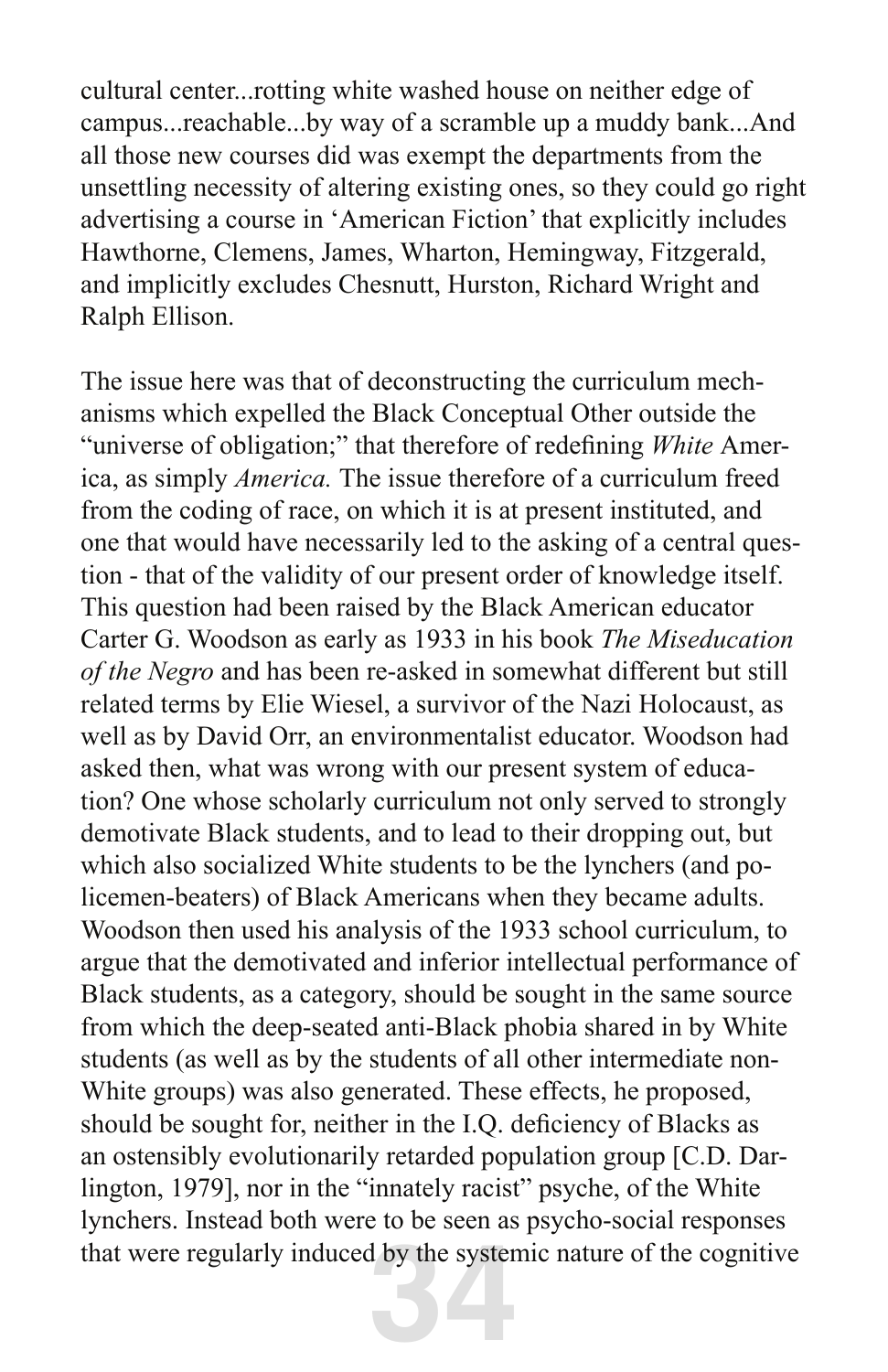distortions with respect to the North American, as well as to the human past and present, that were everywhere present in the 1933 curriculum/textbooks.

These distortions, he went on, served an extra-cognitive function. This function was that of inducing the White students to believe that their ancestors had done everything worth doing in both the past, and at the same time, to induce the Black students to believe that their ancestors had done nothing worth doing, whether in the human or in the American past. One of the clues to this extra-cognitive function was that all non-Whites were not equally stigmatized. Whilst the past of all other groups was stigmatized, they were nevertheless left with certain shreds of human dignity. This was not so with respect to the 1933 curriculum's misrepresentation of the Afro-American past and as well as its present.

This all the more so in the case of the Rodney Kings, who since Woodson's "epistemological break" at this juncture was to see that the function of these White/Black misrepresentations was that of *differentially* motivating the respective categories of White and Black, in order to ensure the stable replication of the *invariant relation* of dominance/subordination between the two social categories as the empirical embodiment of the socio-symbolic analogy from which the genetic status-organizing principle, about which our present global national order institutes itself as an autopoetic or self-organizing living system [Maturana and Varela, 1980], can alone be generated. It was therefore the role of these systemic cognitive distortions to provide the mode of "truth" able to induce the White students (as the potential enforcers of their totemic group differential status vis-à-vis the Black category, whether as adult lyncher, policeman-beater or Simi Valley juror), to perceive it as their "just" and legitimate duty to keep the order's Conceptual Other in its systemic place. "Why not," Woodson asked, "exploit, enslave, or exterminate a class that everybody is taught to regard as inferior?" "There would be," he further pointed out, "no lynching if it did not start in the classroom." Why not judicially "lynch" those who had been made perceivable as "no humans involved?"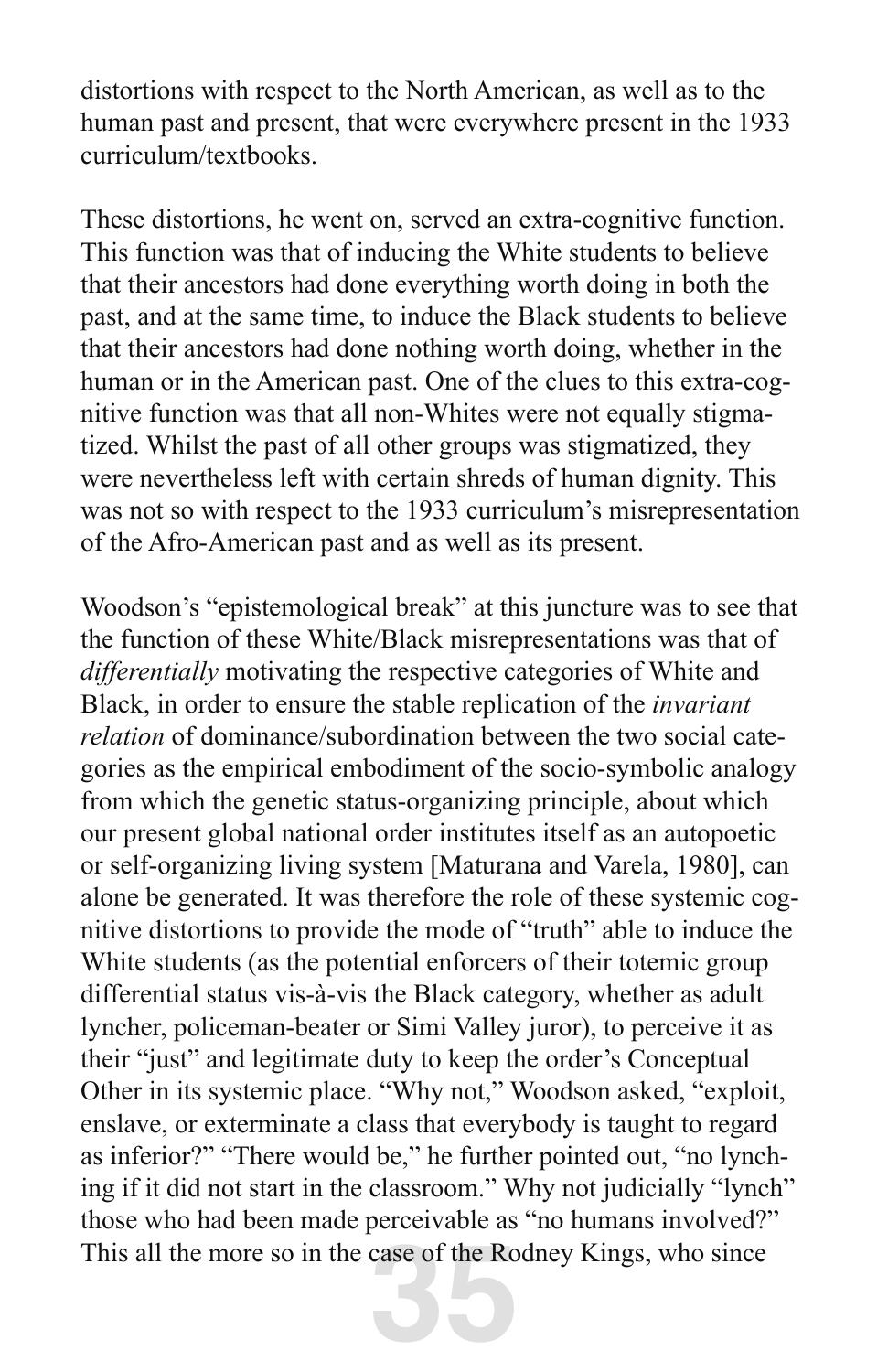the Sixties have come to occupy a *doubled pariah* status, no longer that of *only* being Black, but of also belonging to the rapidly accelerating Post-Industrial category of the *poor and jobless?* As the category which, defined by the sociologist Zygmunt Bauman as that of the New Poor, embodies a plight, which like that of the ongoing degradation of the planetary environment, is not even *posable,* not to say *resolvable,* within the conceptual framework of our present order of knowledge.

Which is of course, where we come in, and the new form of the question - what is wrong with our education? Environmental educator, David Orr pointed out in a 1990 commencement address, that the blame for the environmental destruction of a planet on which we are losing "116 square miles of rain forest or an acre a second," and on which at the same time we send up "2, 700 tons" of chlorofluorocarbon into the atmosphere" as well as other behaviours destructive of our ecosystemic life support system, should be placed where it belongs. All of these effects, he argues, are the results of decisions taken *not* by ignorant and unlearned people. Rather, they were and are decisions taken by the "best and brightest" products of our present system of education; of its highest levels of learning, of universities like ours here at Stanford. Orr then cited in this context a point made by Elie Wiesel to a Global Forum held in Moscow in the Winter of 1989.

"The designers and perpetrators of the Holocaust," Wiesel pointed out, "were the heirs of Kant and Goethe." Although, "in most respects the Germans were the best educated people on earth, their education did not serve as an adequate barrier to barbarity. What was wrong with their education?"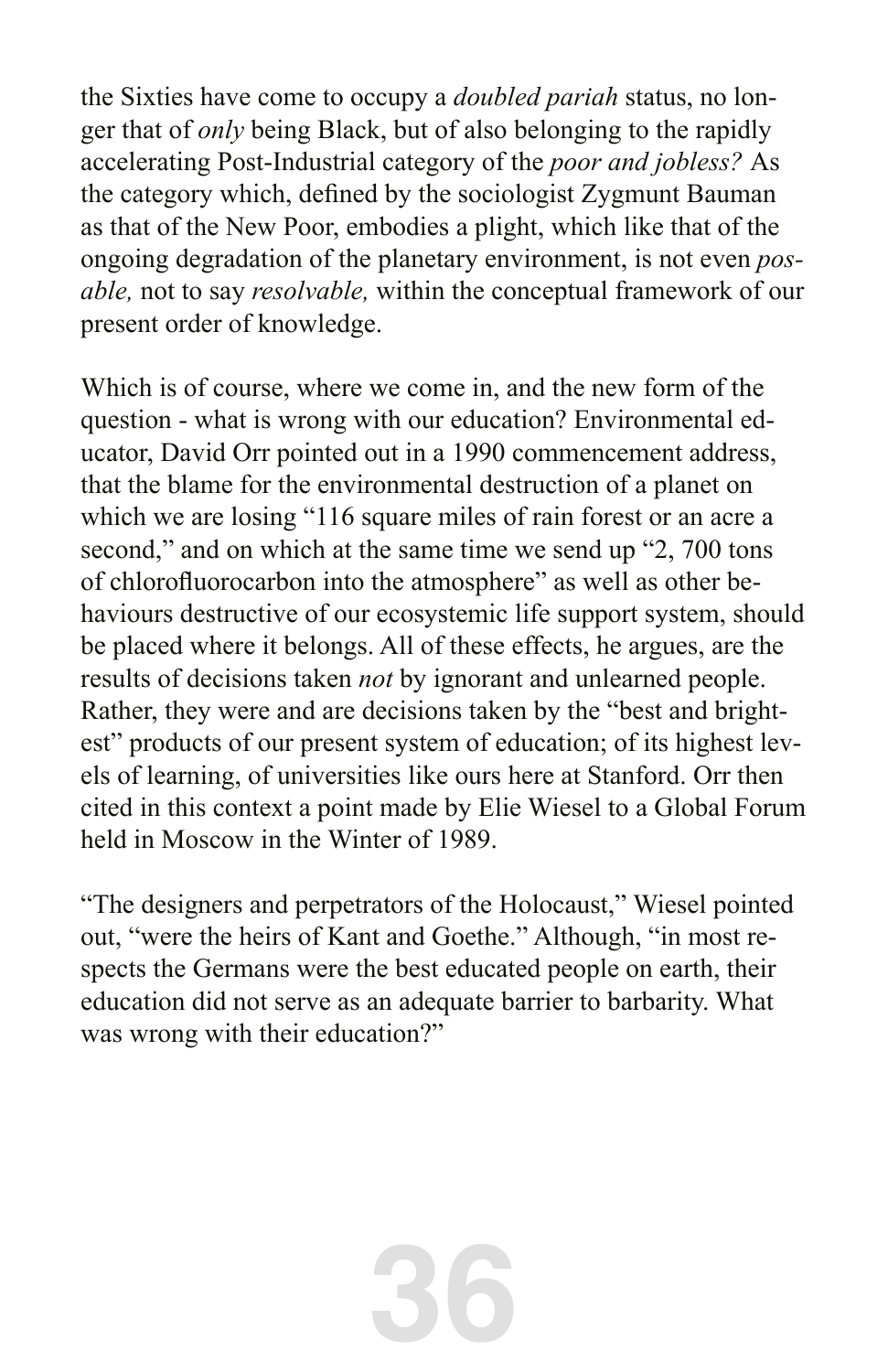#### **THE ISSUE THAT CONFRONTS US: TO MARRY OUR THOUGHT TO THE PLIGHT OF THE NEW POOR AND THE ENVIRONMENT**

I come now to the final point of my letter to you. Jesse Jackson made the point that the uprising of South Central L.A. "was a spontaneous combustion - this time not of discarded material but of discarded people." As is the case with the also hitherto discardable environment, its ongoing pollution, and ozone layer depletion, the reality of the throwaway lives, both at the global socio-human level, of the vast majority of peoples who inhabit the "*favela*/shanty town" of the globe and their jobless archipelagoes, as well, at the national level, of Baldwin's "captive population" in the urban inner cities, (and on the Indian Reservations of the United States), have not been hitherto easily perceivable within the classificatory logic of our "inner eyes." In other words, the two phenomena, that of the physical and that of the global socio-human environments, have been *hidden costs* which necessarily remained *invisible* to the "inner eyes" of the mode of subjective understanding," generated from our present disciplines of the Social Sciences and Humanities. And therefore, within the mode of "truth" or epistemological order based upon the representation of the human *as if it were* a natural organism.

er eyes - the<br>we upon our p My proposal here is that both of these "hidden costs" cannot be normally seen as *costs* within the terms of the hegemonic *economic categories,* and therefore of the absolutism of its related *economic ethic* (as the analogues of the theological categories/Absolutism of the Scholastic order of knowledge of feudal-Christian Europe). That furthermore it is by this ethic, and its supraordinate goal of higher and higher "standards of living" (i.e. the goal of *Material Redemption,* whereas in the feudal order the behaviour-orienting goal was that of *Spiritual Redemption*), which now sets the limits of our culture-specific "inner eyes" - the limits therefore of how we can see, know and behave upon our present global and national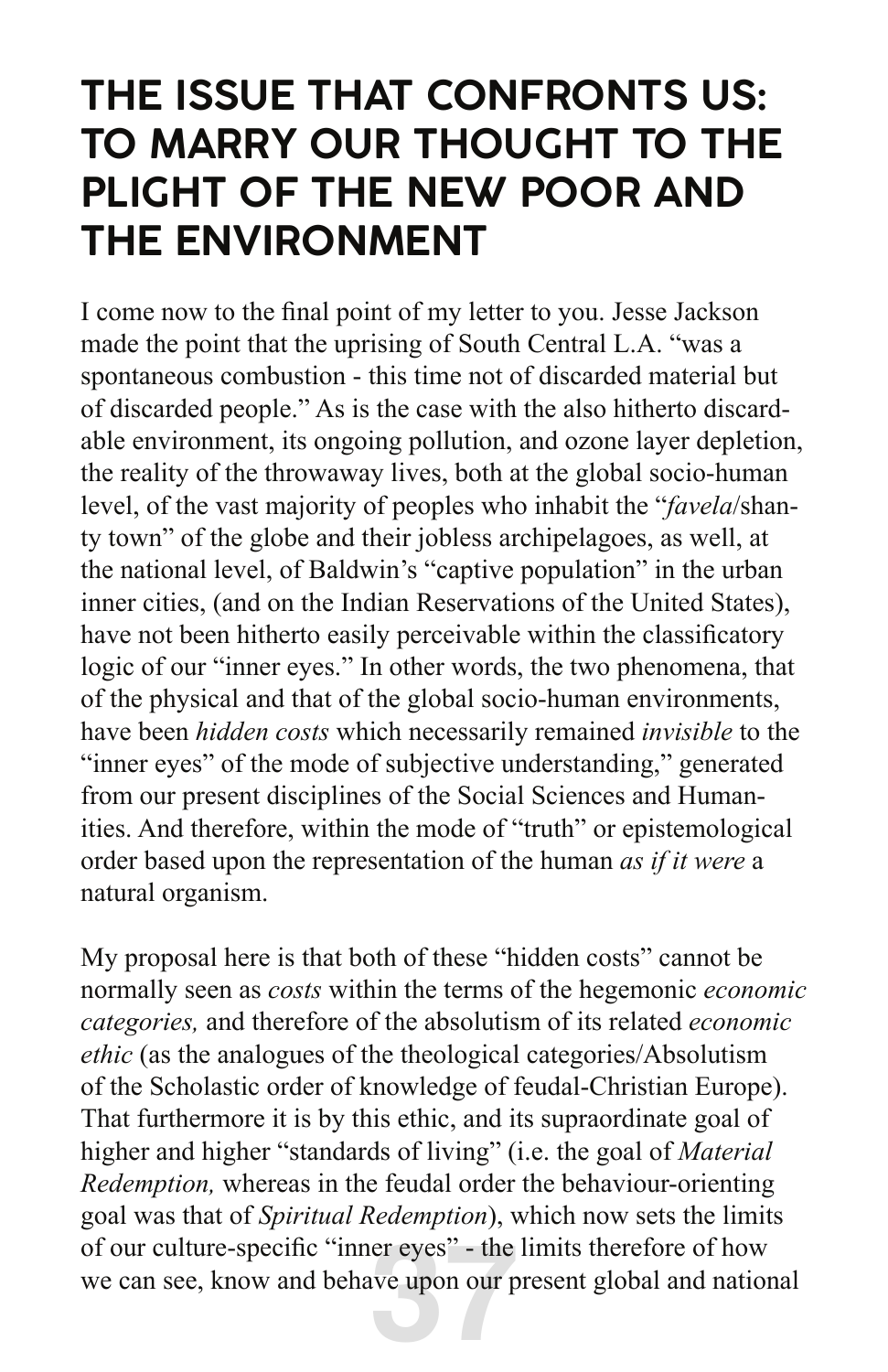order; the limits therefore of our "Truth."

That it sets these limits (as the now purely secularized form of the original Judaeo-Christian theological ethic in its feudal form), as rule-governedly as that ethic had set "limits," before the revolution of lay humanism, with respect to how the subjects of its then order could see, know and behave upon the world. In the same way also, as before the intellectual revolution which took place from the end of the eighteenth century onwards, the political ethic (with which the humanists had replaced the theological), had itself set the limits of how the then sociocultural reality of Pre- Industrial Europe could be seen, known and behaved upon; within the terms therefore of what Foucault defined as the Classical *episteme*. Keith Tribe points out in his book *Land, Labour and Economic Discourse* (1978) that it was only with Adam Smith's partial, and with David Ricardo's completed putting in place of new "economic categories," at the beginning of the nineteenth century, that the earlier order of knowledge based on the hegemony of *political categories* was finally displaced; and that the emergent centrality of the processes of Industrial production, over against the earlier hegemony of agricultural production, was given epistemological, and therefore, optimally behaviour-*prescriptive* status.

of the Industrial world - i.e. to the cause of "free trade" (against<br> $\blacksquare$ Black Americans are the only population group of the post- 1492 Americas who had been legitimately owned, i.e. enslaved, over several centuries. Their owned and enslaved status had been systemically perceived within the "inner eyes" and the classificatory logic of the earlier *episteme,* its hegemonic political categories and behaviour-orienting political ethic, to be legitimate and *just.* The frequent slave revolts as well as the Abolition Movement, together with the Haitian Revolution and the Civil War in the United States, fundamentally broke the military power which had sustained that perception. Nevertheless, the displacement of that earlier "Truth" had been only verified at the level of the cognitive models of the society, when "heretical" thinkers like Smith and Ricardo had been able to "marry their thought" to the cause of the emergent forces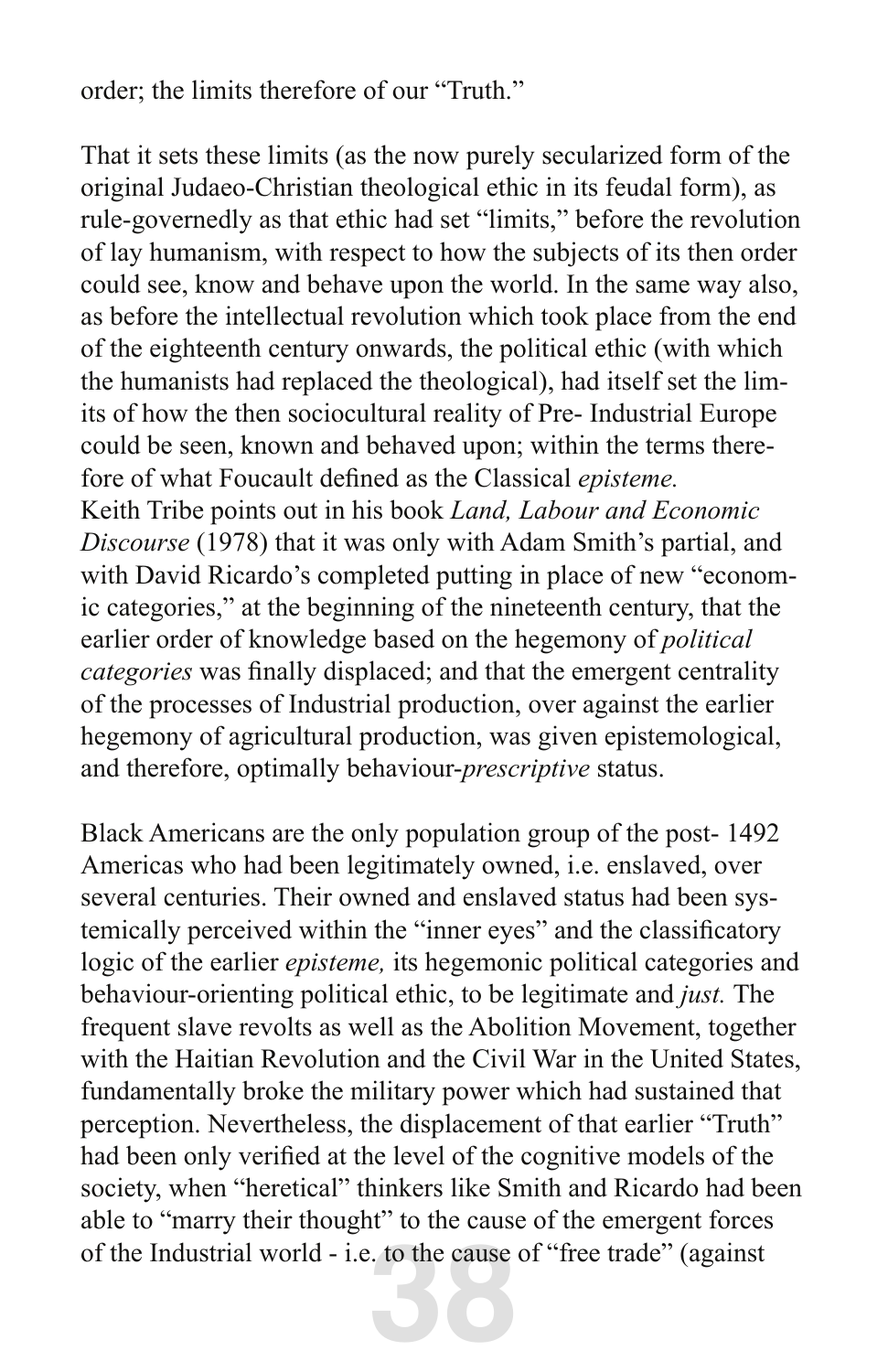"protection" for *agricultural* producers) and of the activity of the Industrial bourgeoisie - forces that were then blocked in their emergence, not only by the restrictive laws, but also, by the behaviour-prescriptive categories of the earlier *episteme* in whose logic the "hidden costs" of protectionist policies for agricultural produce (including products grown by forced slave labor), *could not be seen as costs.*

This is the central point that Bauman makes with respect to the now global category of the New Poor. Consequently, the central issue that confronts us here, is whether we too will be able to move beyond the epistemic limits of our present "inner eyes" in order, in Bauman's words, to "marry our thought" to the emergent post-Industrial plights of both the planetary as well as the global socio-human environment. Specifically with the "captive population" and, jobless category of South Central Los Angeles, who can have no peaceful way of imposing their will upon a city and State, whose ordered hierarchies, and everyday behaviours are legitimated in the last instance by the world view encoded by our present order of knowledge. Zygmunt Bauman points out that the emergence of the category of the New Poor is due to a systemic factor. *Capital,*  with the rise of the global processes of technological automation, has increasingly freed itself from its dependence on *labor.* The organized working class, in consequence, which had been seen as the potential agent of social transformation during the phase of capital accumulation, one that had been primarily based on production, no longer has enough clout, to put a stop to the process of expanding job erosion, now that consumption has displaced production as the primary medium of capital accumulation. During the production phase, the category of the jobless Poor, both in the First as well as in the reserve "native" Third worlds, had a function. This function had been that of providing an excess of labor supply over demand, in order to put a brake on wage costs. In this new consumption phase of capital accumulation, it has no function.

work processes, the jobless New Poor are without the wherewith-Illiterate, unskilled and without job experiences, as the more and more low-skilled jobs dwindle with the acceleration of automated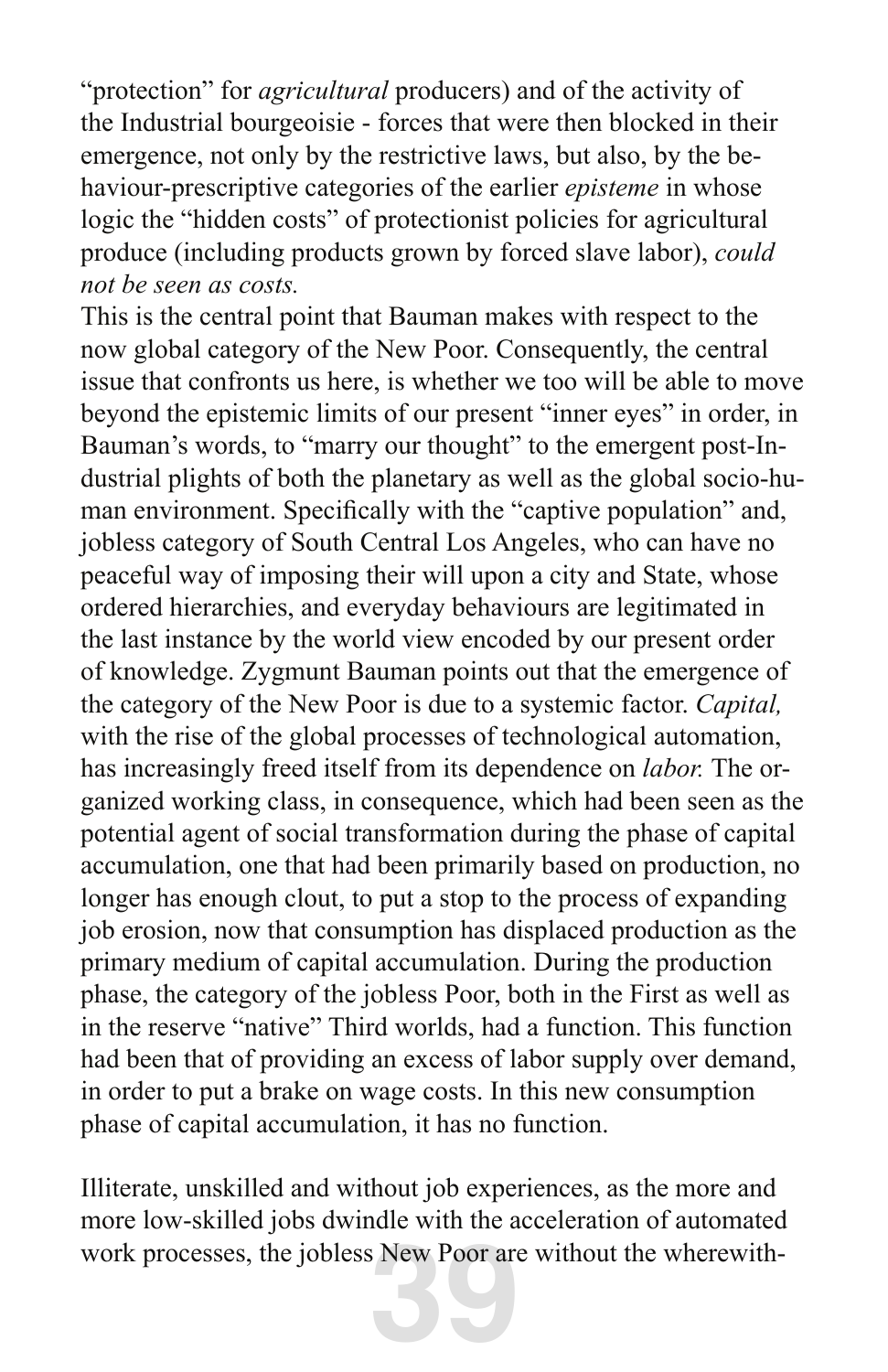al to serve as a reserve army of consumption. Where they receive welfare checks, (as in Britain and the United States), as part of an internal "pacification program," the neighborhood shops, (as we have seen in the case of South Central Los Angeles, where these shops are owned by new immigrant groups such as Iranian, Taiwanese, Korean, Mexican, most of whom maintain a protected labor market by employing their own "ethnic" kin, see *Time*, May 18, 1992) serve as the mechanism to siphon what little wealth there is, out of the ghettos; to thereby lock the New Poor into their discardable throwaway status at the same time as the shop owners (including the Black owners) realize the American Dream, represented as social mobility *out* of the ghettos. As successful "breadwinners," *their Conceptual Others are those who make possible their accelerated enrichment;* that is, the members of the captive population" of the ghettoes (and of the global jobless archipelagoes) who are like the environment, the negative systemic costs, that are not perceivable within the logic of our present "inner eyes" and behaviour-regulating ethic, and its mode of hegemonic economic (rather than ecosystemic or human) reason.

It is within the "Truth" of our present epistemological order, and therefore within the terms of its related "grand narrative of human emancipation" [Lyotard, 1989], whose supraordinate goal or purpose, rather than being as it had been in the case of the earlier Classical *episteme* that of the expansion of the state, is now that of securing the material well being of the biologized Body of the Nation, and therefore of its optimal middle class mode of the subject, Foucault's *Man,* that, as Bauman points out, we cannot as intellectuals, whether Liberal Positivist or Marxist-Leninist, marry our thought to the plight of the New Poor; cannot marry our thought to the well-being *of the human,* rather than only to that of "Man," i.e. our present middle class *mode* of the subject (or of sociogeny) [Fanon, 1963].

the working class jobholders *cannot* be seen, within the economic<br>  $\frac{d}{dx}$ The poor and the oppressed, Bauman notes, have therefore come to lose all attractions for the intellectuals. This category, unlike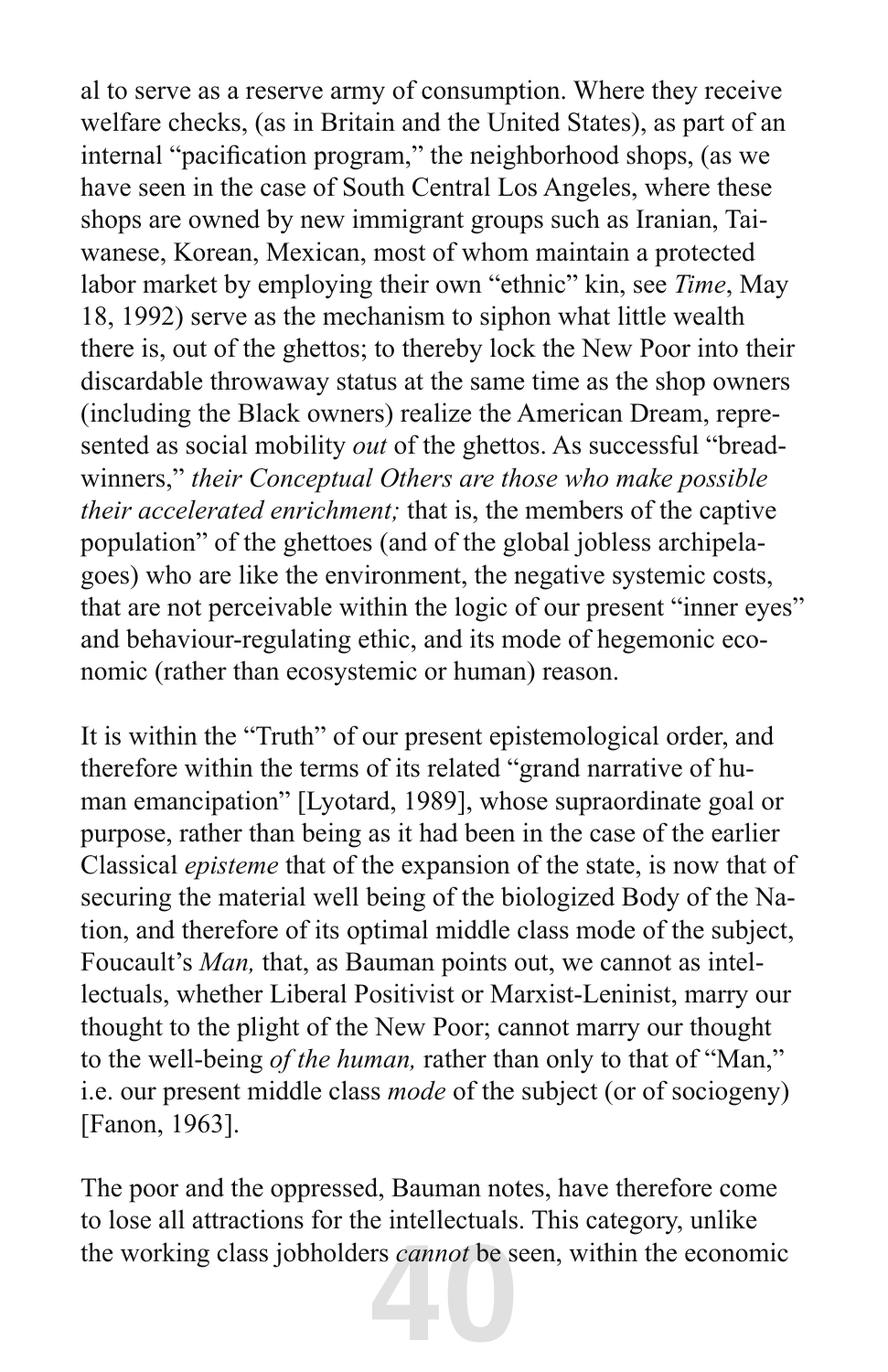logic of our present organization of knowledge, as contributors to the process of production who have been *unjustly deprived* of the "full value of their labor power." Moreover, the fact that this New Poor, seduced too, *like all of us,* by the clamor of advertisements which urge them to consume, so that frustrated in their consumption goals, they turn on one another, mutilate and kill each other, or "damage themselves with alcohol and drugs" convinced of their own worthlessness, or in brief episodes of eruption, "fire the ghettoes, riot, looting whatever they can lay their hands on," means that *today's intellectuals, whilst they feel and express their pity, refrain from proposing to marry their thought with this particular variety of human suffering.*

"They theorize," Bauman writes, "the reason for their reluctance. Habermas would say that the New Poor are not exploited. Offe would add that they are politically ineffective, as having no labor to withdraw, they are deprived of bargaining power... [The] New Poor need help on humane grounds: they are unfit for grooming as the future remakers of the world." [Bauman, 1987]

How then did they change the course of North American history in two days? How did they, the proscribed category of the N.H.I., Baldwin's "captive population," Fanon's *les damnés*, come to not only impose their will upon the city and the state, but to also directly challenge the mode of "Truth" in whose logic their plight, like that of the environment's, is neither posable nor resolvable?

whose answers can resolve the plight of the Jobless archipelagoes,<br> $\frac{1}{2}$ If, as Legesse suggests, because of our role as the grammarians of our order, we must ourselves, normally, and as the condition of our order's integration and stable replication, remain imprisoned in the "structural models" that we ourselves put in place, then how are we to be enabled to break out of one cultural specific native model of reality (one variant of our "inner eyes") and make the transition from one Foucauldian *episteme,* from one founding and behaviour-regulating narrative, to another? In other words, how can we marry our thought so that we can now pose the questions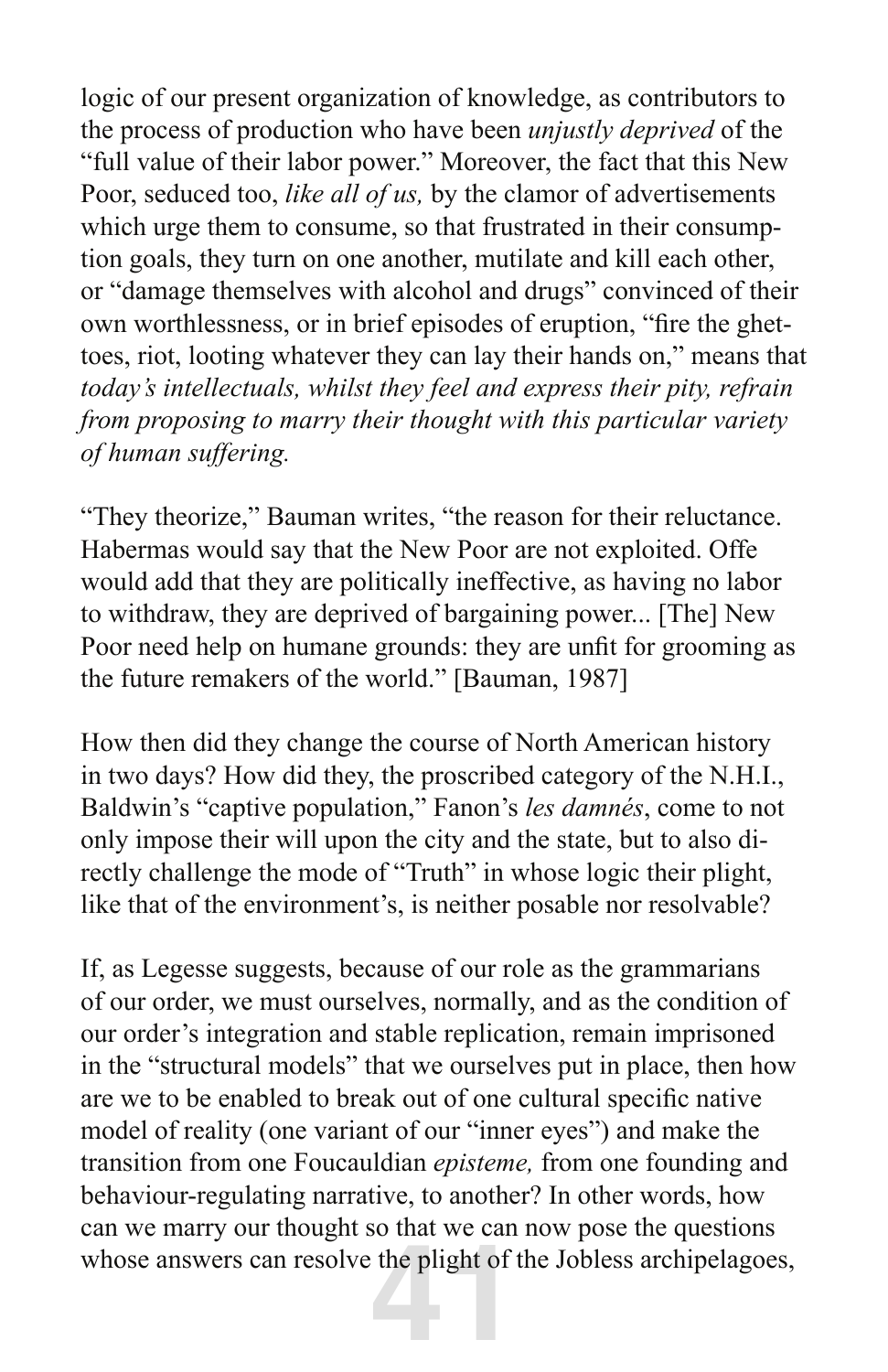#### the N.H.I. categories, and the environment?

dustrial nation-state order of the United States. The answer to both will necessarily call for us to move beyond the Absolutism of our present economic categories, as in the fourteenth to the fifteenth centuries the lay humanists of Europe moved beyond that of the *theological* categories of Scholasticism; and the nineteenth century Classical economists moved beyond that of the *political* categories of the earlier epistemological order. For Legesse defines his explanatory key in the *new* terms of *culture-systemic categories* which move outside the logic of our present mode of subjective understanding, based on the concept of the human as a purely natural organism which can pre-exist the culturally instituted and "sanctified universe of obligation" by means of which we are alone "socialized" as inter-altruistically bonded mode of symbolic "kin;" and therefore as specific modes of the sociogenic subject [Fanon, 1964] and of systemic sociality [Campbell, 1982]. Legesse suggests that the cognitive escape hatch is always to be found in the category of the *liminal.* This is the category whose rule-governed negation, institutes a principle of difference from which both the optimal criterion of being and the "fake" mode of similarity or of unanimity [Girard, 1986], on which each order can alone institute itself as a living system, are dynamically generated. Whether that of the "fallen" lay humanists of medieval Europe, who were negatively represented as being "enslaved to Original Sin" unlike the celibate Clergy who were as such, the guardians of the mainstream system of Scholastic knowledge, or, in the case of the peoples of African and Afro-mixed descent as the category of the Human Other, represented as enslaved to its dysselected evolutionary origins and whose physiognomic distance from "normal" being, provides the genetic principle of *difference and similarity*  which bonds all *Whites,* and increasingly non- Blacks, non-Whites at the level of *race,* and of *all* middle class subjects at the level of *class.* Most crucially of course, since the Sixties the liminal category of *les damnés,* i.e. the N.H.I. category of South Central Los Angeles whose doubled pariah status as Poor/Jobless and Black, has come to serve a central systemic function for the now Post-In-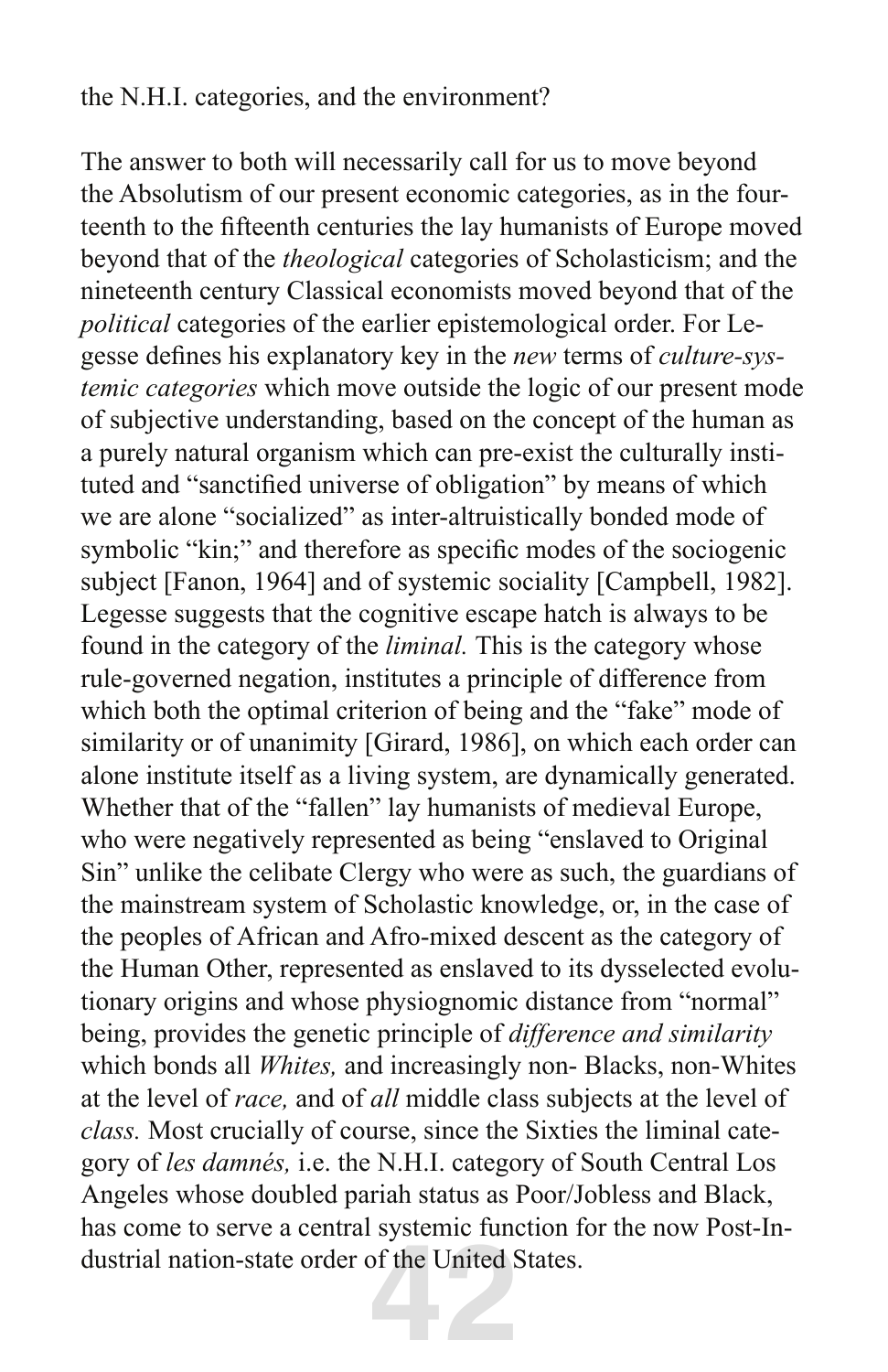Because the negative proscription of the *liminal* category, is the very condition of each human order's functioning as an organizationally and cognitively closed self-regulating or autopoetic system [Maturana and Varela, 1980], the premise of this category's proscription is central to the "ground" from which the "regimes of truth" of each epistemological order and its disciplinary paradigms are rule-governedly generated. The liminal category's empirical exclusion, like that of the exclusion of the inner city ghetto of South Central Los Angeles, *is therefore a condition of each order's "truth."*

It is only when such a category moves out of its negated place, therefore, that the grammarians of an order (as in the case where the lay humanists intelligentsia refused their liminal role in the Scholastic system of knowledge), can be freed from their system-maintaining "structural models" and prescriptive categories.

For it is precisely, Legesse argues, out of the field of dynamic interaction between "the generalized horizon of understanding" or "inner eyes" put in place by the prescriptive categories of all culture-specific orders of knowledge, and the empirical on-theground process to which the collective behaviours of each order's subjects, as oriented by these prescriptive categories, give rise, that there emerges the liminal category which, in its thrust towards emancipation from its systemic role can serve to "remind us that we need not forever remain prisoners of our prescriptions." Since by its very movement out of its proscribed place, as in the uprising that followed on the Simi Valley jurors' acquittal of the policemen "Nigger-breakers" - such a category generates *conscious* change in all subjects, by *exposing all the injustices inherent in structure;*  and again, like the N.H.I. category of South Central Los Angeles, in two days of rage, "by creating a real contradiction between structure and anti-structure, social order and man-made anarchy," epistemological orders and new modes of knowing.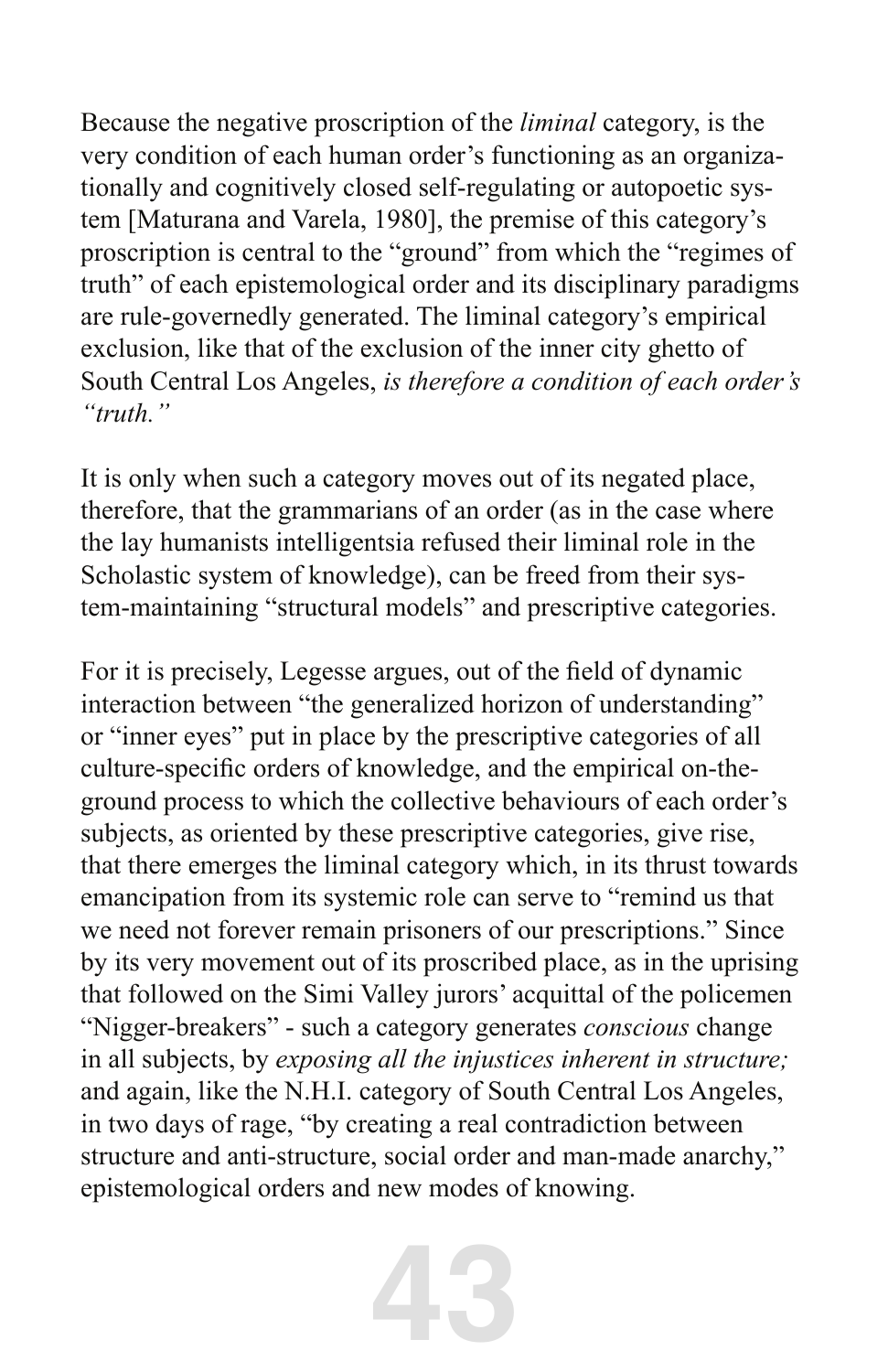#### **THE SPEECH OF THE STREET? OR THE SPEECH OF A SCIENTIFIC HU-MANISM?: TOWARDS THE REWRIT-ING OF KNOWLEDGE**

In a 1984 essay, I had proposed that the task of Black Studies, together with those of all the other New Studies that had also entered academia in the wake of the Sixties uprisings, should be that of rewriting knowledge. I had proposed then that we should attempt to do so in the terms of the Chilean biologists Maturana and Varela's new insights into the rules which govern the ways in which humans can and do know the social reality of which they are always already socialized subjects [Frantz Fanon, 1963]. I had then cited Sir Stafford Beer's argument (who wrote the introduction to their book) to this effect. Beer, as I wrote then had argued that "contemporary scholarship is trapped in its present organization of knowledge" in which, anyone "who can lay claim to knowledge about some categorized bit of the world, however tiny, which is greater than anyone else's knowledge of that bit, is safe for life." As a result, "while papers increase exponentially, and knowledge grows by infinitesimals, our understanding of the world actually recedes." Consequently, "because our world is an interacting system in dynamic change, our system of scholarship rooted in its own sanctified categories, is in a large part, unavailing to the needs of mankind." If, Beer concluded, "we are to understand a newer and still evolving world; if we are to educate people to live in that world; if we are to abandon categories and institutions that belong to a vanished world as it is well nigh desperate that we should... then knowledge must be rewritten."

s and intellected and intellected and intellected and intellected and intellected and intellected and intellected and intellected and intellected and intellected and intellected and intellected and intellected and intellec My proposal did not get very far then. After Los Angeles, however, both the times and the situation have changed. Hence my open letter to you. St. Clair Drake, one of the founders of the Afro- American Studies Program at Stanford, always pointed out to students that there were "street tasks" and intellectual tasks. To extrapolate from Drake, there is street speech and intellectual speech. It is not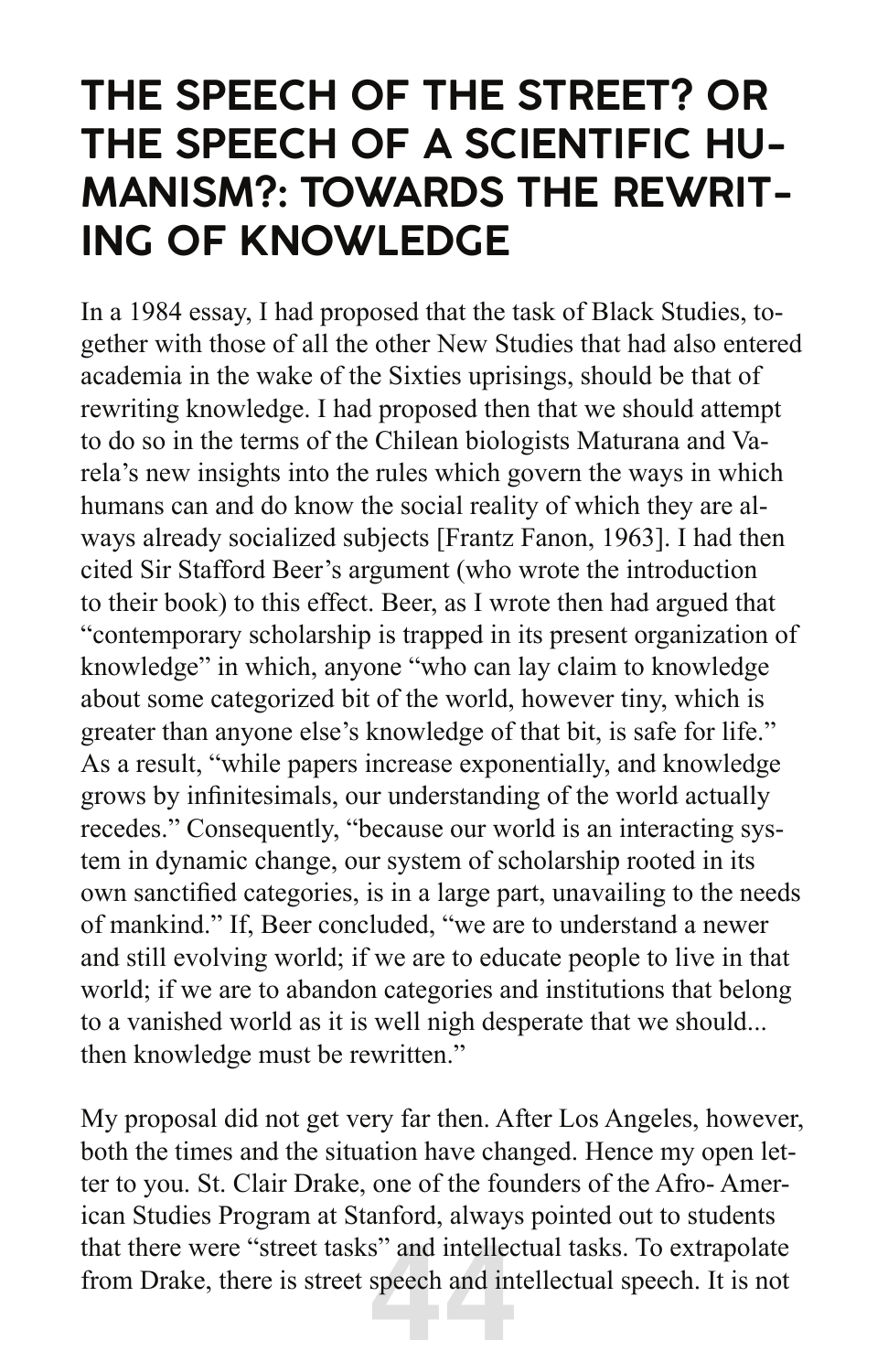unfair to say that the recent Los Angeles example of the street tasks and street speech of a "captive population" imposing its will upon the city and the State *by the only means* it had available, took place *in the absence* of that new Post-Industrial and post nation-state speech or order of knowledge which it was the collective task of all the New "lay" Studies to have effected in the wake of the Sixties; in the wake of those first urban uprisings therefore which challenged the "Truth" of our present *episteme.*

The eruption of the N.H.I./liminal category in South Central Los Angeles has again opened a horizon from which to spearhead the speech of a new frontier of knowledge able to move us toward a new, correlated human species, and eco-systemic, ethic. Such a new horizon, I propose, will also find itself convergent with other horizons being opened up, at all levels of learning - as for example in the case of the new sciences of complexity related to the rise of the computer as Heinz Pagels points out in his 1988 book *The Dreams of Reason.* It is this convergence that will make it possible for us to understand the rules governing our human modes of perception and the behaviours to which they lead - as in the case of the *misrecognition of human kinship* expressed in the N.H.I. acronym, in the beating, and the verdict, as well as in the systemic condemnation of all the Rodney Kings, and of the global Poor and Jobless, to the futility and misery of the lives they live, as the price paid for *our* well-being. It is only by this mutation of knowledge that we shall be able to secure, as a species, the full dimensions of our human autonomy with respect to the systemic and always narratively instituted purposes that have hitherto governed us - hitherto outside of our conscious awareness and consensual intentionality.

ers - barriers erected on both sides - between natural science and<br> **4** "I believe," Pagels wrote at the end of his book, "that the most dramatic impact of the new sciences will be to narrow the gap between the natural and the human world. For as we come to grasp the management of complexity, the rich structures of symbols, and perhaps consciousness itself, it is clear that the traditional barri-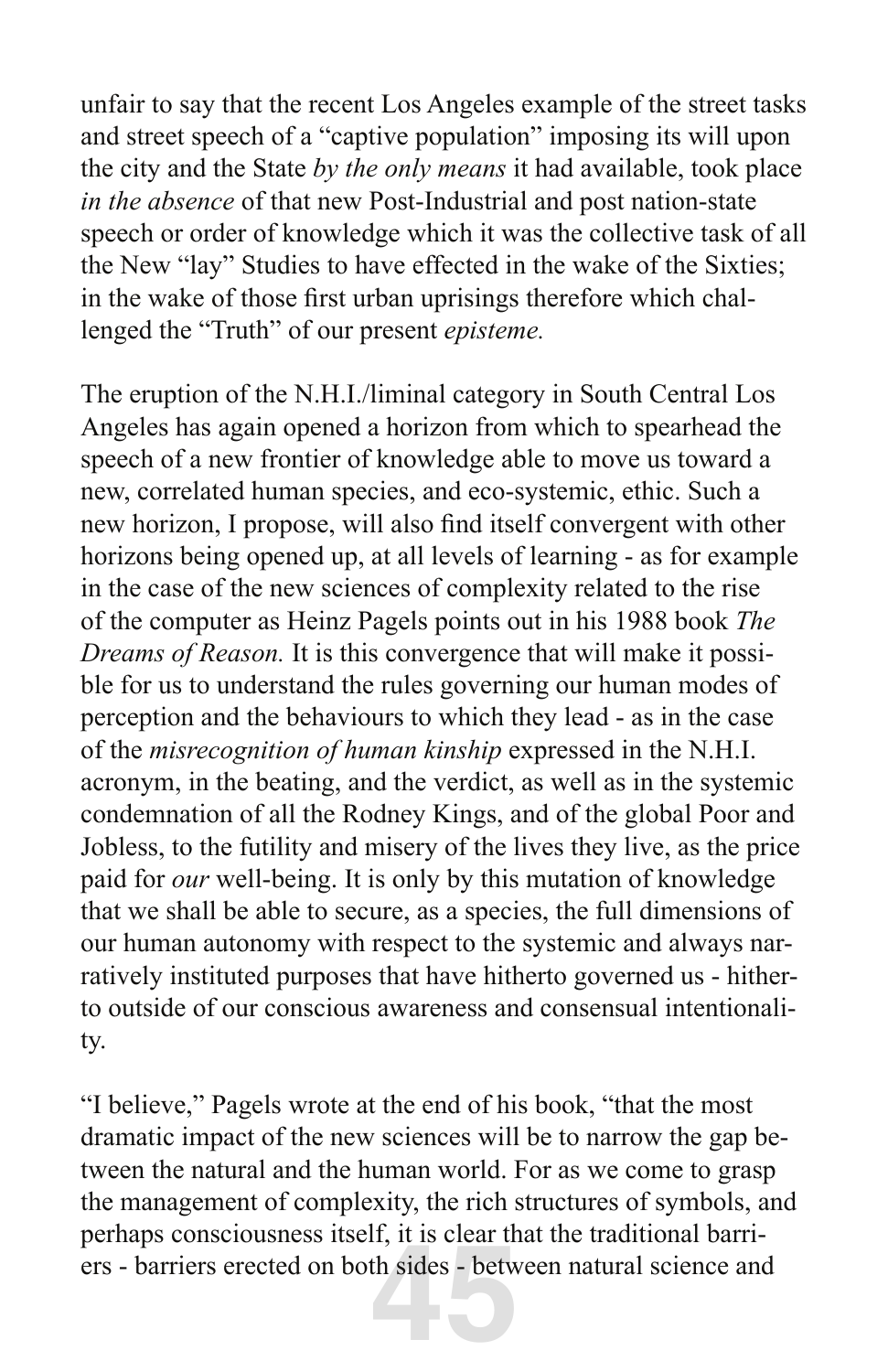the humanities cannot forever be maintained. The narrative order of culturally constructed worlds, the order of human feeling and beliefs, will become subject to scientific description in a new way. Just as it did during the Italian Renaissance, a new image of humanity will emerge in the future as science and art interact in the complementary spheres... I continue to believe that the distant day will come when the order of human affairs is not entirely established by domination" [Pagels, 1988].

The point of this letter is to propose that the coming of that distant day, and the end, therefore, of the need for the violent speech of the inner city streets, is up to us.

The starving fellah, (or the jobless inner city N.H.I., the global New Poor or *les damnés*), Fanon pointed out, does not have to *inquire into the truth.* He *is,* they *are*, the Truth. It is we who institute this "Truth." We must now undo their narratively condemned status.

I am Sincerely yours,

Sylvia Wynter Professor, Afro-American Studies

May, 1992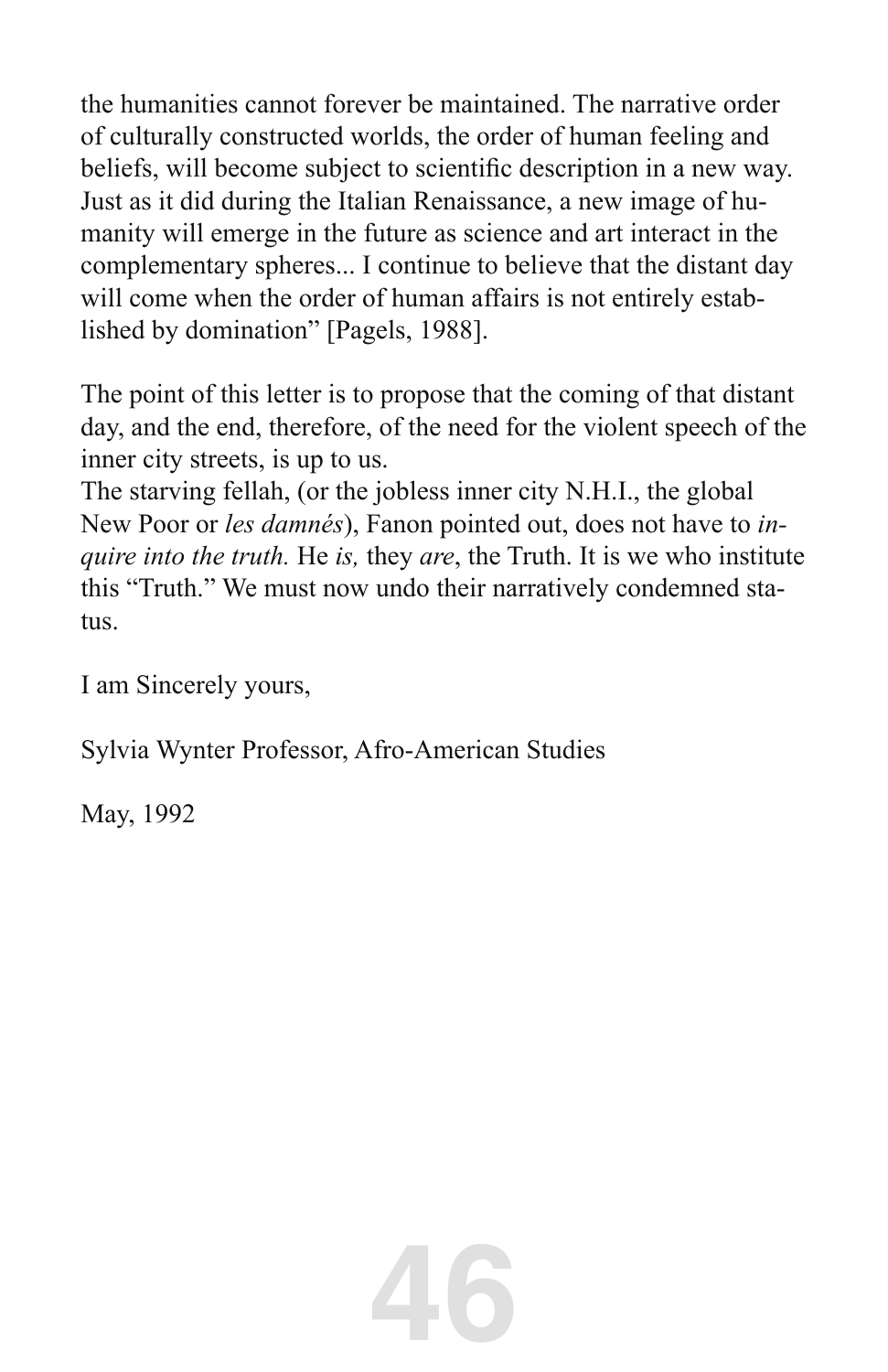## **BIBLIOGRAPHY**

Baldwin, James. *The Evidence of Things Not Seen.* New York: Holt, Rinehart and Winston, 1985.

Bauman, Zygmunt. *Modernity and the Holocaust.* Ithaca, NY: Cornell UniversityPress, 1989.

.*Legislators and Interpreters: On Modernity, Post- Modernity and Intellectuals.* Ithaca, NY : Cornell University Press, 1987.

Campbell, D. T. "On the Genetics of Altruism and the Counter-Hedonic Components in Human Culture," *Journal of Social Issues,*  Vol. 28, No. 3 (1972).

Carbonell, Jaime cited by M. Mitchell Wardrop in *Man-Made Minds: The Promise of Artificial Intelligence.* New York: Walker and Co. 1987.

Darlington, C. D. "Epilogue: The Evolution and Variation of Human Intelligence" in Osborne et al, *Human Variation.* New York: Academic Press, 1978.

Du Bois, W. E. B. *The Souls of Black Folk.* 1903. New York: New American Library, 1969.

Ellison,Ralph.*InvisibleMan.* NewYork:RandomHouse,1952.

Fanon, Frantz. *Black Skin, White Masks.* 1952. Trans. *Peau noire, masques blancs.* New York: Grove Press, 1969.

.*The Wretched of the Earth.* Introduction by Jean-Paul Sartre. Trans. *Les Damnés de la terre.* New York: Grove Press, 1963.

**47** Fein, Helen. *Accounting for Genocide: National Responses and Jewish Victimization during the Holocaust.* New York: Free Press, 1979.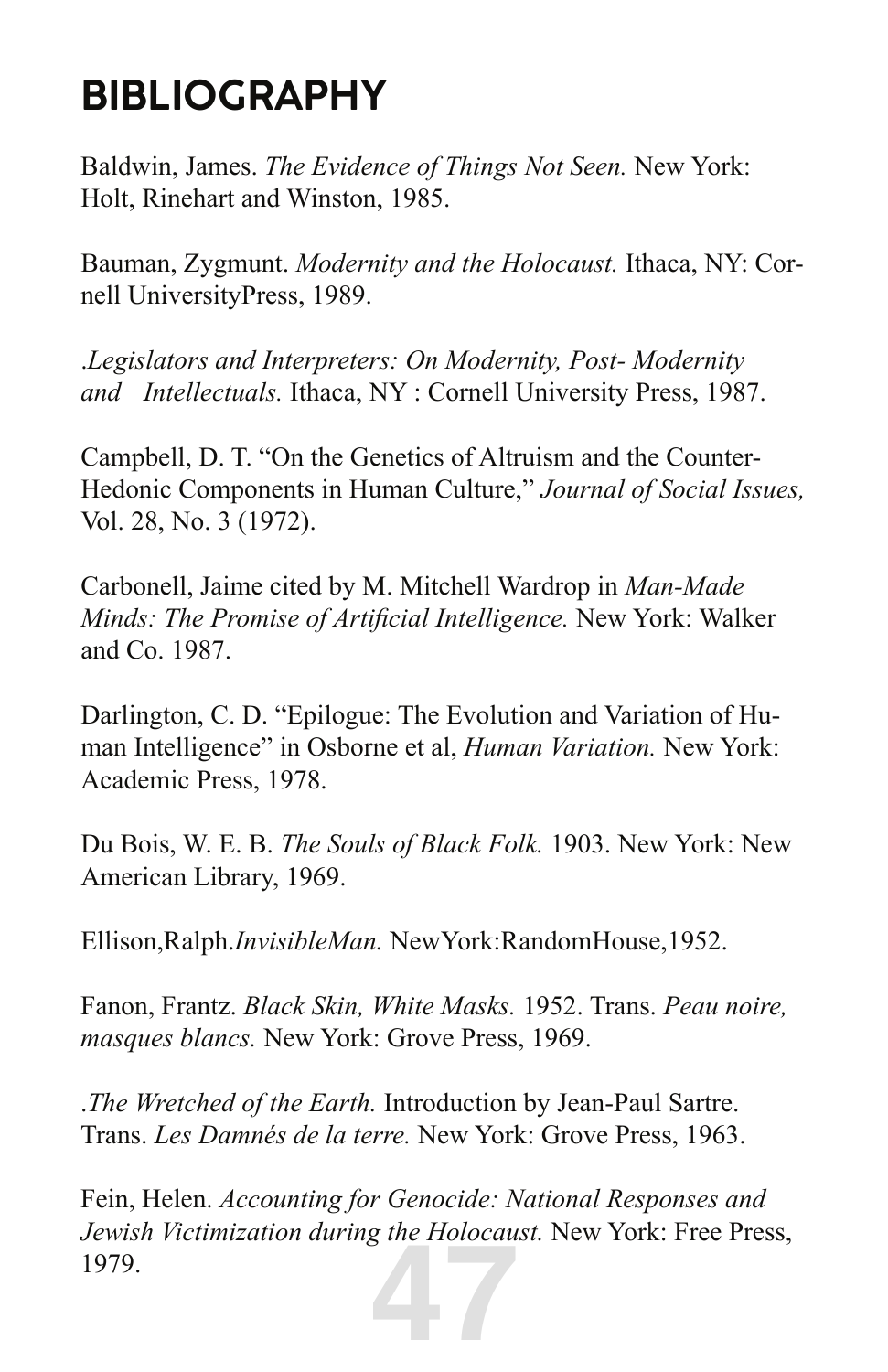Foucault, Michel. *The Order of Things: An Archaeology of the Humans Sciences.* Trans*. Les Mots et les choses.* New York: Vintage Books, 1970.

Geertz, Clifford. *Local Knowledge: Further Essays in Interpretive Anthropology.* New York: Basic Books, 1983.

Girard, René. *The Scapegoat.* Trans. *Bouc Emissaire.* Baltimore: John Hopkins University Press, 1986.

Gould, Stephen Jay. *Hen's Tooth and Horse's Toes.* New York: Norton, 1983.

Goveia, Elsa. "The Social Framework," *Savacou: Journal of the University of the West Indies.* Mona, Jamaica. 1972.

Griaule, Marcel. *Conversations with Ogotemmeli: An Introduction to Dogon Religious Ideas.* Oxford: Oxford University Press, 1965.

Hacker, Andrew. *Two Nations: Black and White, Separate, Hostile, Unequal.* New York: Scribner's, 1992.

Legesse, Asmarom. *GADA: Three Approaches to the Study of African Society.* New York: Free Press, 1973. Lieberman, Philip. *Uniquely Human: The Evolution of Speech,*

Woodson, Carter G. *The Miseducation of the Negro.* 1933. New York: A. M. S., 1977.

Wynter, Sylvia. "The Ceremony Must Be Found: After Humanism" in *Boundary 2: A Journal of Post Modern Literature and Culture*  V ol.XII, No. 3/V ol. XIII, No. 1 (Spring/Fall 1984): 19-69.

. "Columbus and the Poetics of the *Propter Nos,*" in *Discovering Columbus,* issue of the *Annals of Scholarship* Vol. 8, No. 2 (Spring 1991): 251-286.

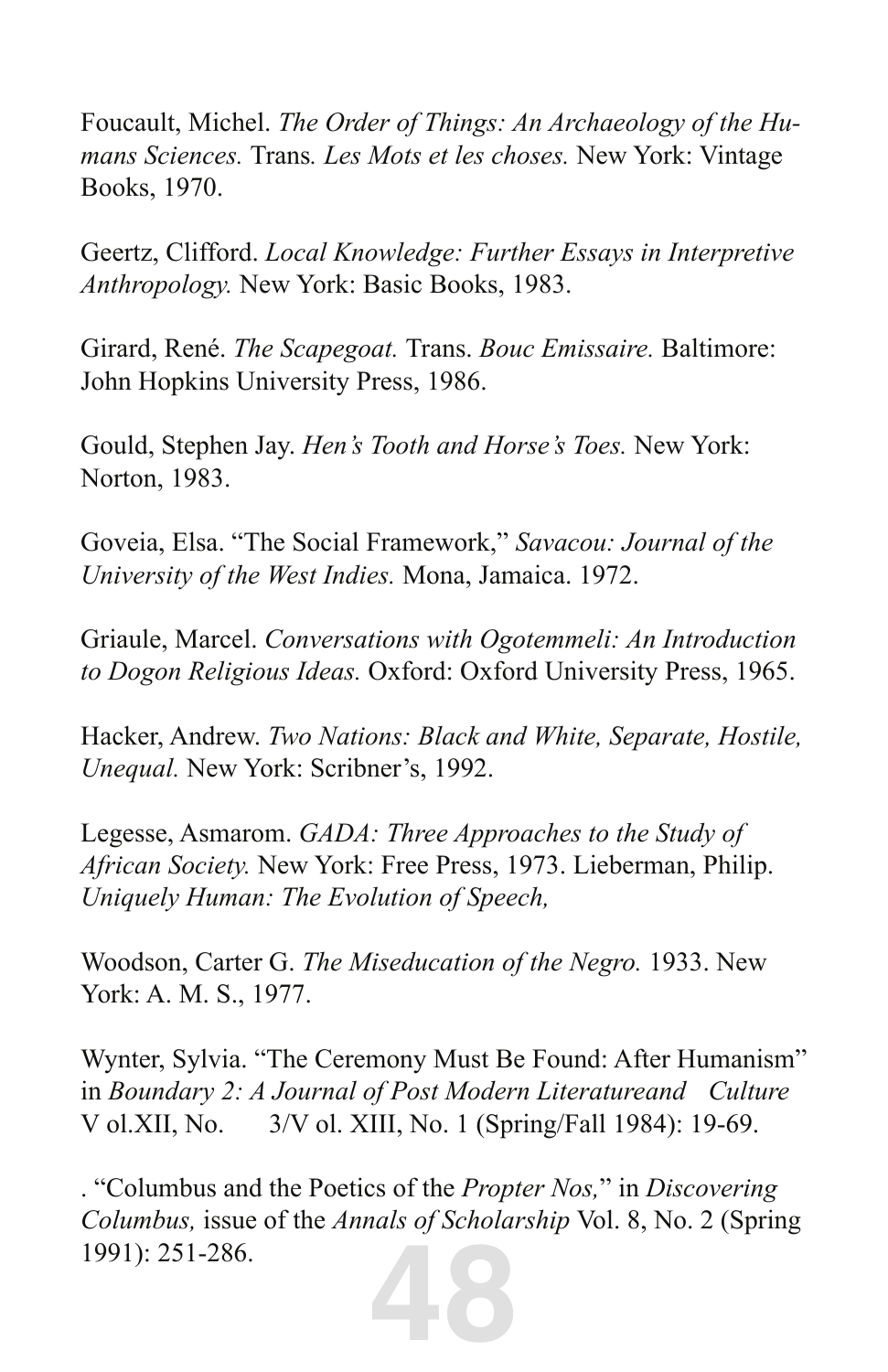*Thought and Selfless Behaviors.Harvard University Press, 1991.* Cambridge, MA

Lyotard, Jean-Francois. The Post Minneapolis: University of Minnesota Press, 1984.

Maturana, Humberto and Francisco Varela. *Autopoiesis and Cognition: The Realization of the Living.* Dordrecht, Holland: D. Reidel Publishing Co., 1980.

Orr, David. "A Commencement Address," reprinted in *In Context,*  issue *The Learning Evolution: Education, Innovations for Global Citizens,* No. 27 (Winter 1991).

Pagels, Heinz R. *The Dreams of Reason: The Computer and the Rise of the Sciences of Complexity.* New York: Simon and Schuster, 1988.

Ricœur, Paul. "Ideology and Utopia as Cultural Imagination," in *Being Human in a Technological Age,* Borchert and Stewart, eds. Athens, OH: Ohio University Press, 1979.

Tribe, Keith. *Land, Labour and Economic Reason.* London: Routledge and K. Paul, 1978.

Waswo, Richard. "The History That Literature Makes," in *New Literary History* Vol. 19, No. 3 (Spring 1988): 541-564. *Modern Condition.* (The Healing Theology of Baby Suggs, holy)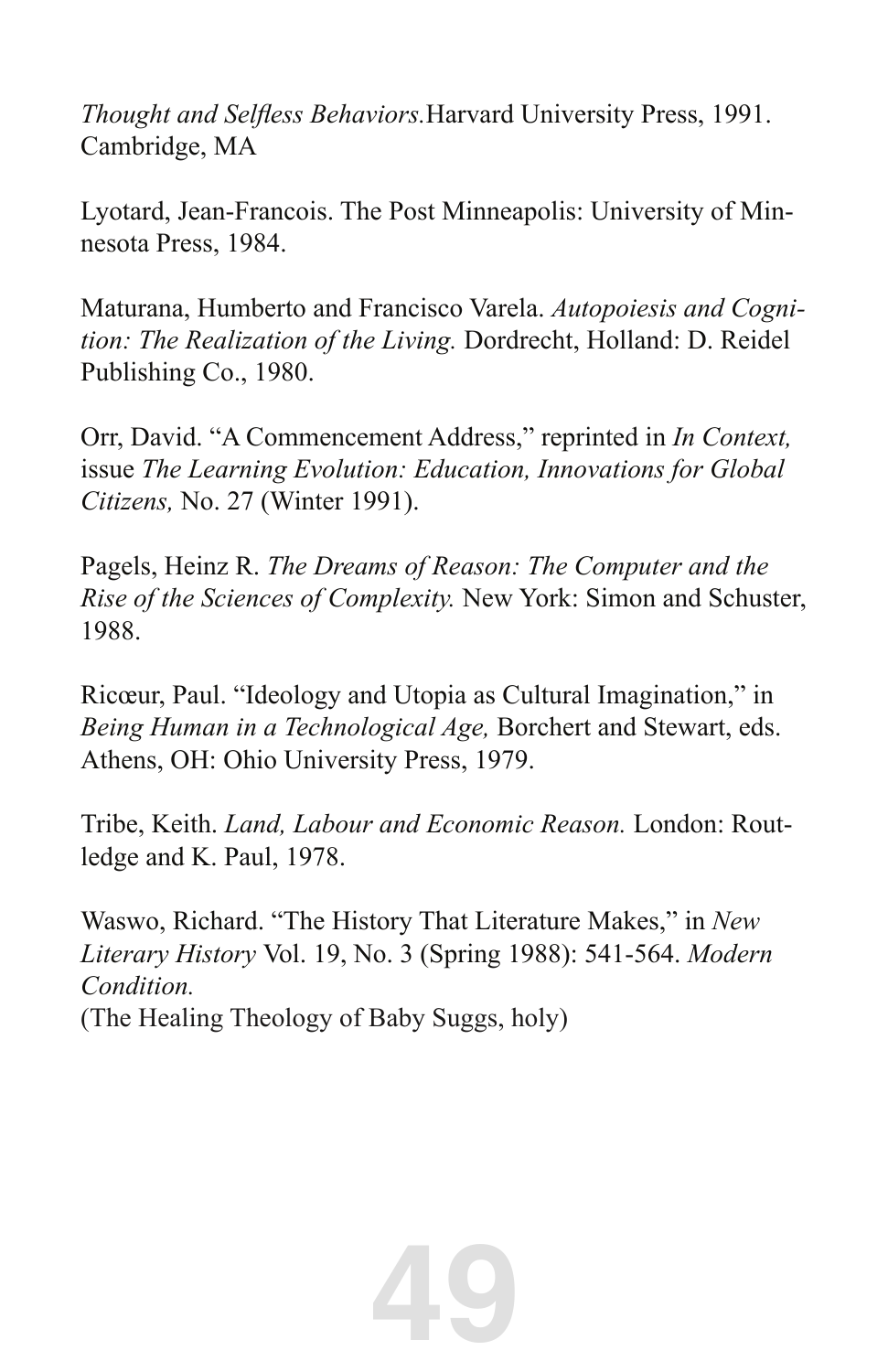*"Here," she said, "in this here place, we flesh; flesh that weeps, laughs; flesh that dances on bare feet in grass.*  Love it. Love it hard. Yonder they do not love your flesh. *They despise it. They don't love your eyes; they'd just as soon pick em out. No more do they love the skin on your back. Yonder they flay it. And O my people they do not love your hands. Those they only use, tie, bind, chop off and leave empty. Love your hands! Love them. Raise them up and kiss them. Touch others with them, pat them together, stroke them on your face 'cause they don't love that either. You got to love it, you! And no, they ain't in love with your mouth. Yonder, out there, they will see it broken and break it again. What you say out of it they will not heed. What you scream from it they do not hear. What you put into it to nourish your body they will snatch away and give you leavins instead. No, they don't love your mouth. You got to love it. This is flesh I'm talking about here. Flesh that needs to be loved. Feet that need to rest and to dance; backs that need support; shoulders that need arms, strong arms I'm telling you. And O my people, out yonder, hear me, they don not love your neck unnoosed and straight. So love your neck; put a hand on it, grace it, stroke it and hold it up. And all your inside parts that they'd just as soon slop for hogs, you got to love them. The dark dark liver—love it, love it, and the beat and beating heart, love that too. More than eyes or feet. More than lungs that have yet to draw free air. More than your life holding womb and your life-giving private parts, hear me now, love your heart. For this is the prize."* 

**f**, 1987 Toni Morrison, Beloved, 1987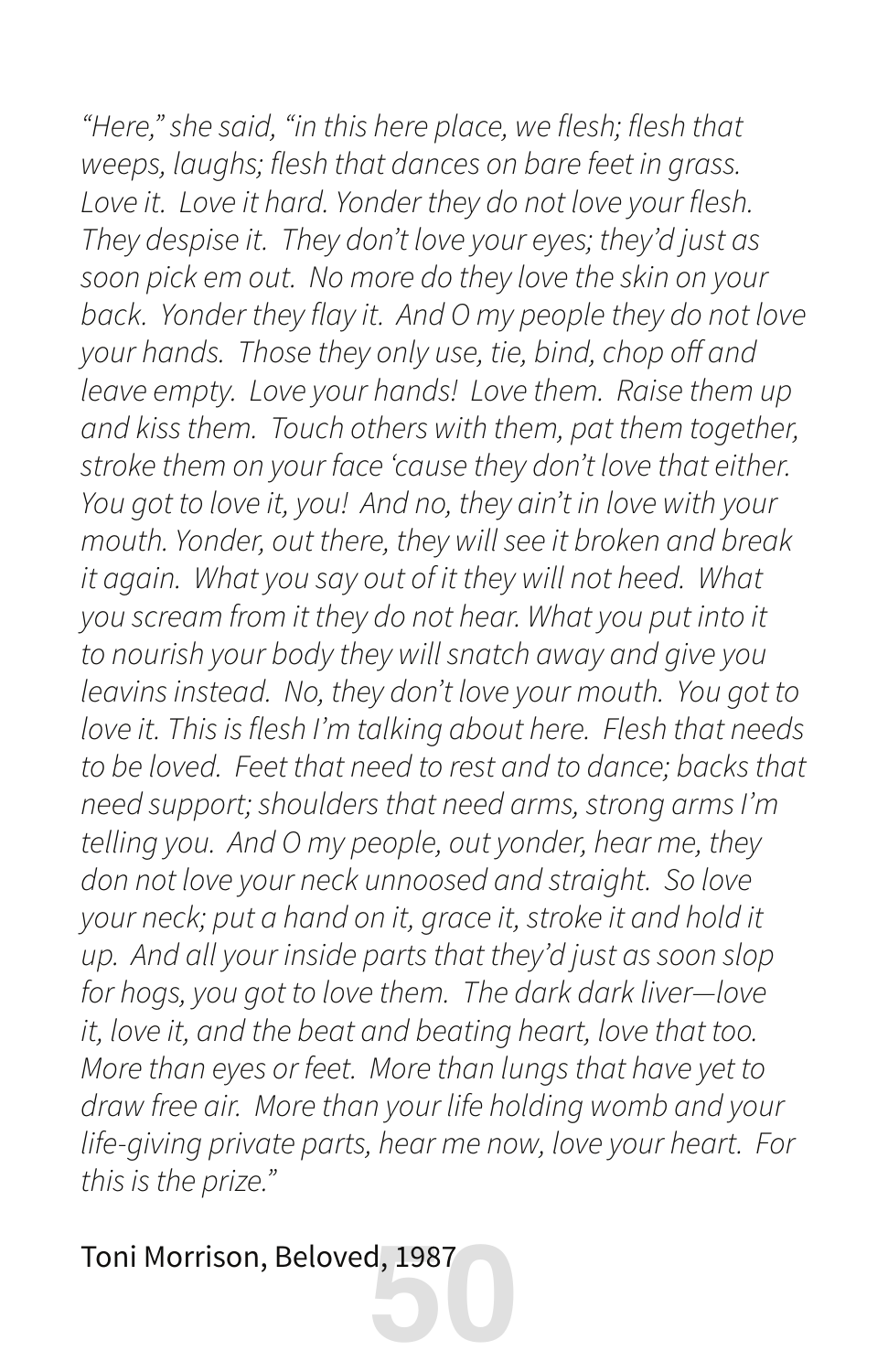## **Negrotizing in Five or How to Write a Black Poem**

By Dawn Lundy Martin

#### **One: Formlessness.**

One enters an unforgiving, inchoate world. No mold to make, fossilizing. Here is the secret: I cannot tell you because it is not known. My fingers obtund with effort. One asks about stuff, considers what comes next, is maddened by possibility. Some castigating black marks condition the body, soften the skin, open into sepulcher. But the body will not be buried there. It will put down a thing on a page, emancipated [nearly] by the imagination.

#### **Two: Mutilation.**

Hands are scarred, almost dead. You bleed from the knees, ruddy. Feebly scratch out signs including "as if." You are on the floor. You plead. You make filth. What to bare out? What to pitchfork? You want to be rid of the black. And you want to embrace the black. You write "grandmother" and cross it out. You peel. You acknowledge the pain of peeling. You are hollowing in, coarse carving a sound to resemble that which must be said. You drag your canvas over and finally write with whatever fluid has spilled.

#### **Three: Sing a song that cannot be sung.**

A maw. A silence. It wanted to say, I am, but said instead, it was. Noted the skin's purple hue, fell into longing, thought of what was made and what was done. Went to speak and said, sith sith, and then, mmmoss. Finger pointed at the body and then at the sun, realized nothing and fell again taciturn. There was, too, a craving: a stale remembrance that came a jolting. A hard feeling, a swallowed rock. Wanted to wrench a cavity and pull, expose the stone, as if I could, but could not.

#### **Four: I/M/A/G/E**

easing. Or, the vent. Tell me Tell me—I am telling you—the scent of your coming down, breath already at my belly button, easing. Or, the black room of terror that you half-recall, half-invent. Tell me of the exact moment you